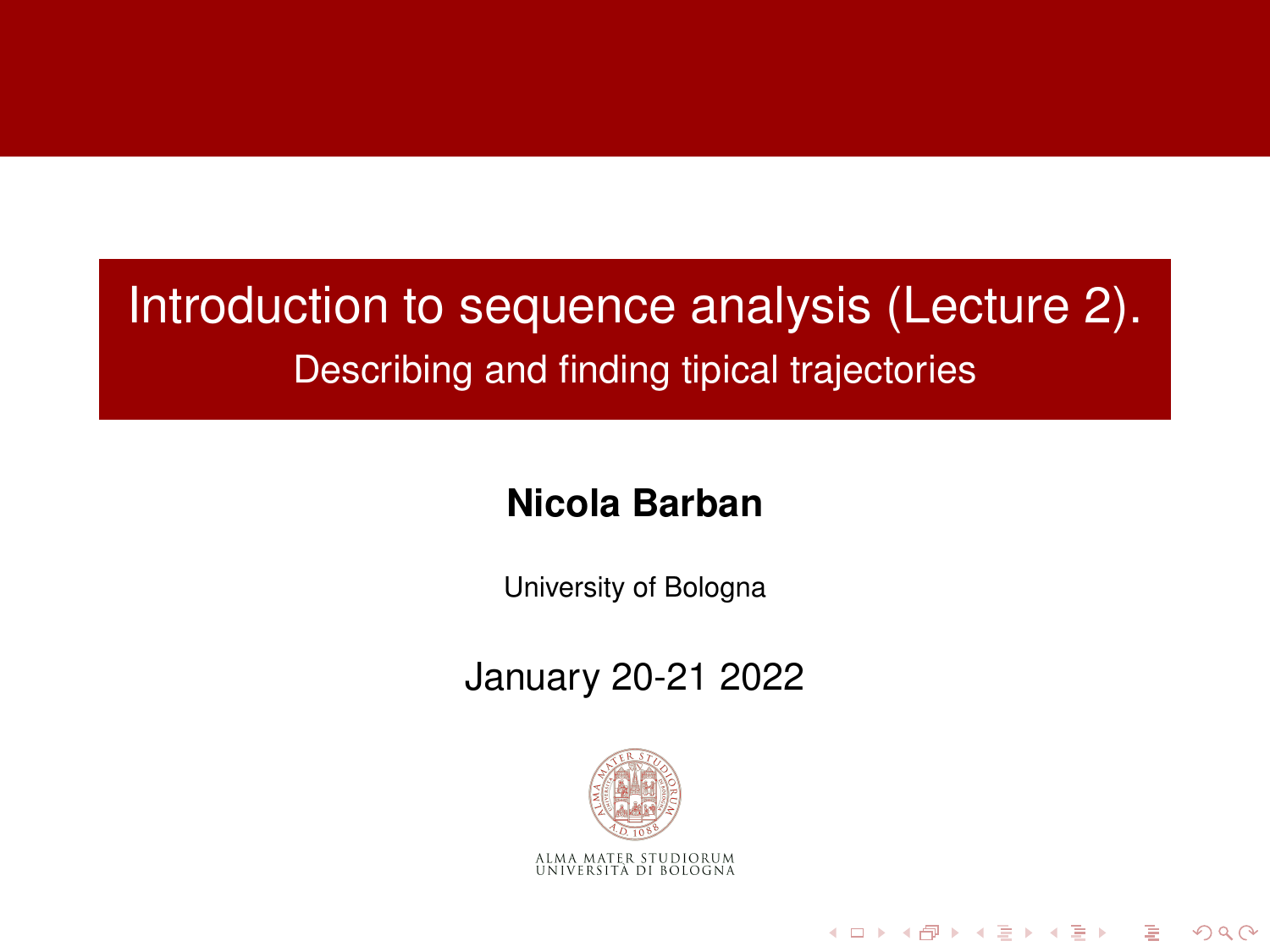

#### 1 Basic concepts

2 Optimal Matching

- 3 Other measures
- 4 Sequence indicators

**Kロト K団 K K ミト K ミト ニミー の Q (^**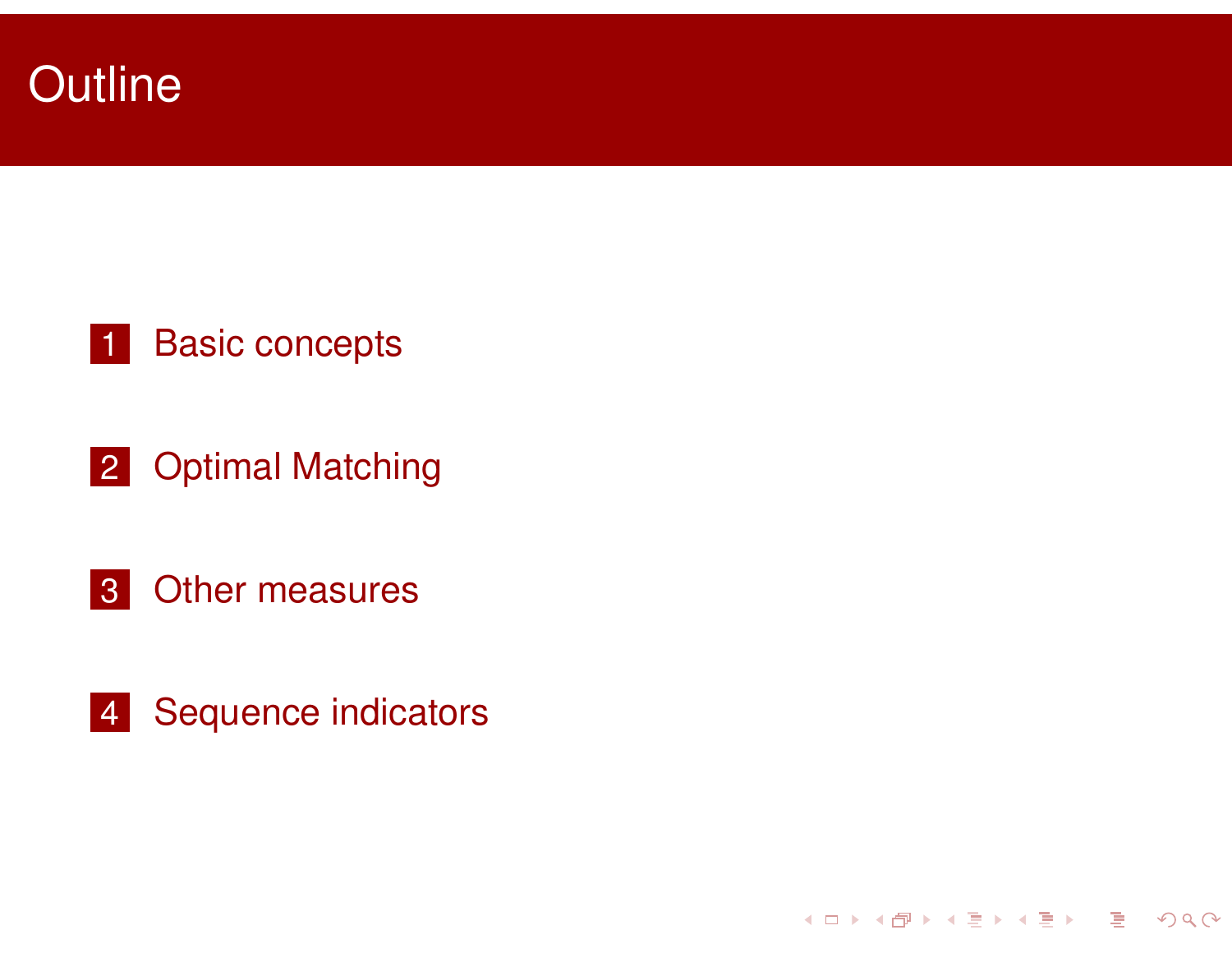### What are the key ingredients for sequence analysis?

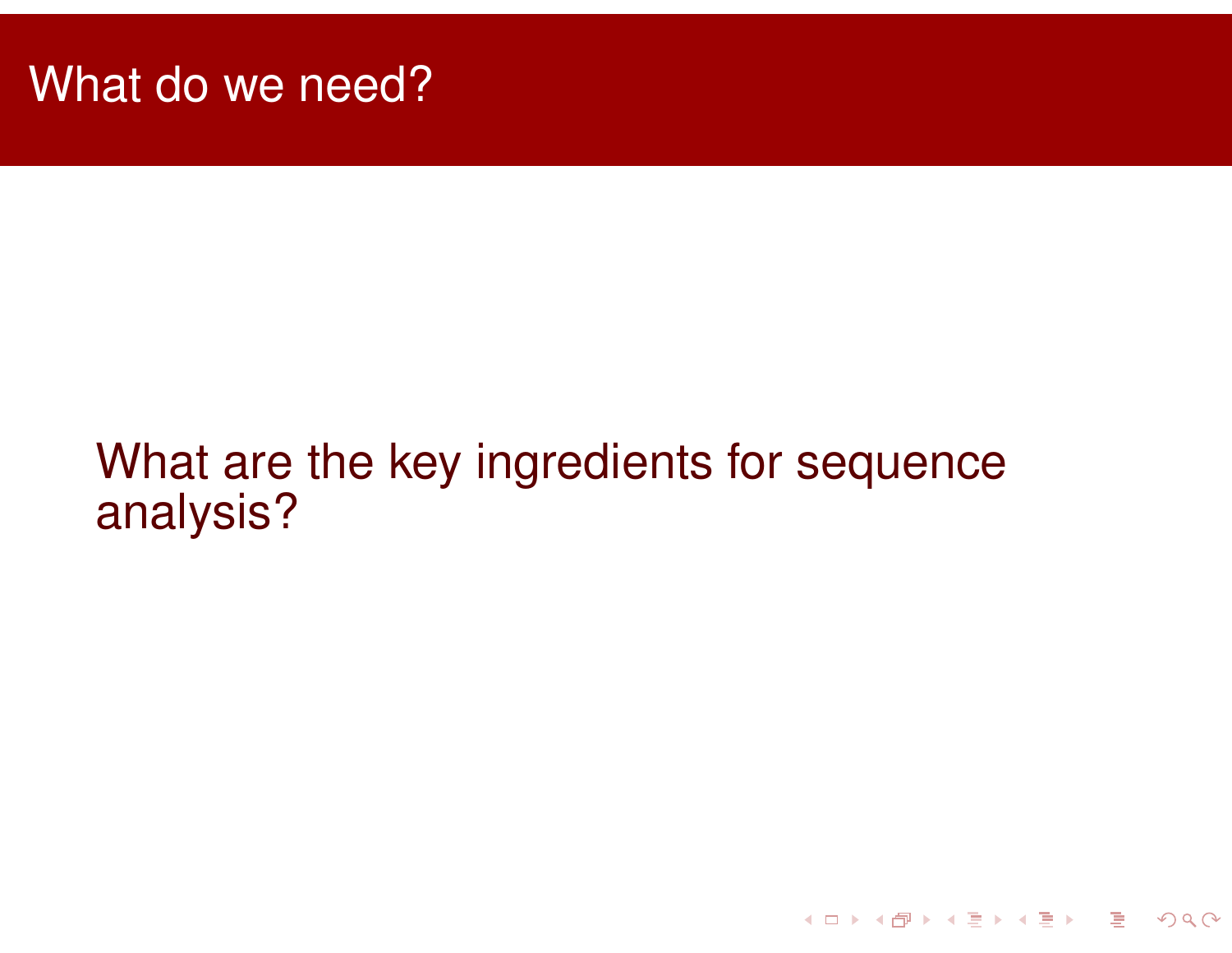- The **state-space**, (i.e the alphabet from which sequences are constructed) has a finite number of elements and represents all the possible states that an individual can take in each time period.
- **Alphabet A**: a finite set of possible states, for example:

**Kロト K団 K K ミト K ミト ニョー めんぴ** 

- **1** live in the parental home
- 2 live alone
- live with partner and no children
- live with partner and one or more children
- live with no partner and one or more children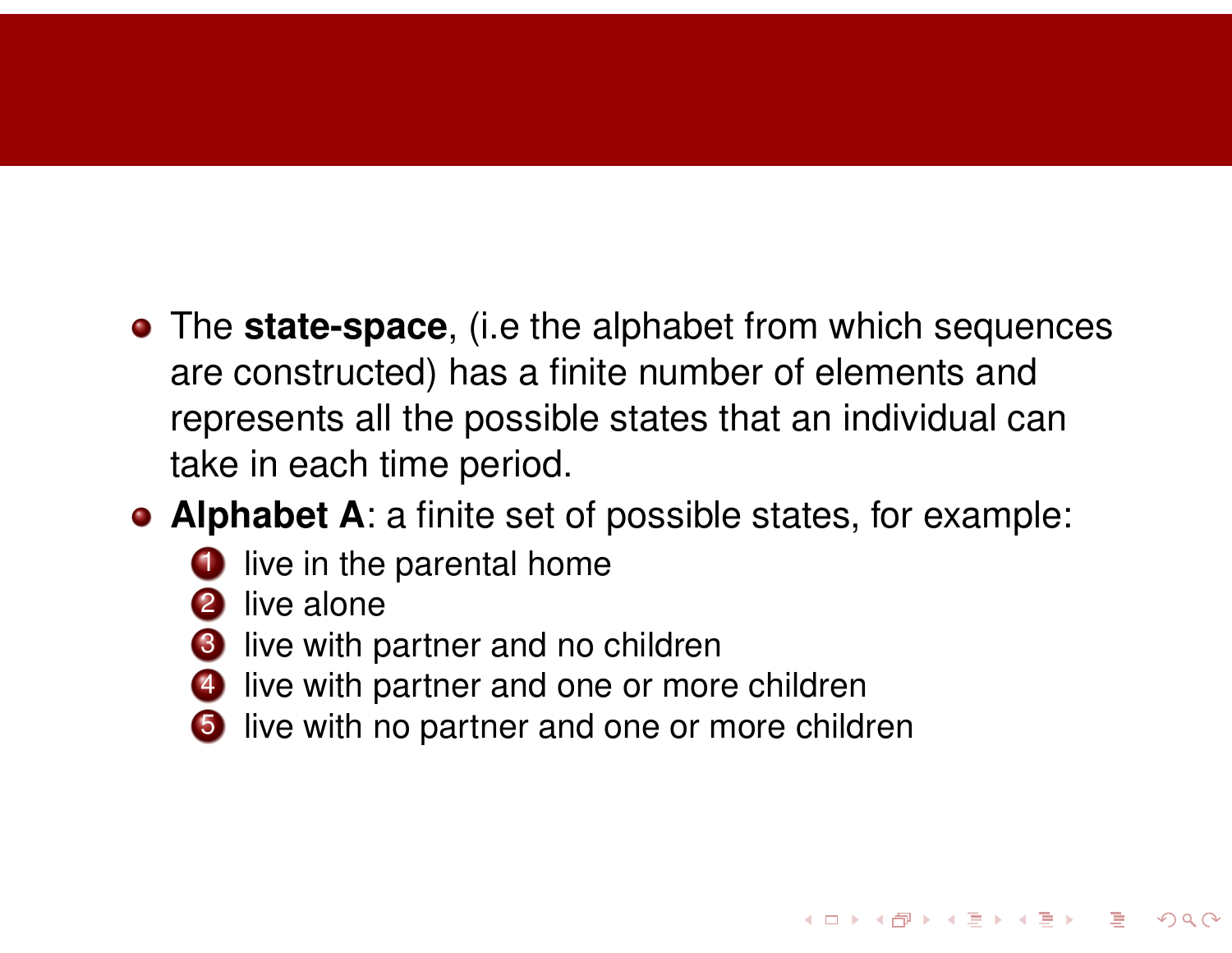We have to decide the time reference.

- **•** Years
- **Months**
- **•** Hours in a day
- **•** Years from marriage

Attention! some events can overlap if we have a large time reference. For example a person can cohabit and marry in the same year. What is the order? A possible solution is to set a state Cohabit-Marriage

**Kロト K団 K K ミト K ミト ニョー のQ (V**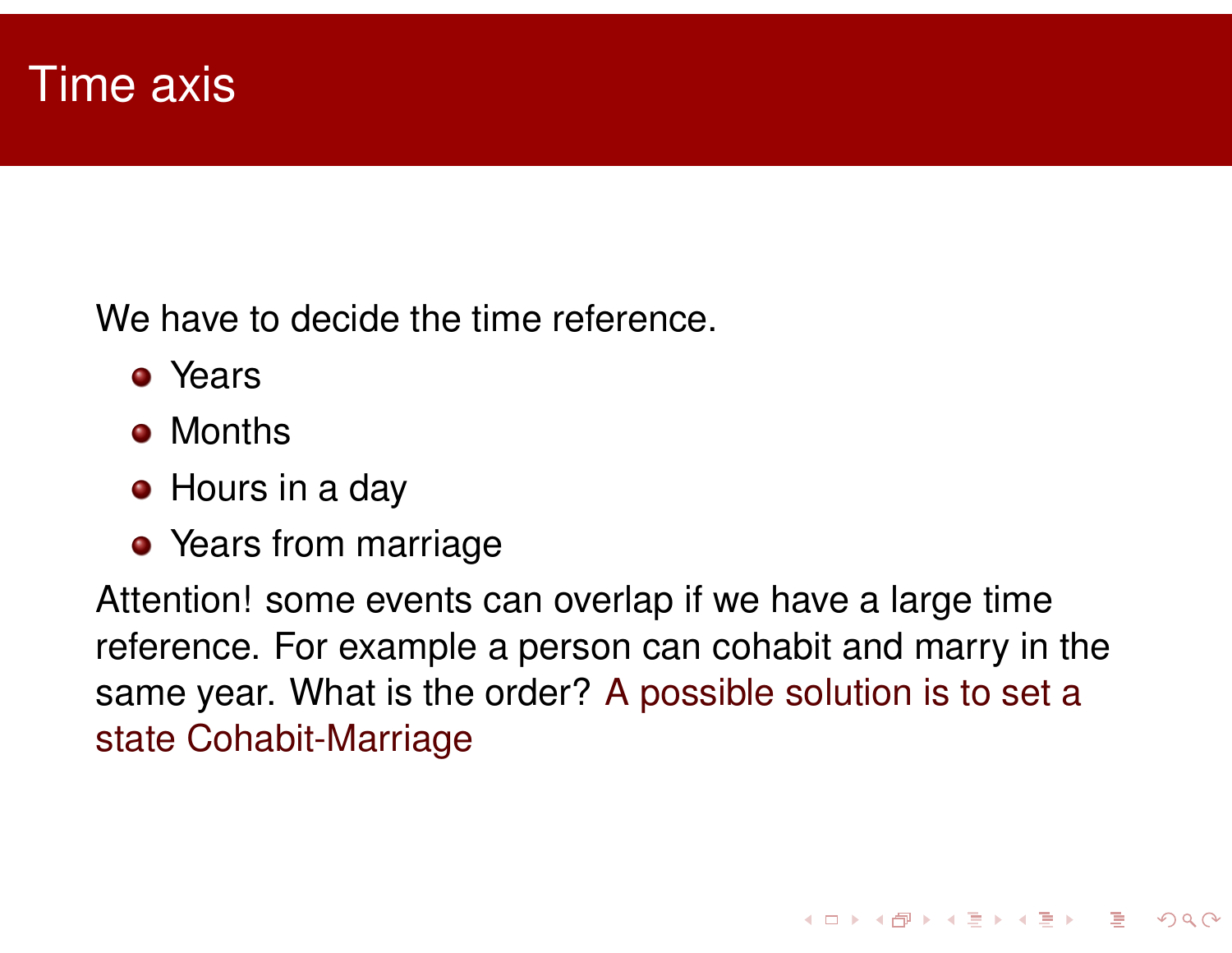#### **Sequence of length k**: A ordered list of **k** elements taken from **A**

- Are sequence of the same length?
- **Censoring and truncation**

How to consider missing values?? with OM a common solution is to set a missing value \* state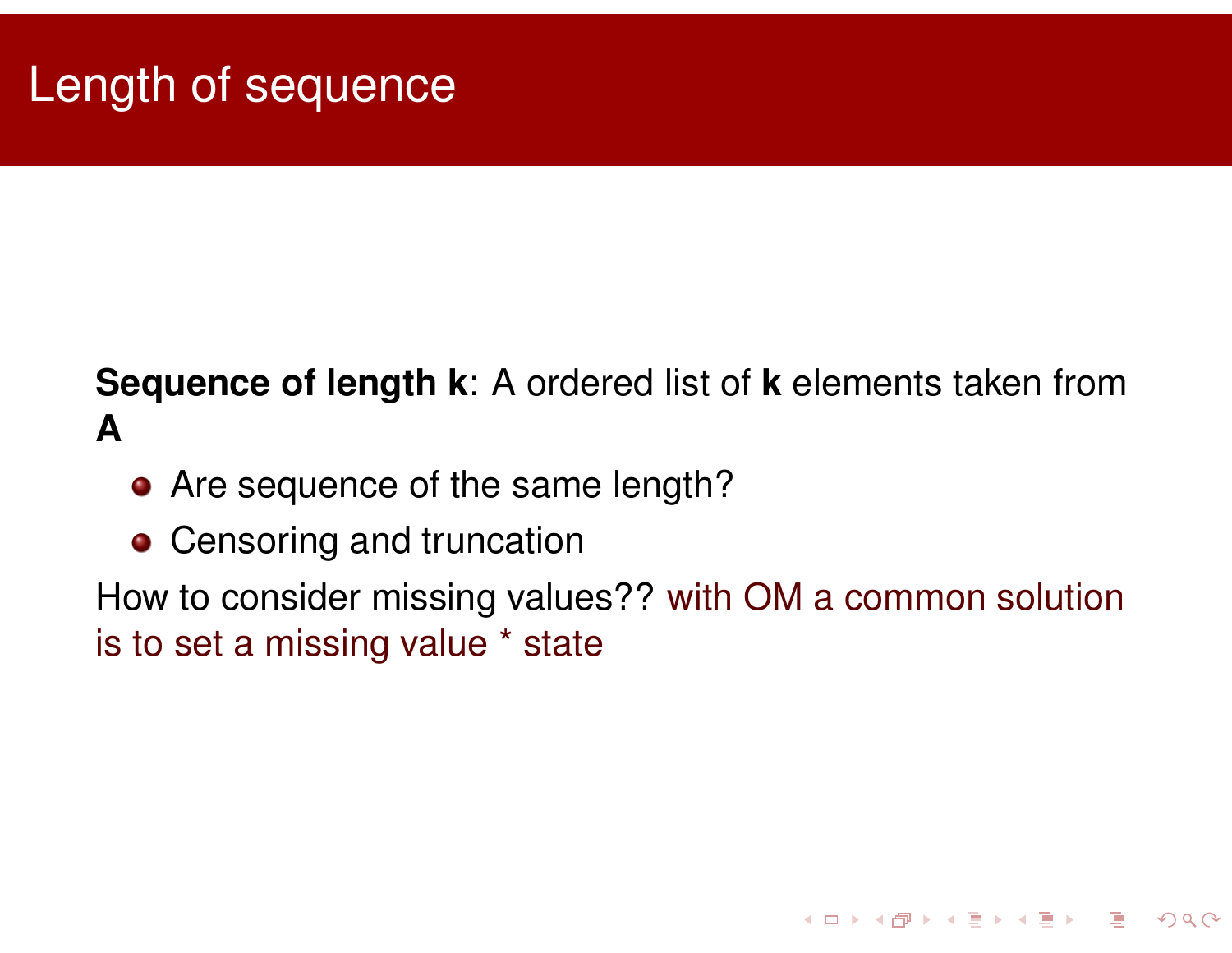### Categorical time series

- $\bullet$  Each individual i can be associated to a variable  $s_{it}$ indicating her/his life course status at time  $t$ .
- $\bullet$  As one can assume that  $s_{it}$  takes a finite number of values, trajectories can be described as categorical time series.
- More formally, let us define a discrete-time stochastic process  $S_t : t \in T$  with state- space  $\Sigma = \{\sigma_1, \ldots \sigma_K\}$  with realizations sit and  $i = 1$ . The life course trajectory of individual *i* is described by the sequence  $s_i = \{s_{i1} \dots s_{iT}\}.$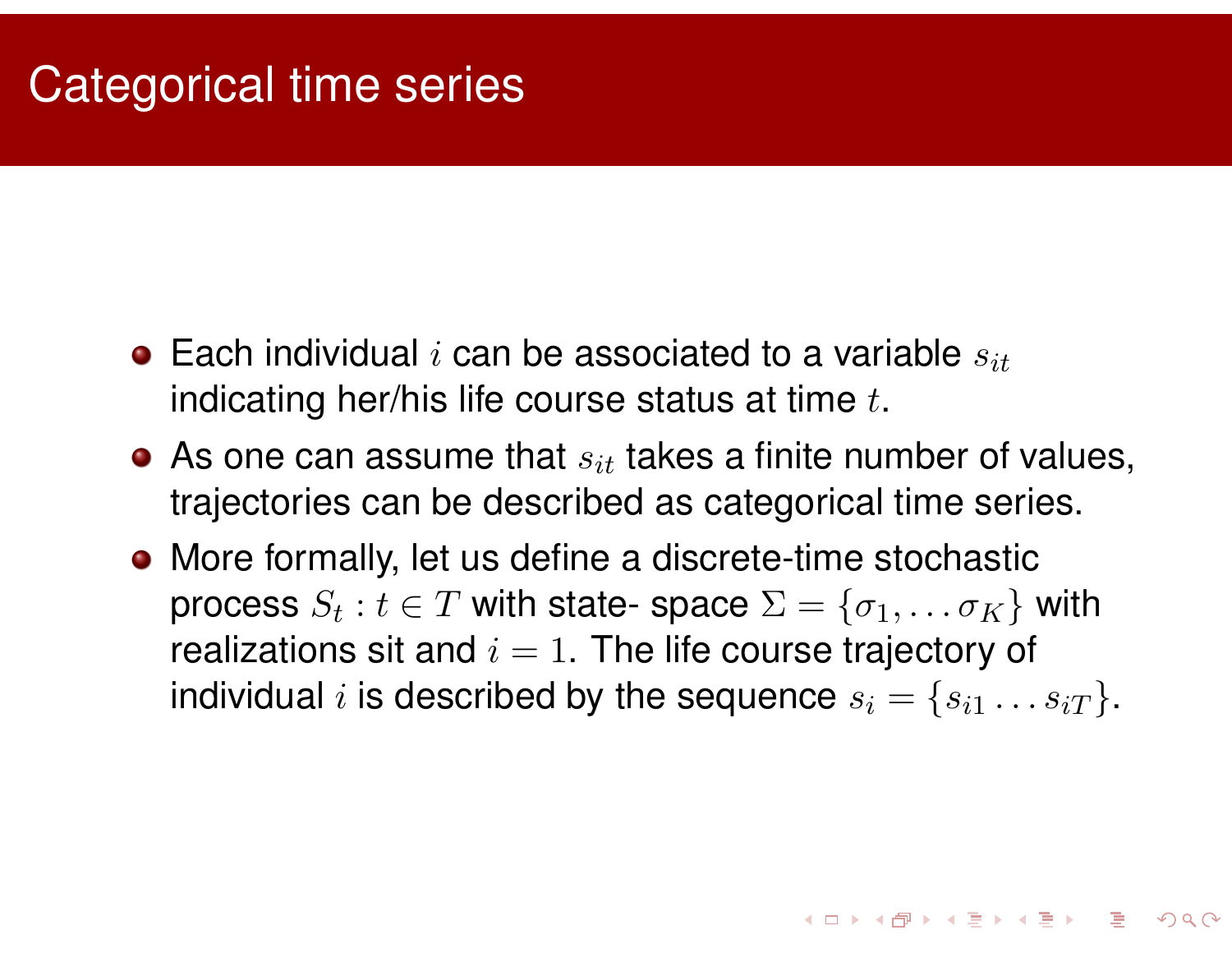### Levenshtein distance

- Information theory and computer science
- **The Levenshtein distance** between two strings is defined as the minimum number of edits needed to transform one string into the other, with the allowable edit operations being **insertion**, **deletion**, or **substitution** of a single character. It is named after Vladimir Levenshtein, who considered this distance in 1965.(Wikipedia)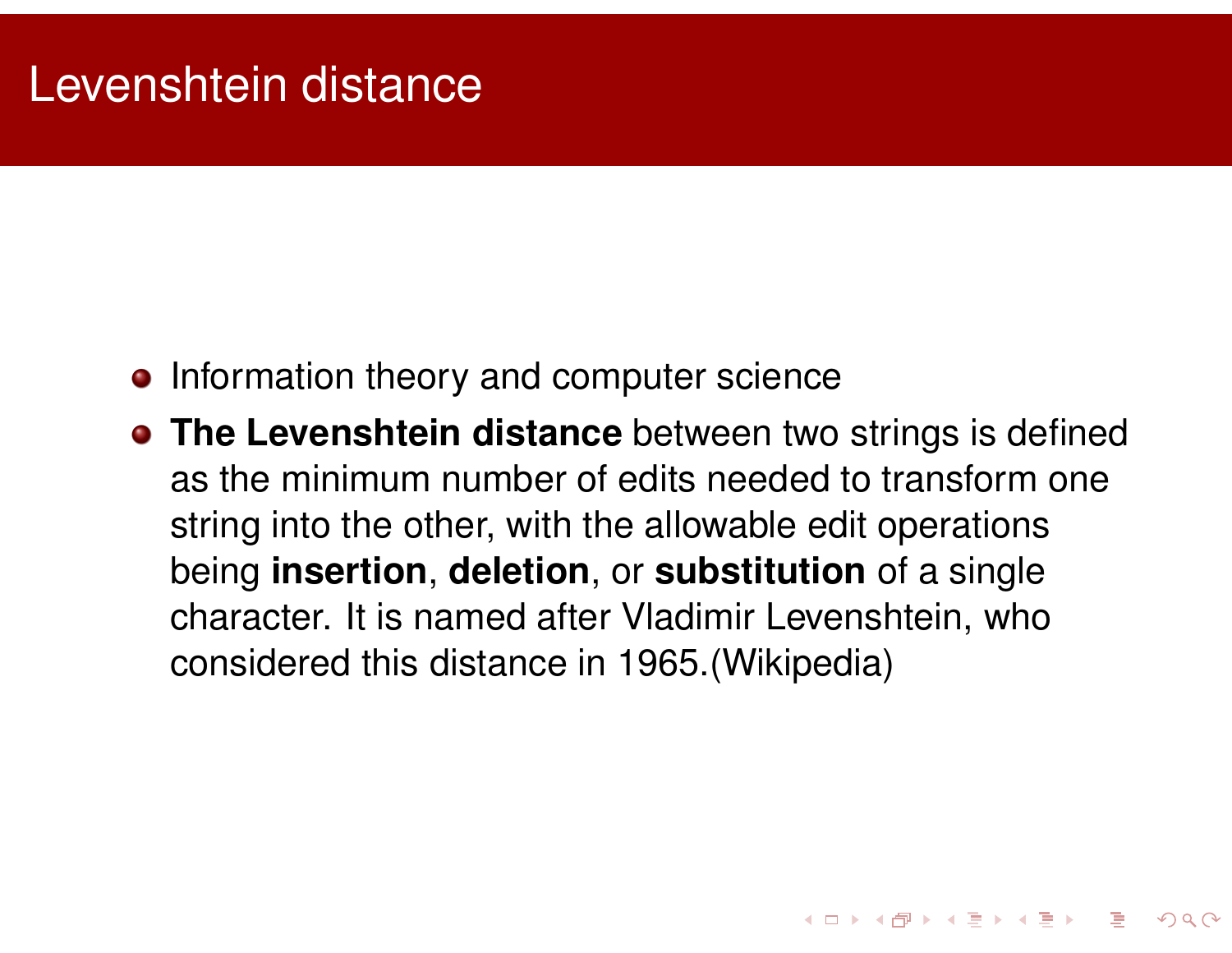# **Biology**

• In bioinformatics, a sequence alignment is a way of arranging the sequences of DNA, RNA, or protein to identify regions of similarity that may be a consequence of functional, structural, or evolutionary relationships between the sequences.

(Sankoff, D and J.B. Kruskal, eds. (1983) Time Warps, String Edits, and Macro-Molecules: The Theory and Practice of Sequence Comparison, Reading: Addison-Wesley)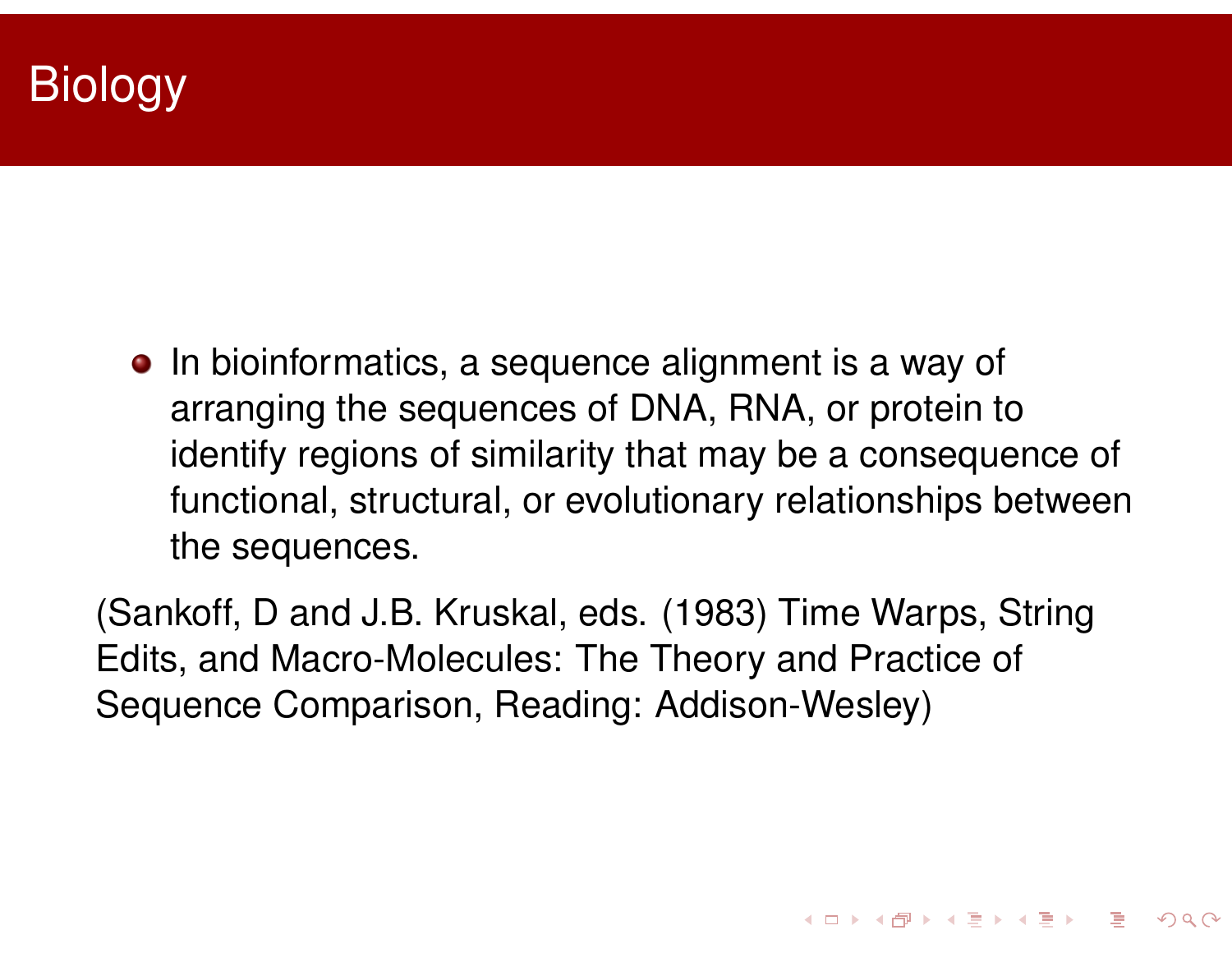# Social sciences and order of events

- Interest in event sequence is not new.
- Hogan (1978), studied the temporal order of three events finishing school, getting a first job, and getting married - in the transition to adulthood in the United States.
- He constructed a typology of typical (and normatively sanctioned) and atypical sequences.
- However, without appropriate tools Hogan could only consider a limited number of events, and the timing of event was not taken into account.
- i.e. Person **A** who finished school, got a job immediately, and got married within a year would be considered to belong to the same sequence-type as **B** who took a year to find his first job after finishing school, and stayed unmarried for the next ten years.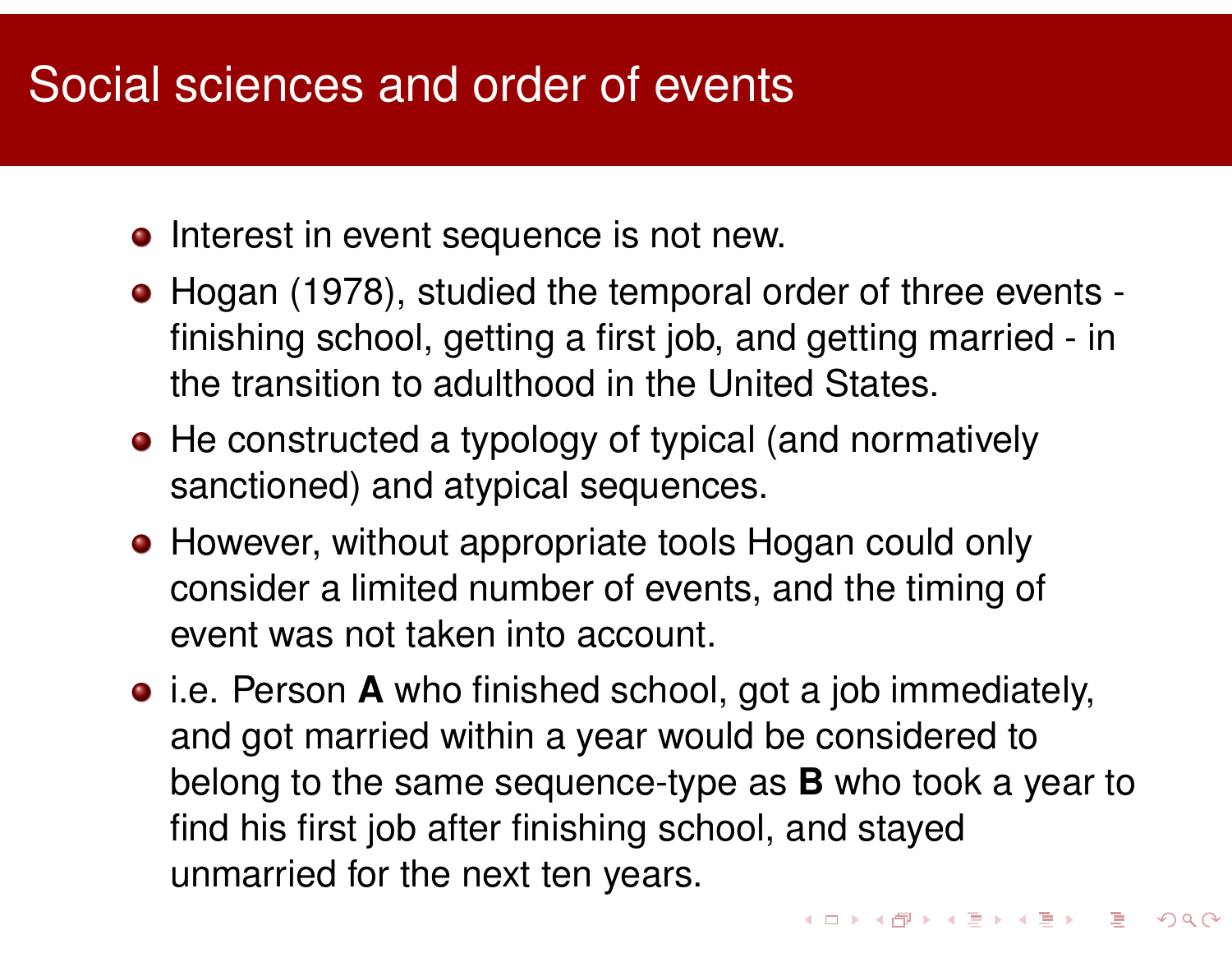# Optimal Matching in social sciences

Andrew Abbott introduce the idea of sequence analysis in social science

**Kロト K団 K K ミト K ミト ニョー YO Q C\*** 

- **o** First works late 1980s
- Great intuition! setting **different substitution costs**.
- Not all transitions are equal!
- **•** First applications with costs based on theory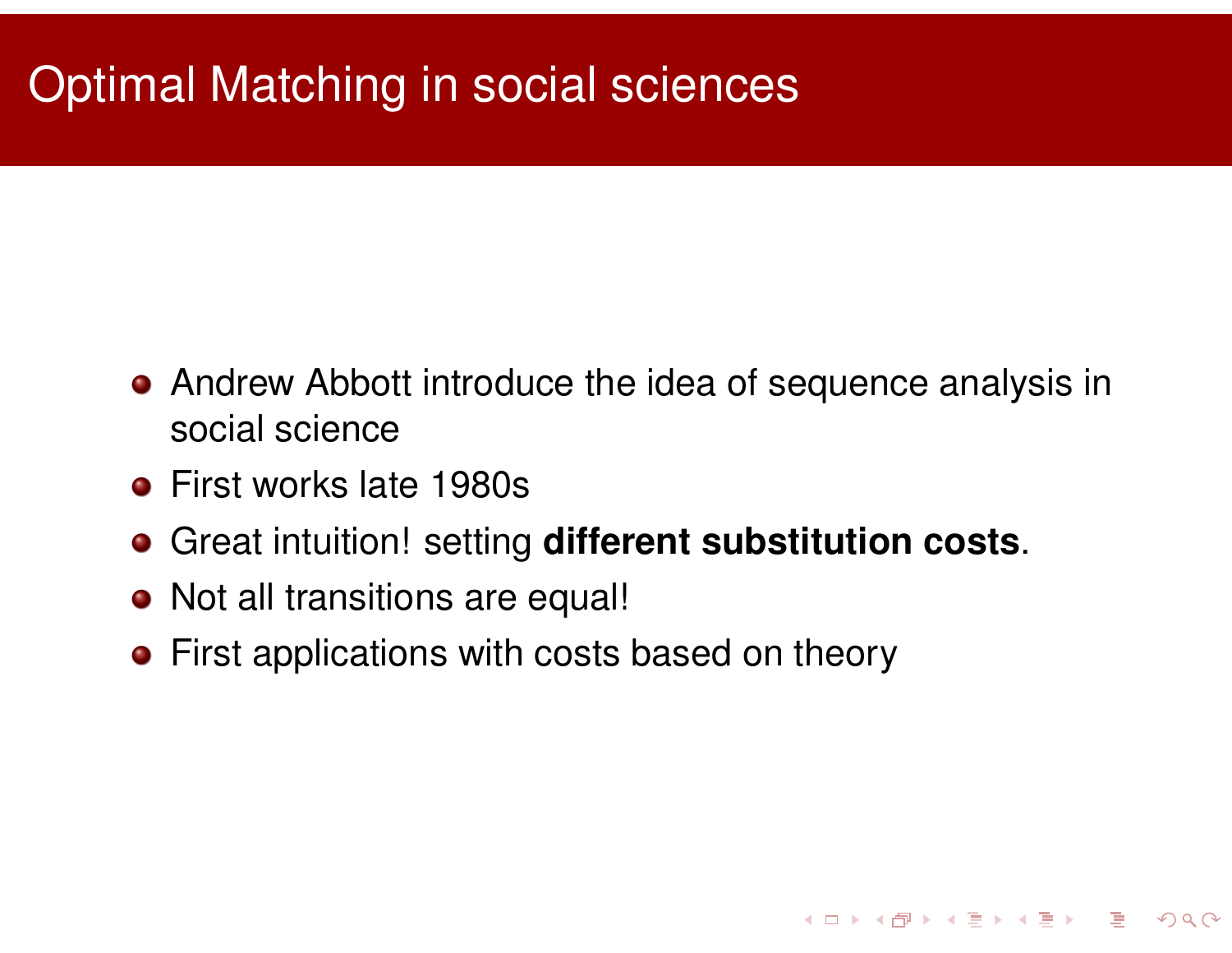• A set that is composed of three basic operations  $\Omega = \{ \iota, \delta, \sigma \},$ 



 ι denotes *insertion* (one state is inserted into the sequence) δ denotes *deletion* (one state is deleted from the sequence) σ denotes *substitution* (one state is replaced by another state).

- To each of these elementary operations  $\omega_k\in\Omega$ , a specific cost can be assigned,  $c(\omega_k)$ .
- $\bullet$  If K basic operations must be performed to transform one sequence into another the transformation cost can be computed as  $c(\omega_1,\dots \omega_K)=\sum_{k=1}^K c(\omega_k)$ .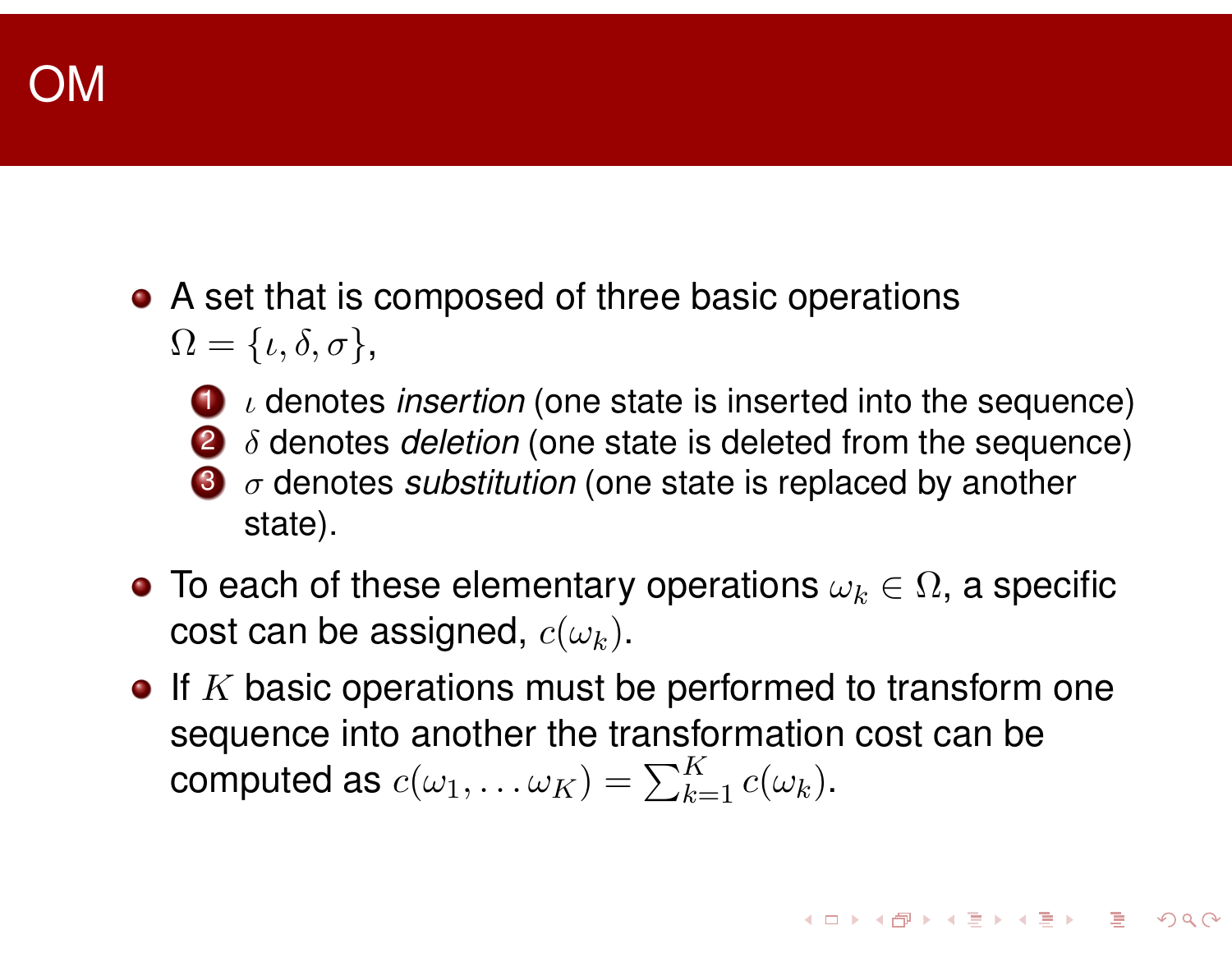# **Cristicisms**

- Operation do not have a sociological meaning
- **Cost specification**
- Robustness to censoring and truncation
- **•** Time warping. We are comparing events on different time (What is the meaning of substitution?)
- Pure algorithmic method. What is the generating mechanism?
- **How to take into account different life domains?**
- Comparison to other techniques

#### **"Second Wave" of sequence analysis**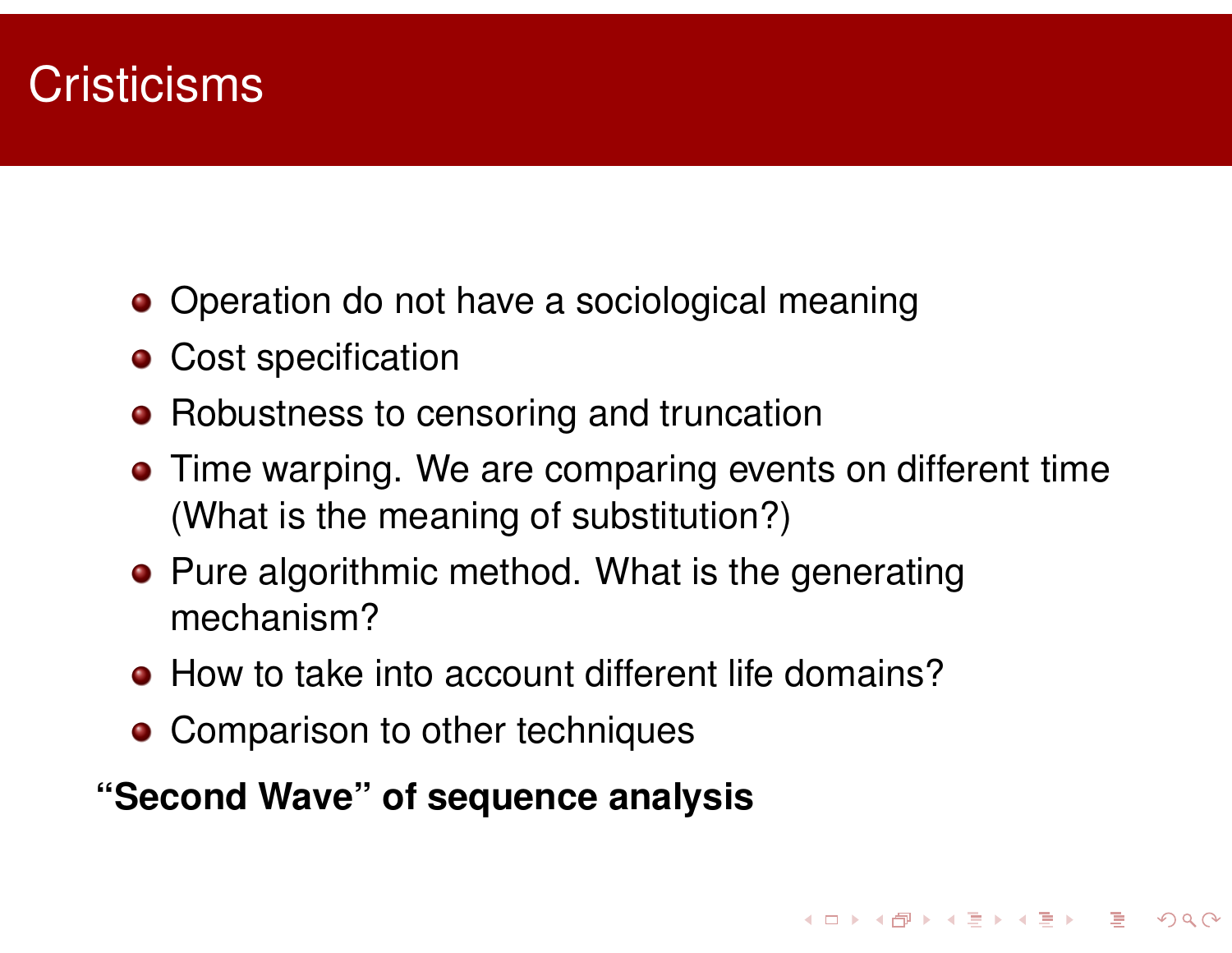# Costs specification

- Substitution is equivalent to a deletion followed by an insertion.  $c(\sigma) = 2c(\delta)$
- Cost specification can be totally subjective or derived by data
- A possible strategy is to set substitution costs as inversely proportional to transition probabilities

The transition frequency from  $a$  to  $b$  is:

$$
p_{t,t+1}(a,b) = \frac{\sum_{t=1}^{T-1} N_{t,t+1}(a,b)}{\sum_{t=1}^{T-1} N_t(a)}
$$
(1)

The cost of substituting  $a$  for  $b$  is

 $c(\sigma; a, b) = c(\sigma; b, a) = 2 - p_{t,t+1}(a, b) - p_{t,t+1}(b, a)$  if  $a \neq b$ . This cost specification takes into account the occurrence of events, giving more weight to those transitions that are less frequentK □ ▶ K @ ▶ K ミ ▶ K ミ ▶ │ ミ │ ◆ 9 Q (\*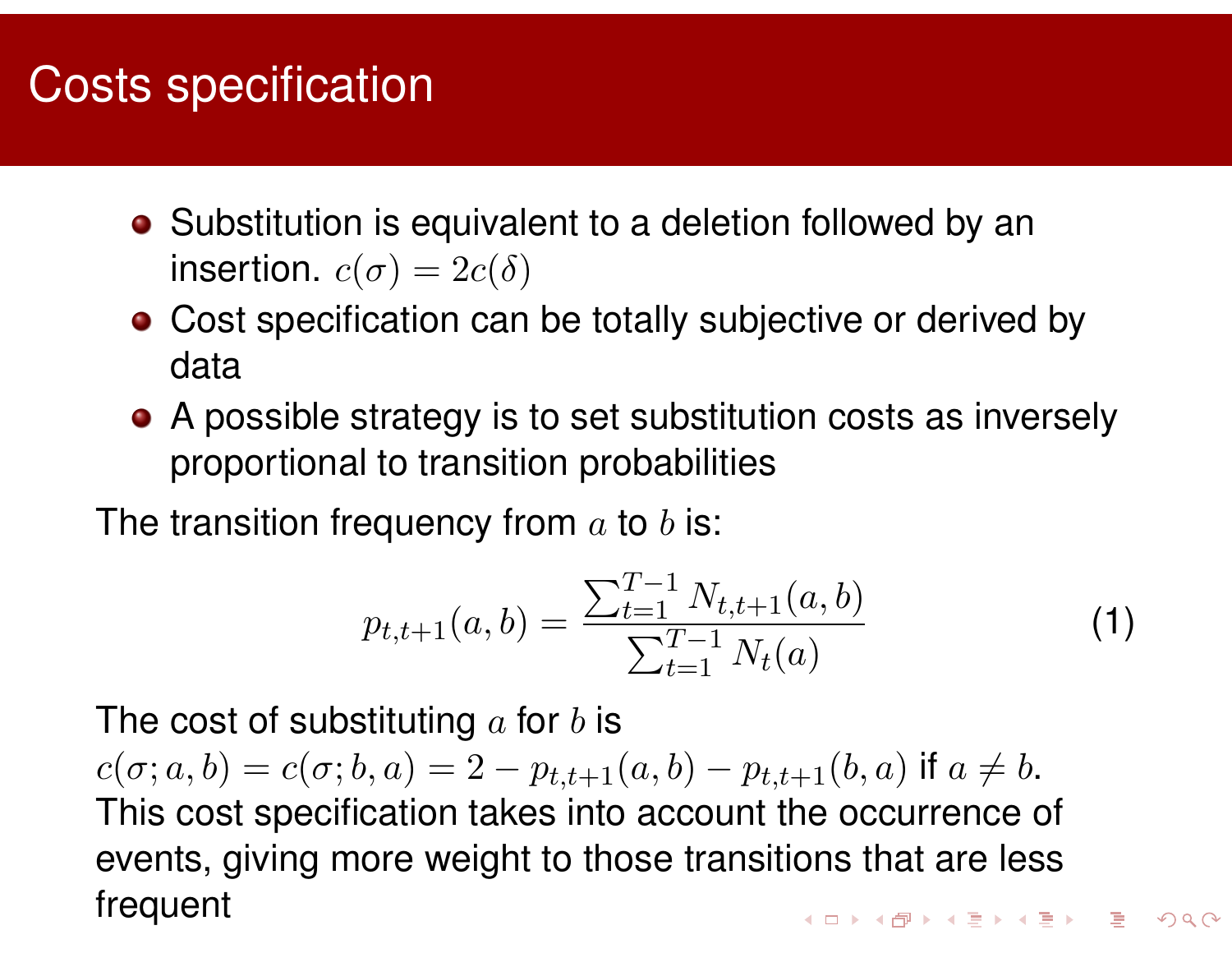# Longest Common Subsequences

- In mathematics, a subsequence is a sequence that can be derived from another sequence by deleting some elements without changing the order of the remaining elements. **For example, ABD is a subsequence of ABCDE**
- The longest common subsequence (LCS) problem is to find the longest subsequence common to two sequences.
- *The longer is the common subsequence the more similar are two strings*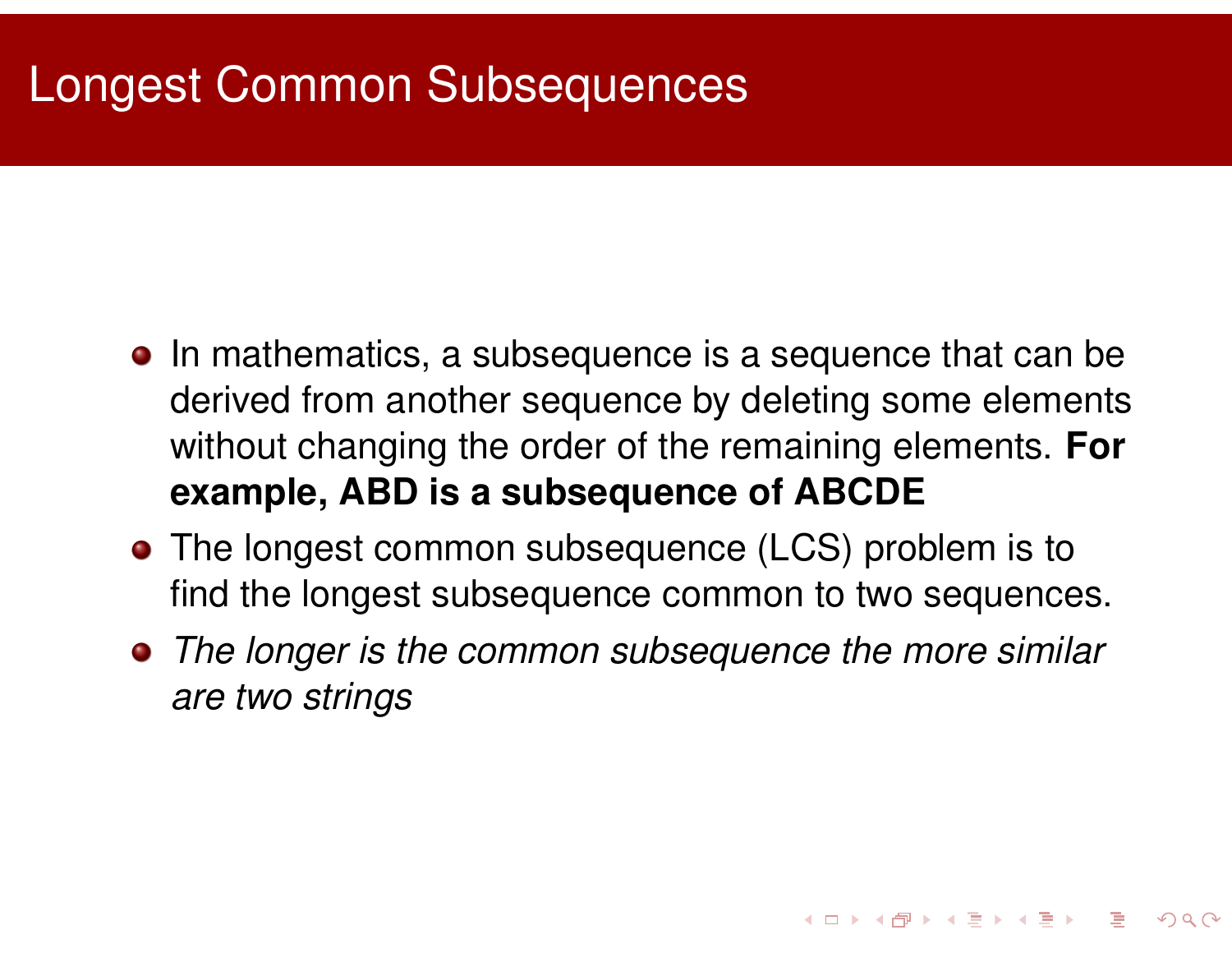# **Other particular subsequences**

- **LCP** (Longest Common Prefix)
- **RLCP** (reversed LCP, i.e. Longest Common Suffix)
- **LCS** (Longest Common Subsequence),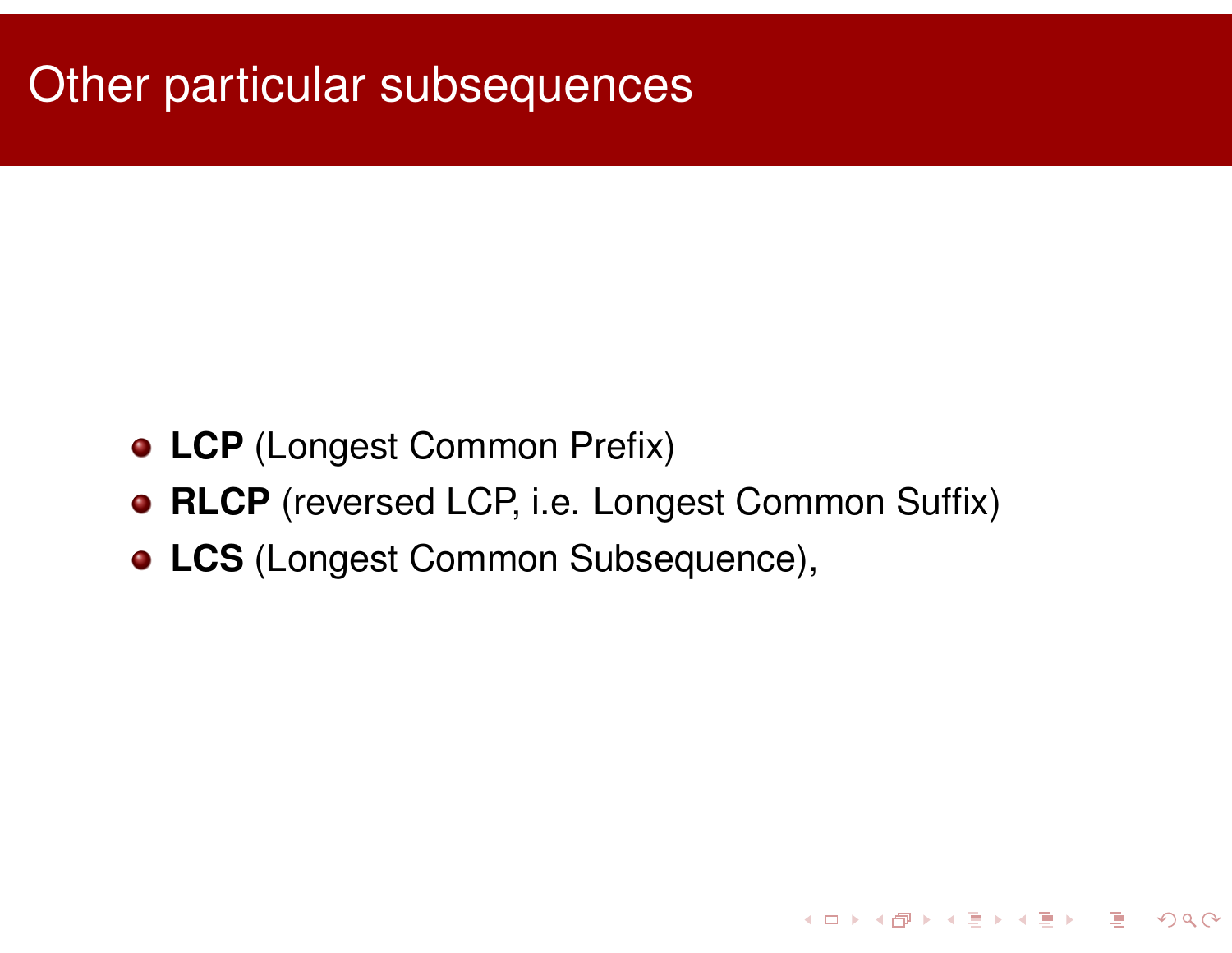

### **SATURDAY** −→ **SUNDAY**



**Kロト K団 K K ミト K ミト ニミー つくび**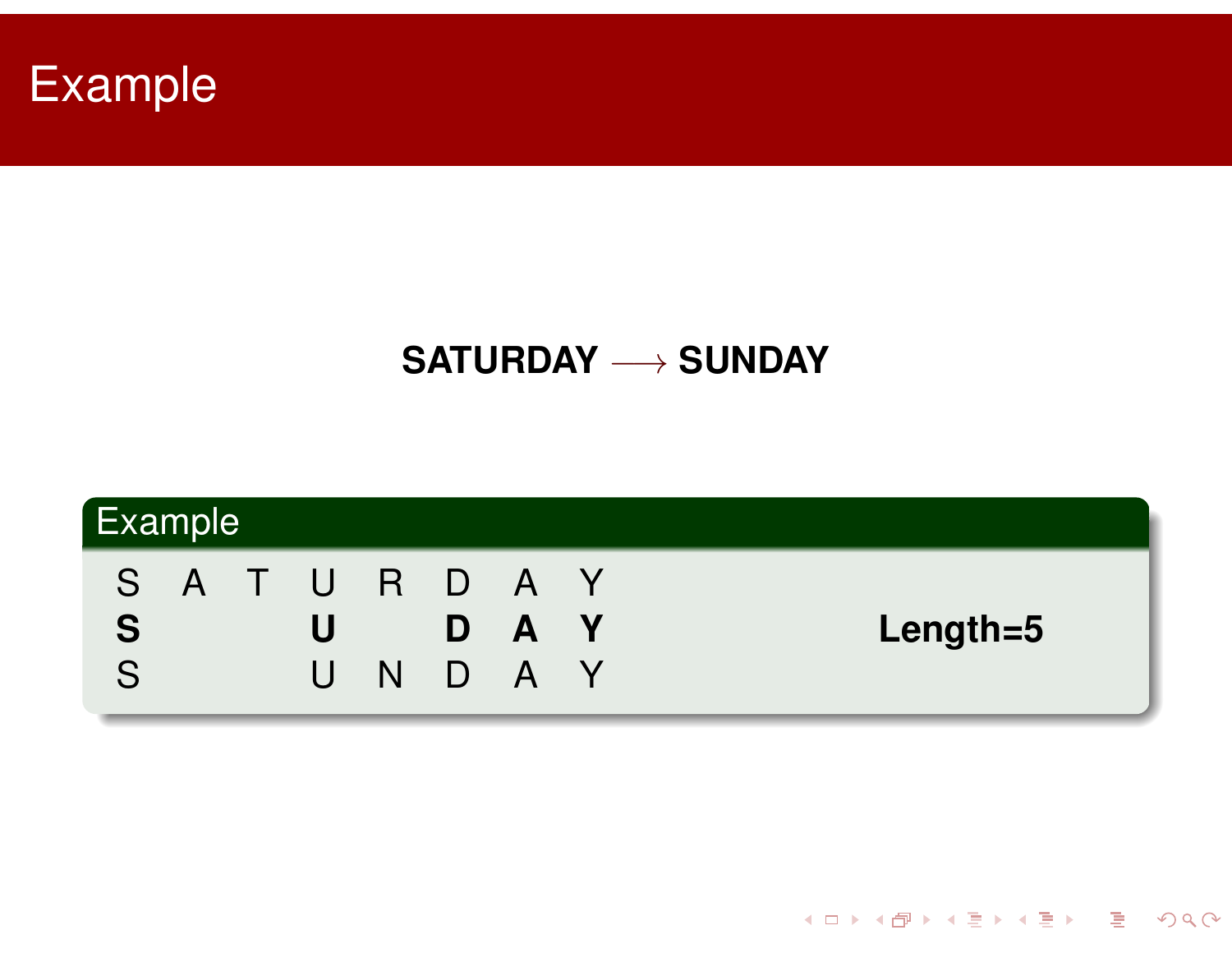

#### **SATURDAY** −→ **SUNDAY**



**K ロ ▶ K 御 ▶ K 君 ▶ K 君 ▶ │ 君 │ め Q (V)**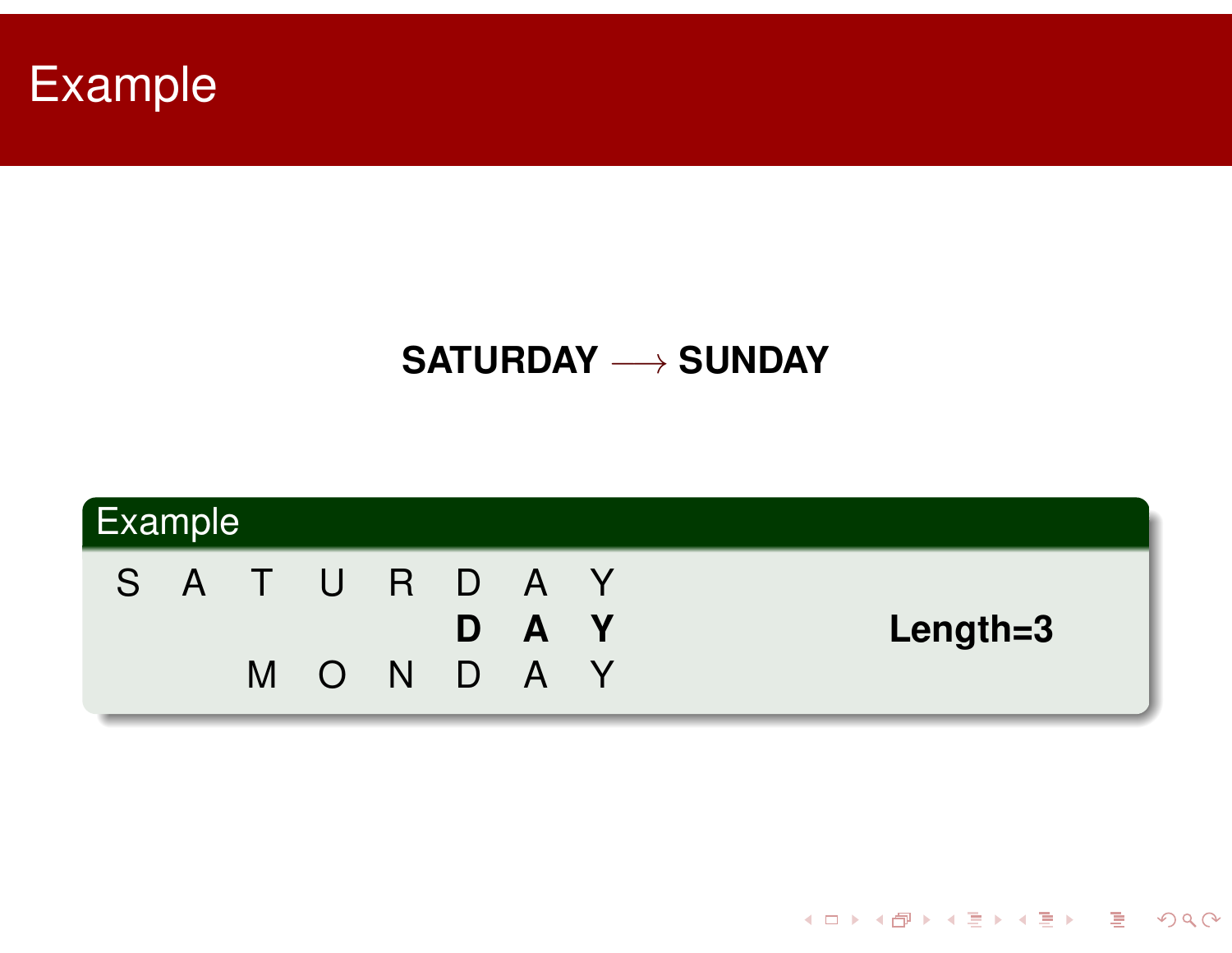

# Try this!

**Kロト K団 K K ミト K ミト ニミー の Q (V)**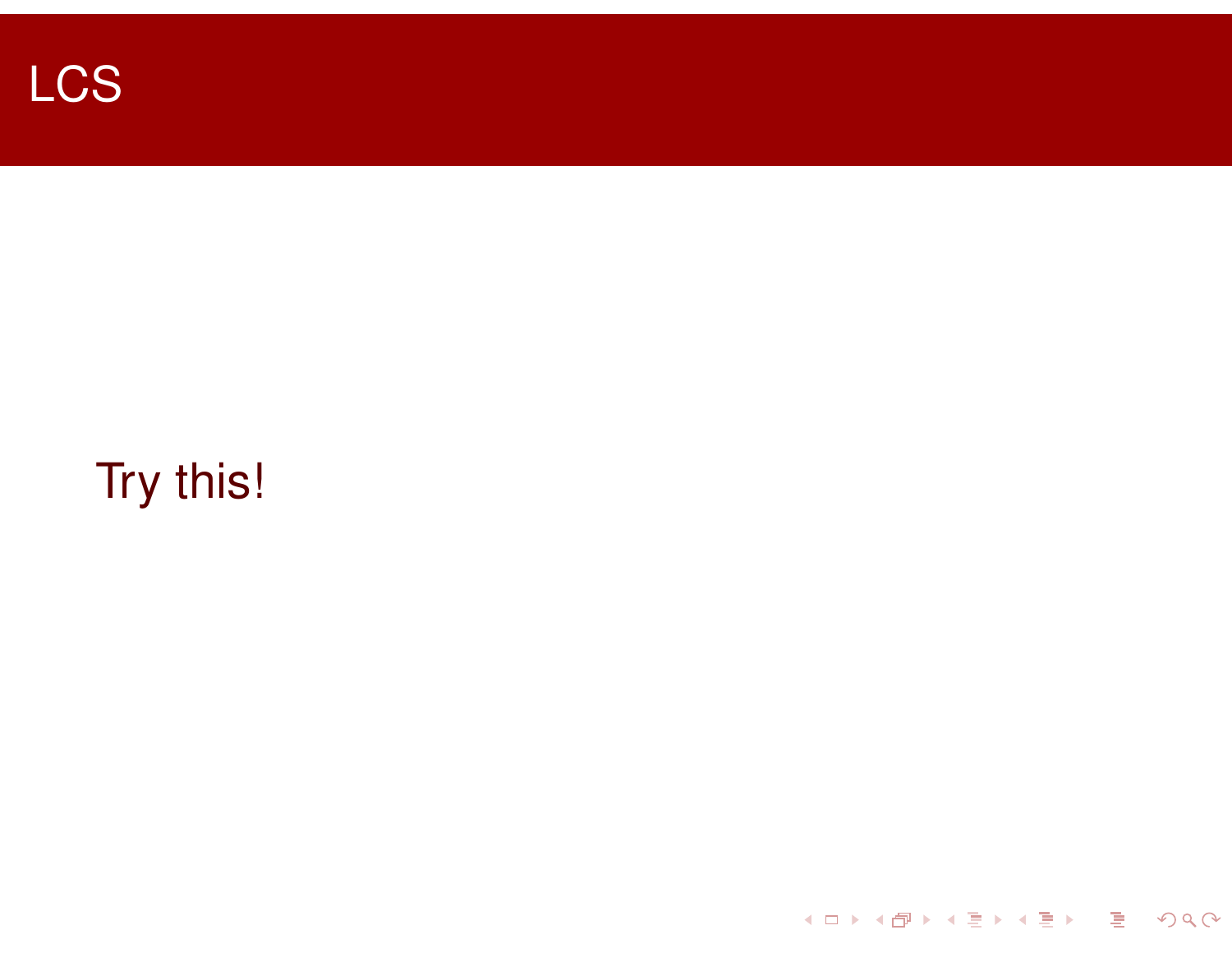# Elzinga measures

Elzinga developed several measures based on common subsequences.

#### **Pros:**

- No need of cost specification
- Works with truncation (without defining a "missing state")

**Kロト K団 K K ミト K ミト ニョー のQ (V** 

**• Can compare sequences of different measure** 

**Cons**:

**• Less and less sociological meaning**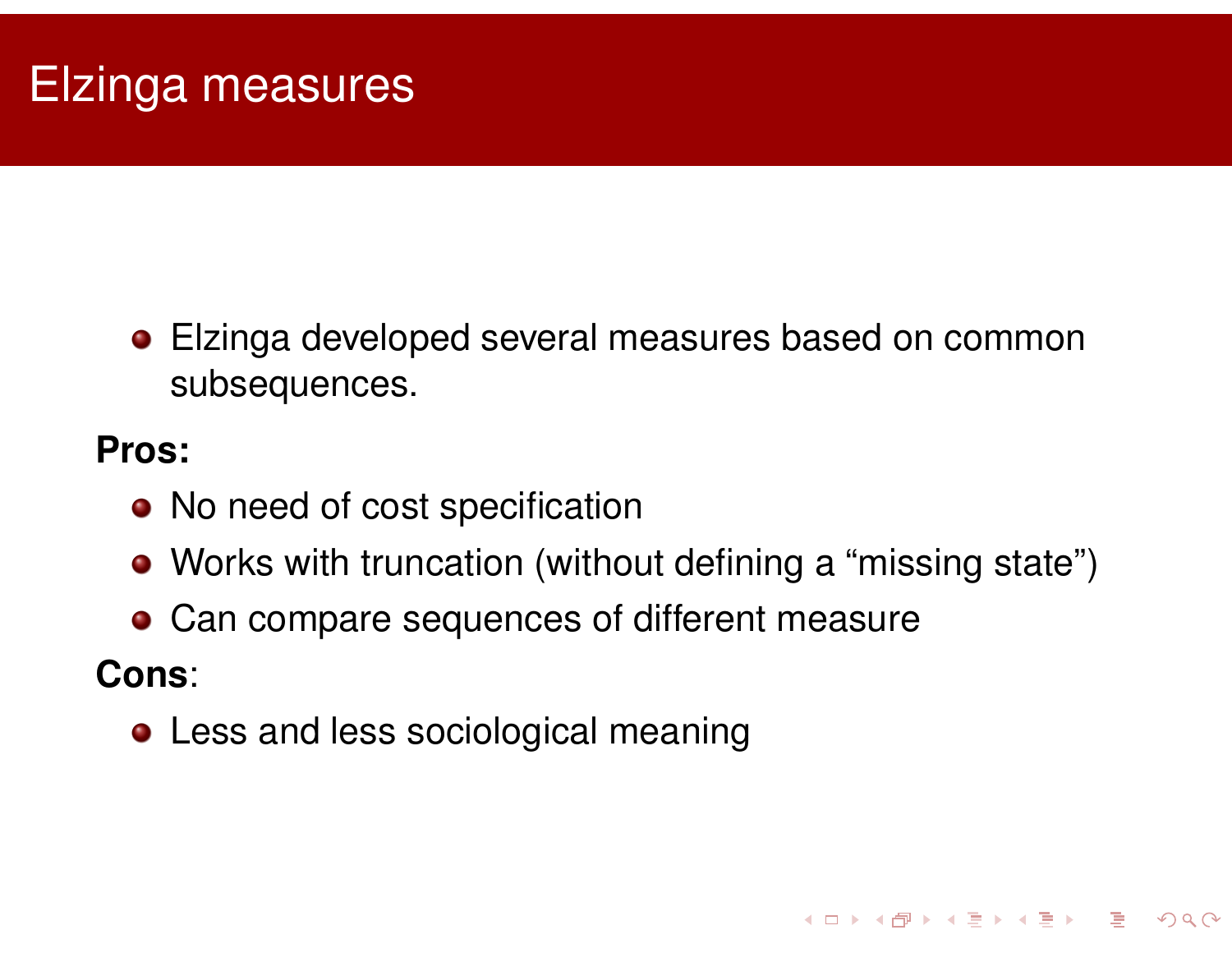# Hamming distance

- Insertion and Deletion modify the time scale (Time warping)
- i.e. deleting sequence, we compare transition at different age!

Possible solutions:

- **Hamming Distance (1950)** Only substitutions. Measure the number of substitutions (costs may different).
- **Dynamic Hamming Distance (Lesnard)** Specific substitution costs at each position, i.e. Transitions at different ages have different costs.

Note that HAM and DHD apply only to sequences of equal length.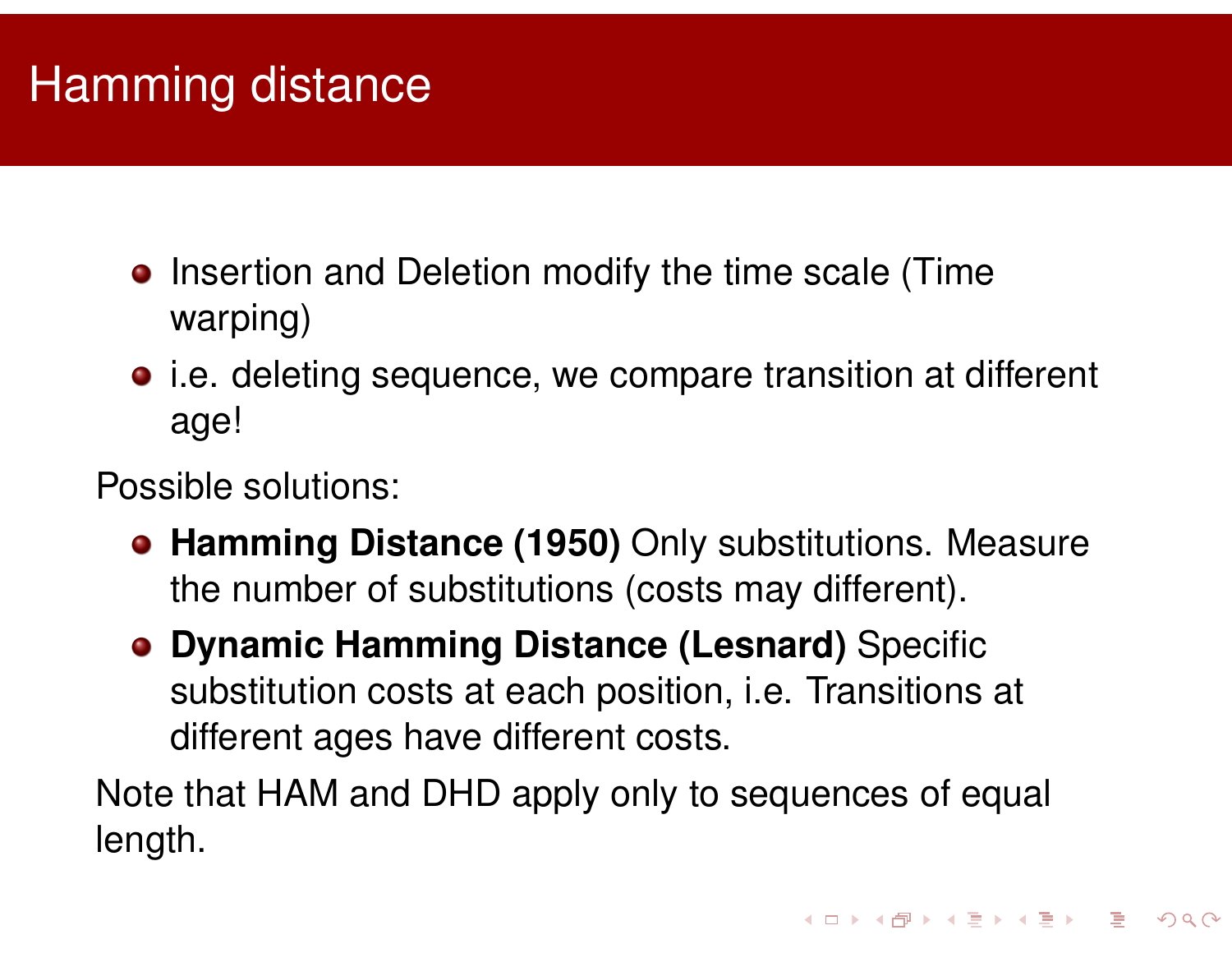# Multichannel optimal matching

- o Introduced by Pollock, 2007
- takes into account multiple trajectories simultaneously
- **•** specify costs for different domains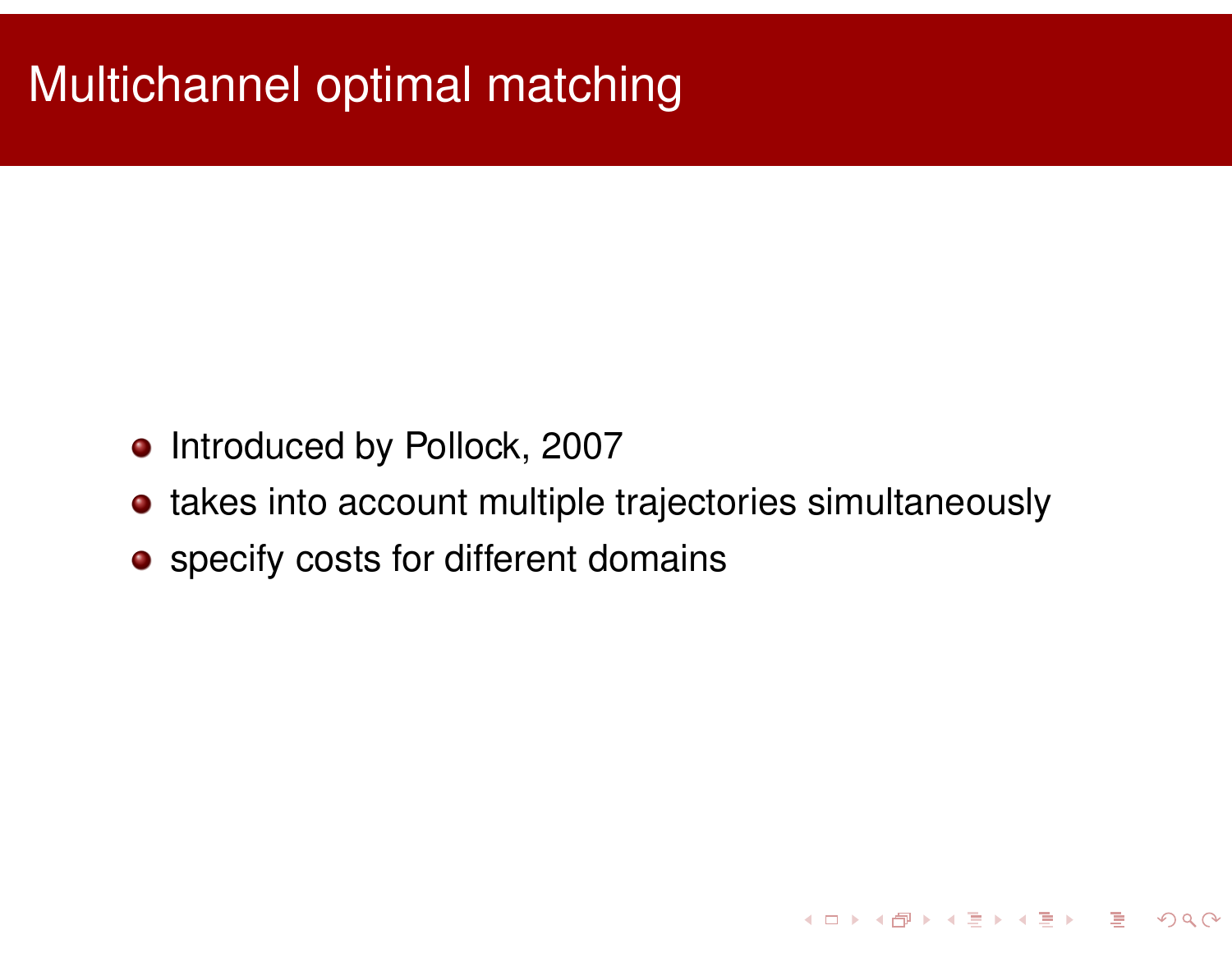# Multichannel optimal matching

#### Table 2. Substitution cost matrices†

|                                                                                                                                                                                                |                                 | 1                                           | $\overline{2}$                 | 3                             | 4                        | 5                | 6                      | 7               | 8        | 9 |
|------------------------------------------------------------------------------------------------------------------------------------------------------------------------------------------------|---------------------------------|---------------------------------------------|--------------------------------|-------------------------------|--------------------------|------------------|------------------------|-----------------|----------|---|
| <b>Employment status</b><br>Self employed<br>Employed<br>Unemployed<br>Retired<br>Maternity leave                                                                                              | 1<br>2<br>3<br>4<br>5           | 0<br>0.6<br>1.4<br>1.2<br>1.4               | 0<br>0.8<br>1.2<br>0.6         | 0<br>1.2<br>1.4               | 0<br>1.4                 | 0                |                        |                 |          |   |
| Family care<br>Full-time student<br>Long term sick<br>Government training                                                                                                                      | 6<br>7<br>8<br>9                | 1.2<br>1.4<br>1.4<br>1.4                    | 0.8<br>0.6<br>1.4<br>0.8       | 1.2<br>1<br>1.2<br>1          | 0.8<br>1.4<br>0.8<br>1.4 | 1<br>2<br>2<br>2 | 0<br>1.4<br>1.2<br>1.4 | 0<br>1.4<br>1.4 | 0<br>1.4 | 0 |
| <b>Housing</b> tenure<br>Own outright<br>Own with mortgage<br>Local authority rent<br>Housing association rent<br>Rent from employer<br>Private rent (unfurnished)<br>Private rent (furnished) | 1<br>2<br>3<br>4<br>5<br>6<br>7 | 0<br>0.6<br>1.4<br>1.4<br>1.4<br>1.4<br>1.4 | 0<br>0.8<br>1<br>1<br>1<br>0.8 | 0<br>0.8<br>1.4<br>1.4<br>1.4 | 0<br>1.4<br>1<br>1.4     | 0<br>0.8<br>1.2  | 0<br>1                 | 0               |          |   |
| <b>Marital</b> status<br>Married<br>Separated<br>Divorced<br>Widowed<br>Never married<br>Responsibility for children aged under 16 years                                                       | 1<br>2<br>3<br>4<br>5           | 0<br>$\mathbf{1}$<br>0.5<br>0.5<br>0.5      | 0<br>0.6<br>1.4<br>2           | 0<br>$\frac{2}{2}$            | 0<br>$\overline{2}$      | 0                |                        |                 |          |   |
| Yes<br>No                                                                                                                                                                                      | 2                               | 0<br>0.5                                    | 0                              |                               |                          |                  |                        |                 |          |   |

†The cost of insertion or deletion is 1; hence a substitution cost of 2 will invoke an indel instead of a substitution. This means that there is no need to create a substitution cost which is greater than the sum of an insertion and a deletion.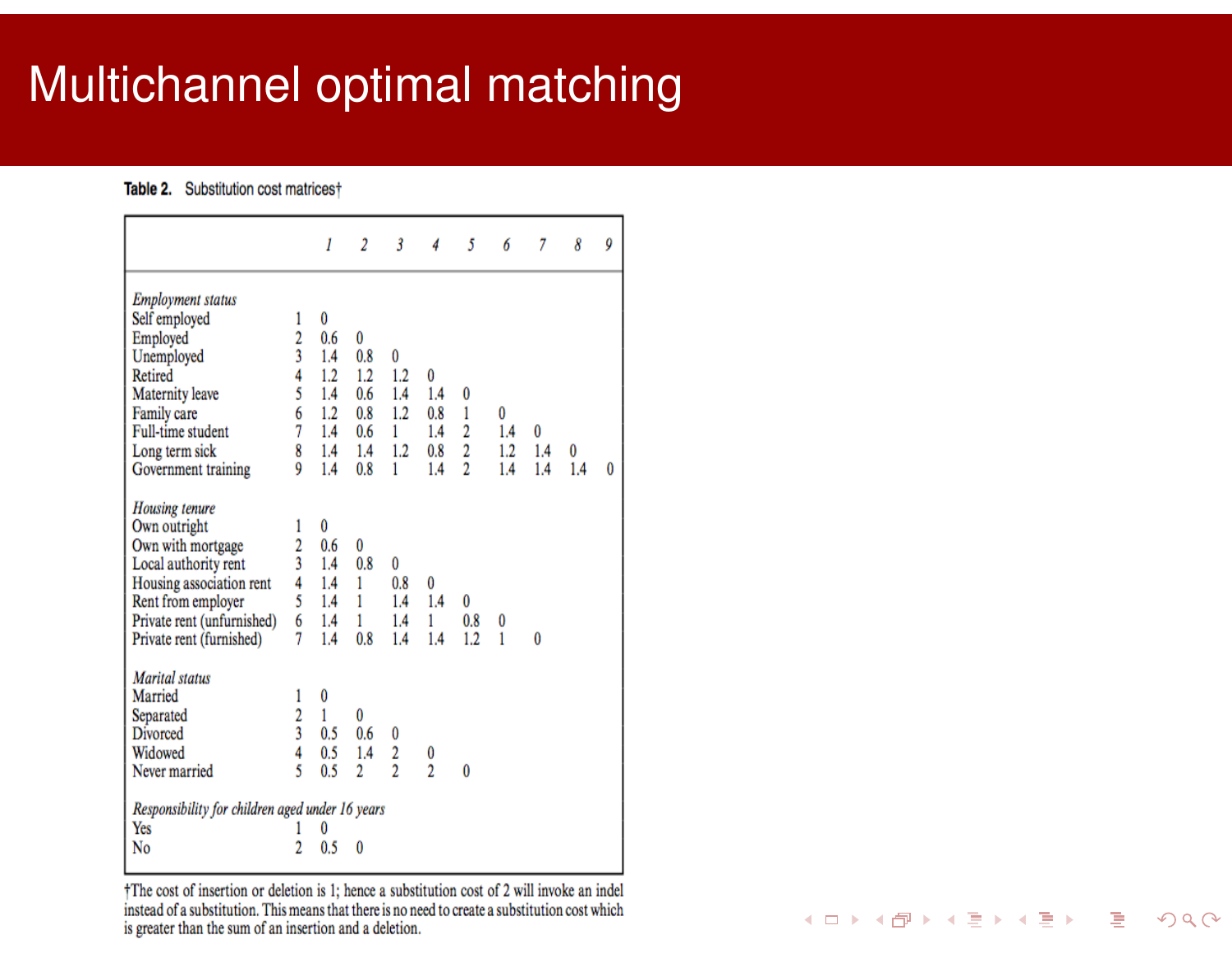# Multichannel optimal matching

- Alghoritm combine sequences in different domains
- substitution cost equal to sum of different substitutions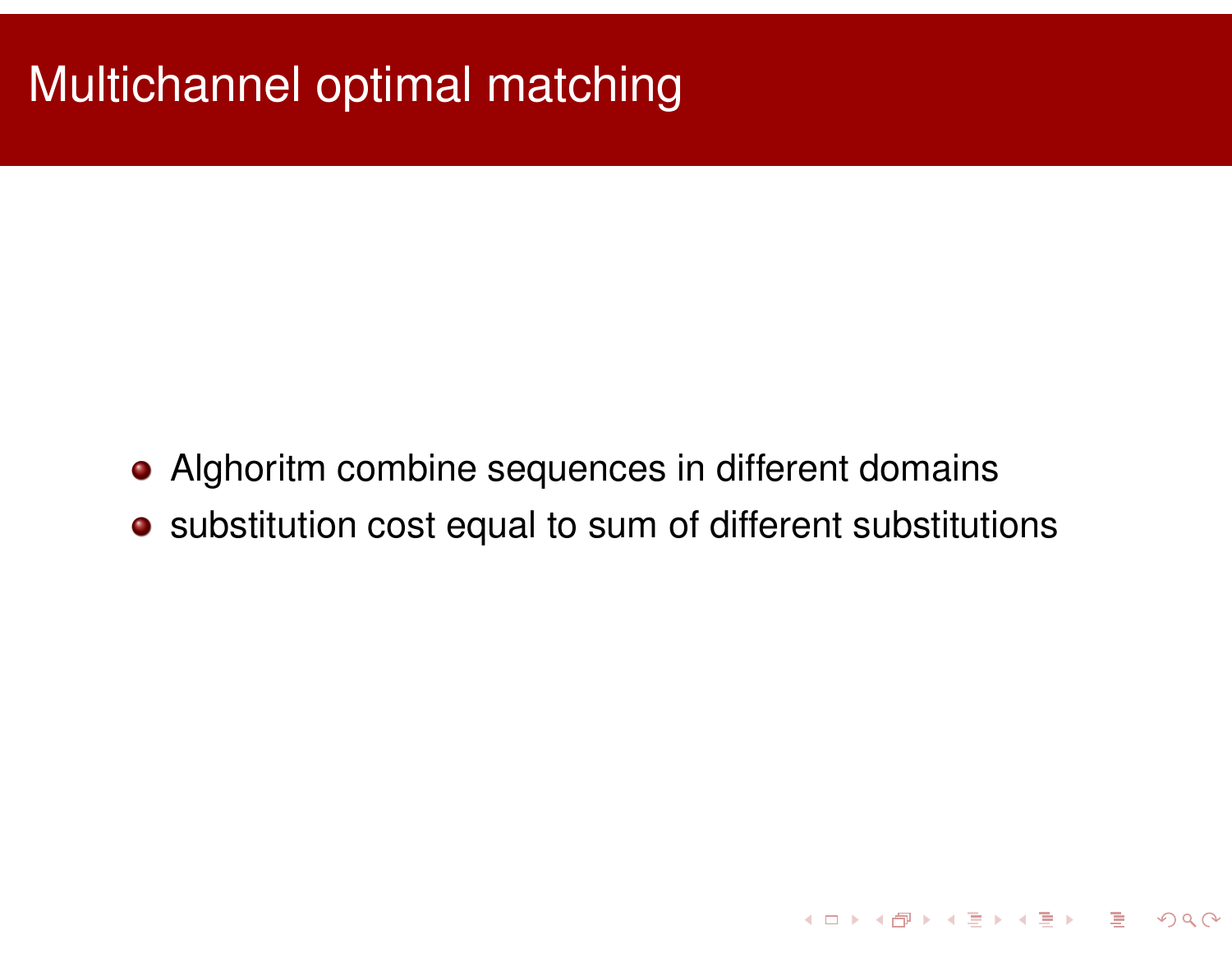- Recent development by Halpin (2010)
- Modified version of OM, weighting elementary operations inversely with episode length.
- **Pairwise distances much lower than the standard** algorithm, the more the sequences are composed of long spells in the same state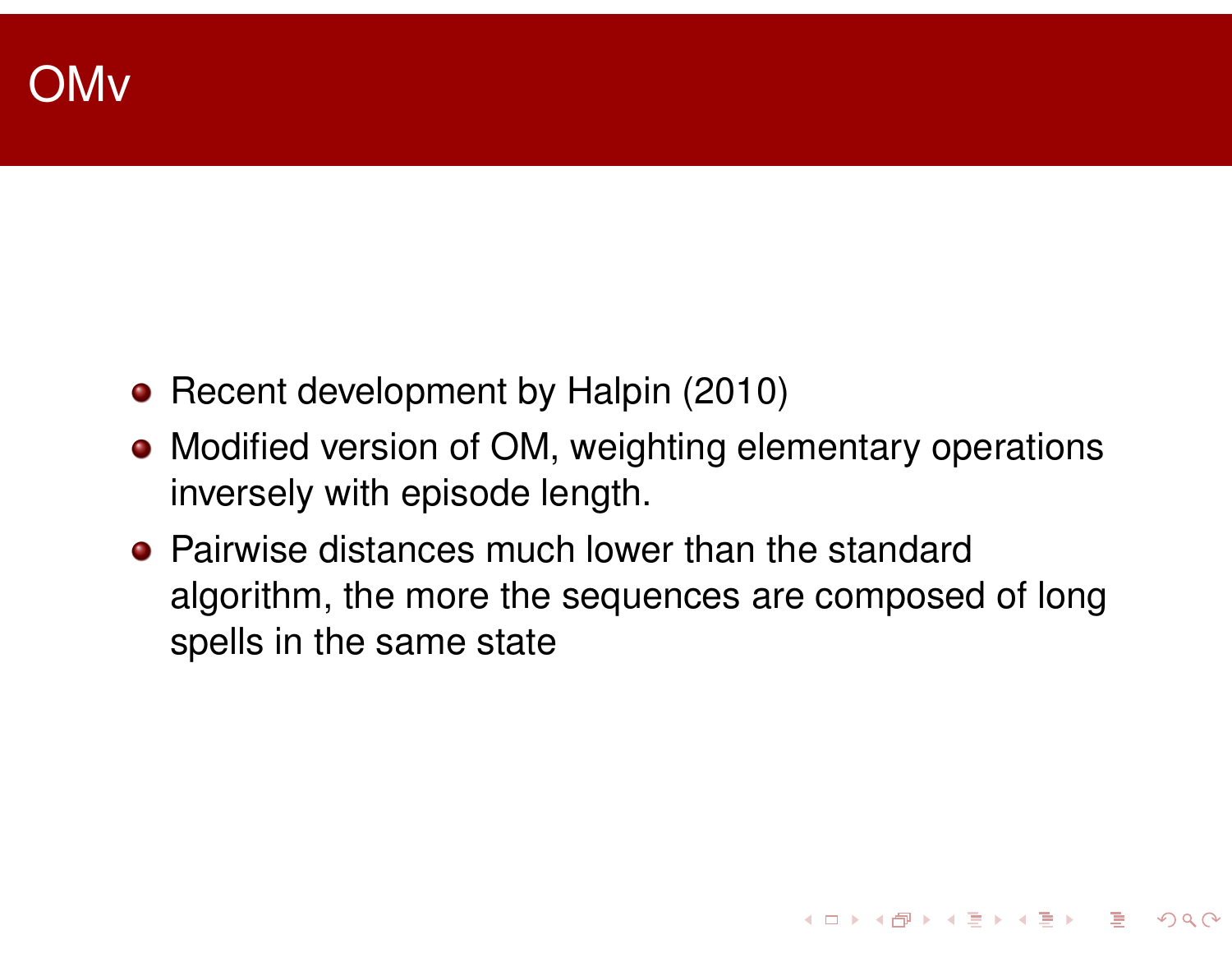# types of indicators

**1** Frequencies of trajectory

**Kロト K団 K K ミト K ミト ニミー つくび** 

- 2 Transversal statistics
- **3** Longitudinal statistics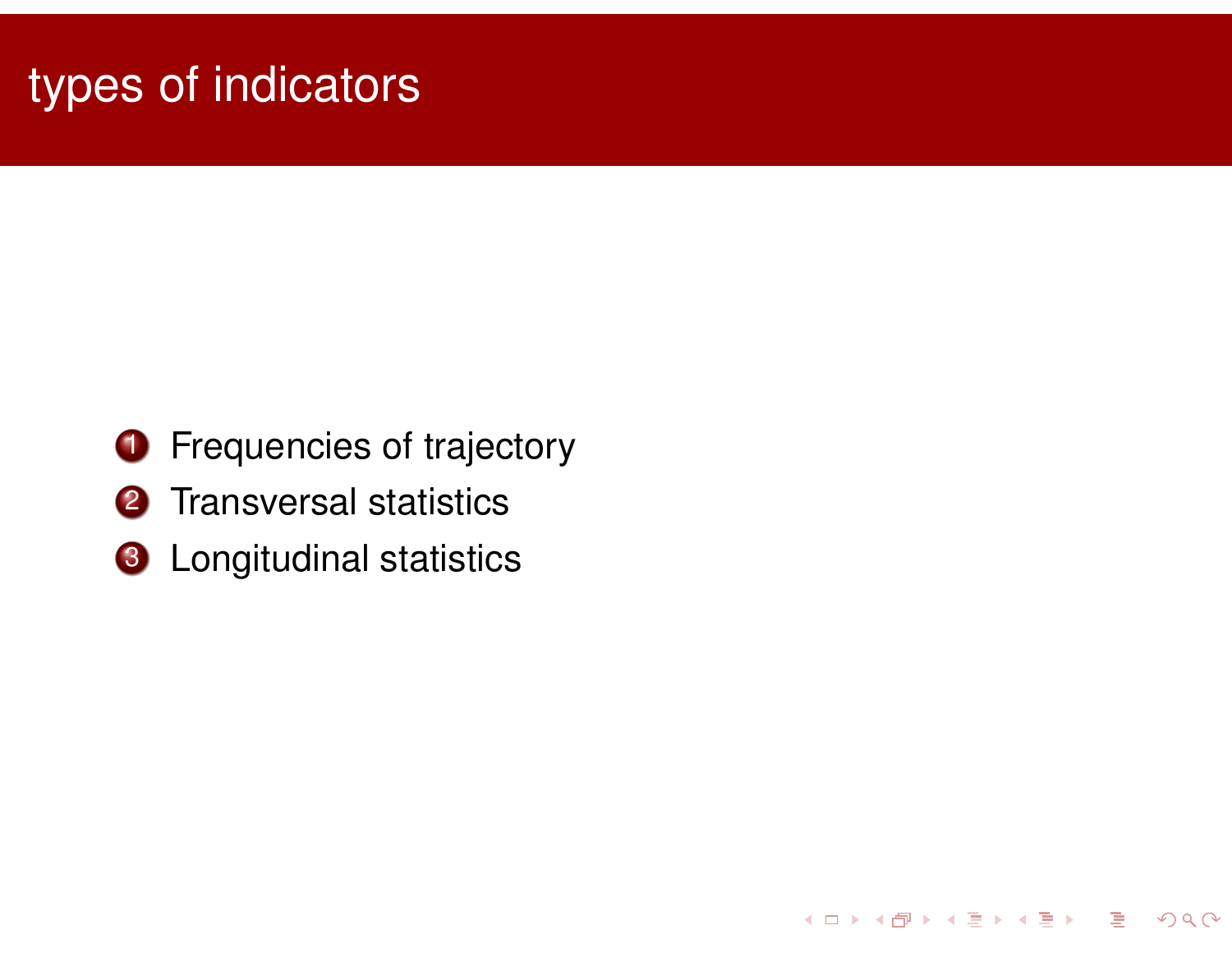### **Frequencies**

Often difficult to read when we have many trajectories





**Kロト K団 K K ミト K ミト ニヨー りくぐ**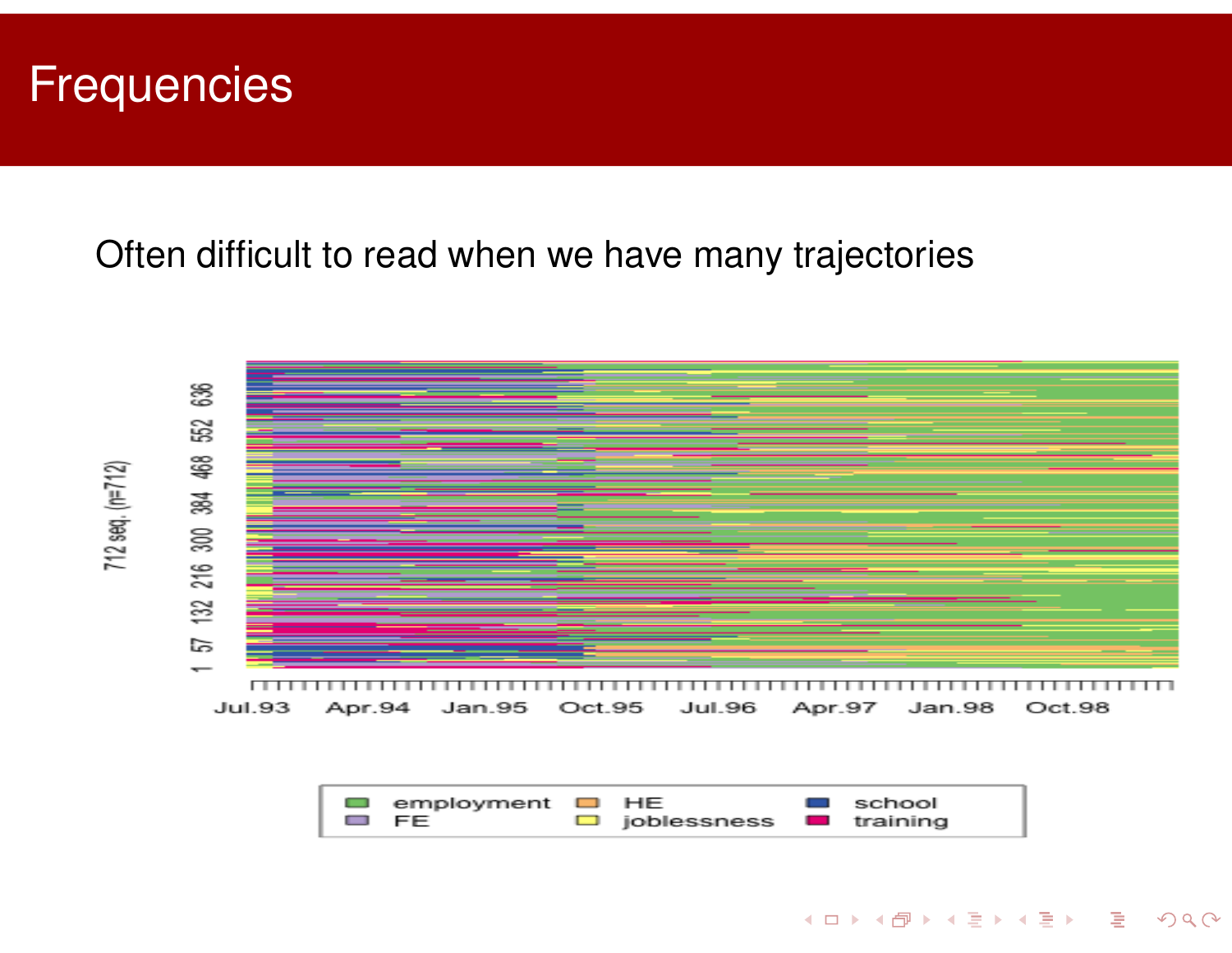### **Frequencies**

Better to look at the most common seq



| □ employment □ HE                   |                          | <b>E</b> school |
|-------------------------------------|--------------------------|-----------------|
| <b>EURE ELECTRONIC EN LA PROPER</b> | □ joblessness ■ training |                 |

◀ ㅁ ▶ ◀ @ ▶ ◀ 로 ▶ ◀ 로 ▶ │ 로  $\Omega$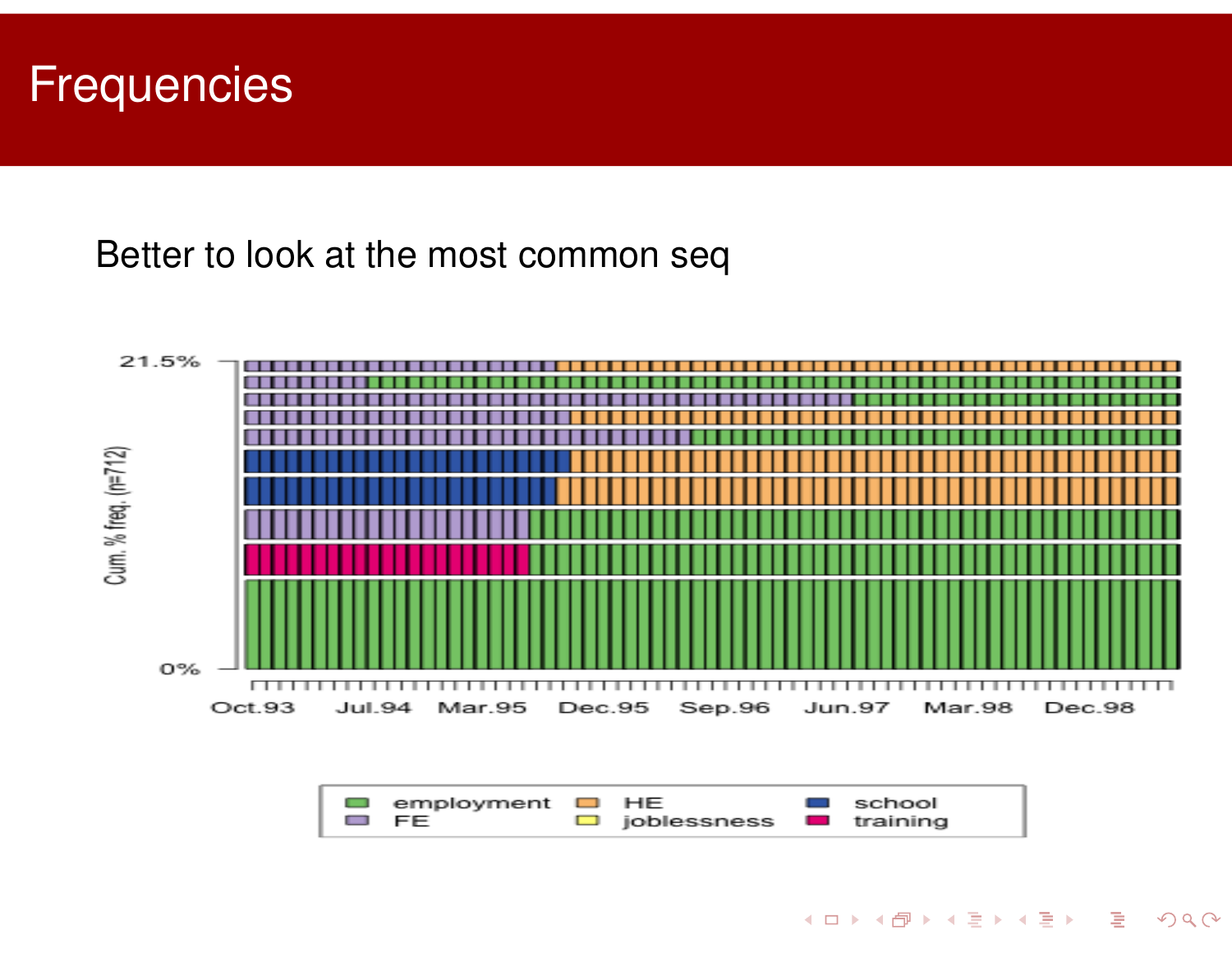# Freq. table

|                           | Freq | Percent |
|---------------------------|------|---------|
| employment/69             | 52   | 7.30    |
| training/21-employment/48 | 18   | 2.53    |
| FE/21-employment/48       | 17   | 2.39    |
| school/23-HE/46           | 16   | 2.25    |
| school/24-HE/45           | 13   | 1.83    |
| FE/33-employment/36       | 9    | 1.26    |
| FE/24-HE/45               | 8    | 1.12    |
| FE/45-employment/24       |      | 0.98    |
| FE/9-employment/60        | 7    | 0.98    |
| FE/23-HE/46               |      | 0.84    |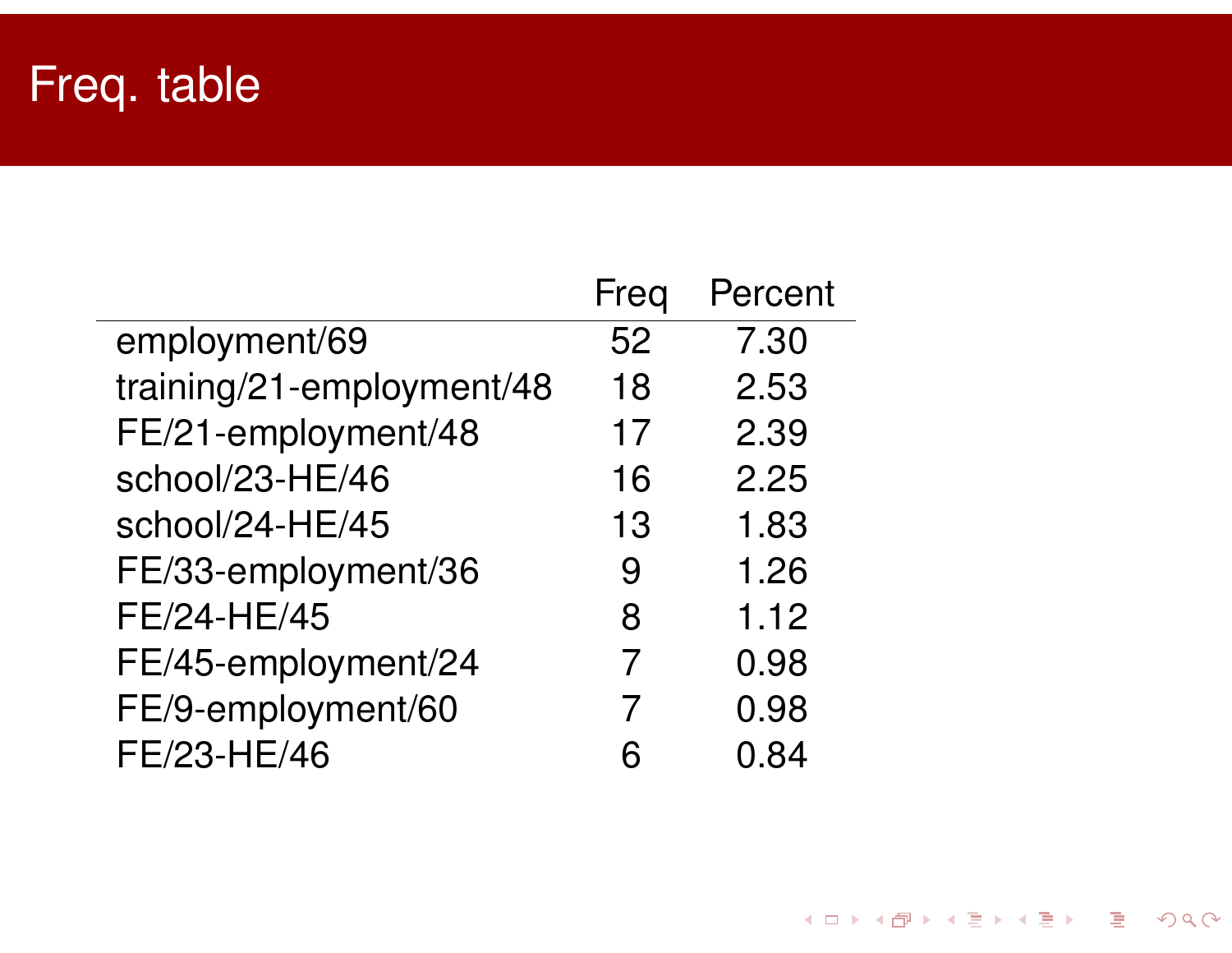If we don't consider the time spent on each state the frequency of trajectories can change!

|                                       | Freq | Percent |
|---------------------------------------|------|---------|
| training-employment                   | 53   | 74      |
| employment                            | 40   | 5.6     |
| employment-FE-employment              | 27   | 3.8     |
| school-HE                             | 27   | 3.8     |
| FE-employment                         | 25   | 3.5     |
| joblessness-FE-employment             | 18   | 2.5     |
| joblessness-training-employment       | 16   | 2.2     |
| school-FE-employment                  | 15   | 2.1     |
| joblessness-FE-joblessness-employment | 11   | 1.5     |
| school-employment                     |      | 1.5     |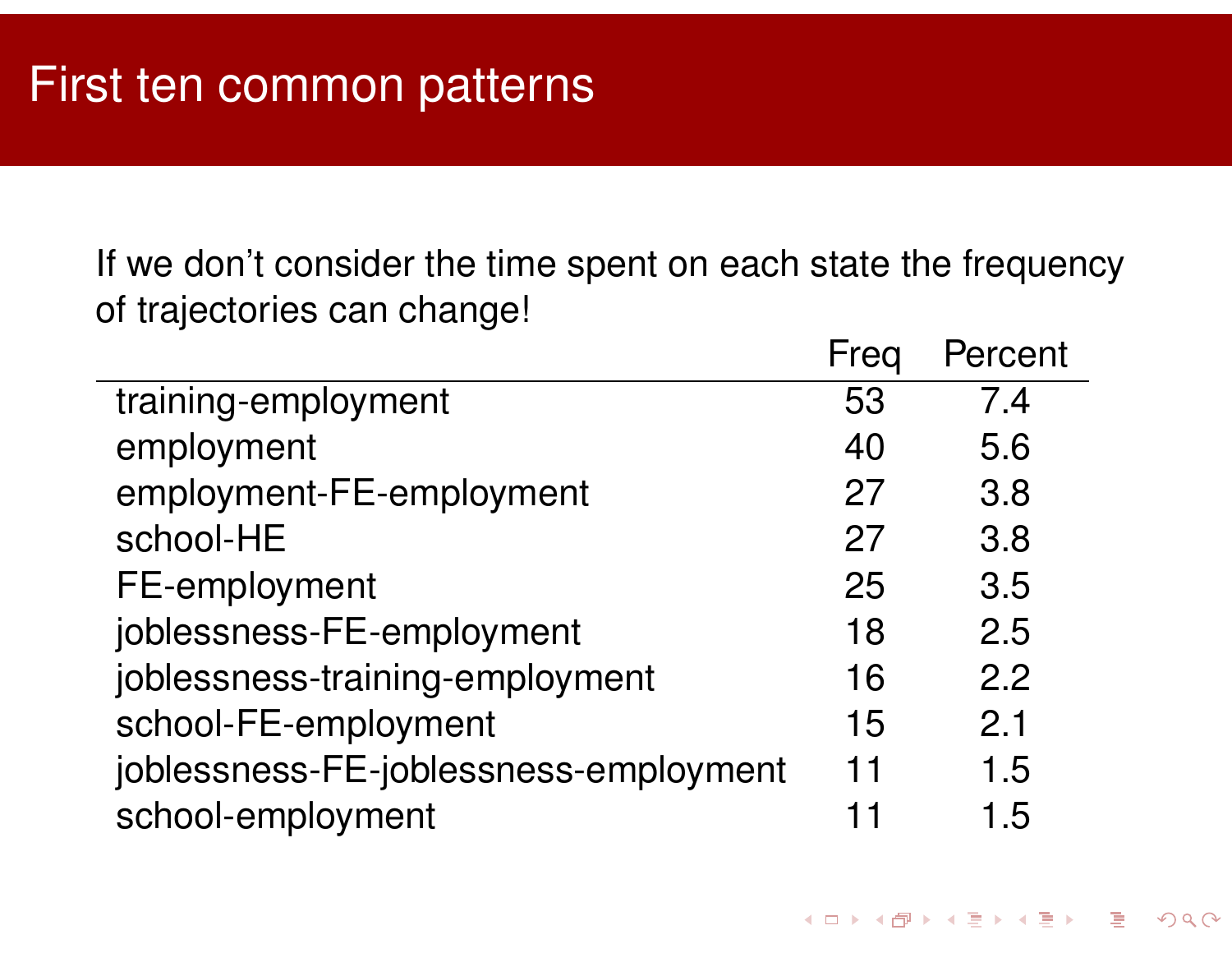### **Trasversal**

### We can calculate the distribution on each state for the entire traj.

|             | Oct.93     | Nov.93     | Dec.93     | Jan.94     | Feb.94     |
|-------------|------------|------------|------------|------------|------------|
| employment  | 0.12359551 | 0.13342697 | 0.13764045 | 0.14044944 | 0.14044944 |
| FE.         | 0.38764045 | 0.38202247 | 0.38061798 | 0.36938202 | 0.36376404 |
| HE.         | 0.00000000 | 0.00000000 | 0.00000000 | 0.00000000 | 0.00000000 |
| joblessness | 0.02106742 | 0.01966292 | 0.02106742 | 0.02808989 | 0.03792135 |
| school      | 0.24578652 | 0.24438202 | 0.24157303 | 0.24016854 | 0.24157303 |
| training    | 0.22191011 | 0.22050562 | 0.21910112 | 0.22191011 | 0.21629213 |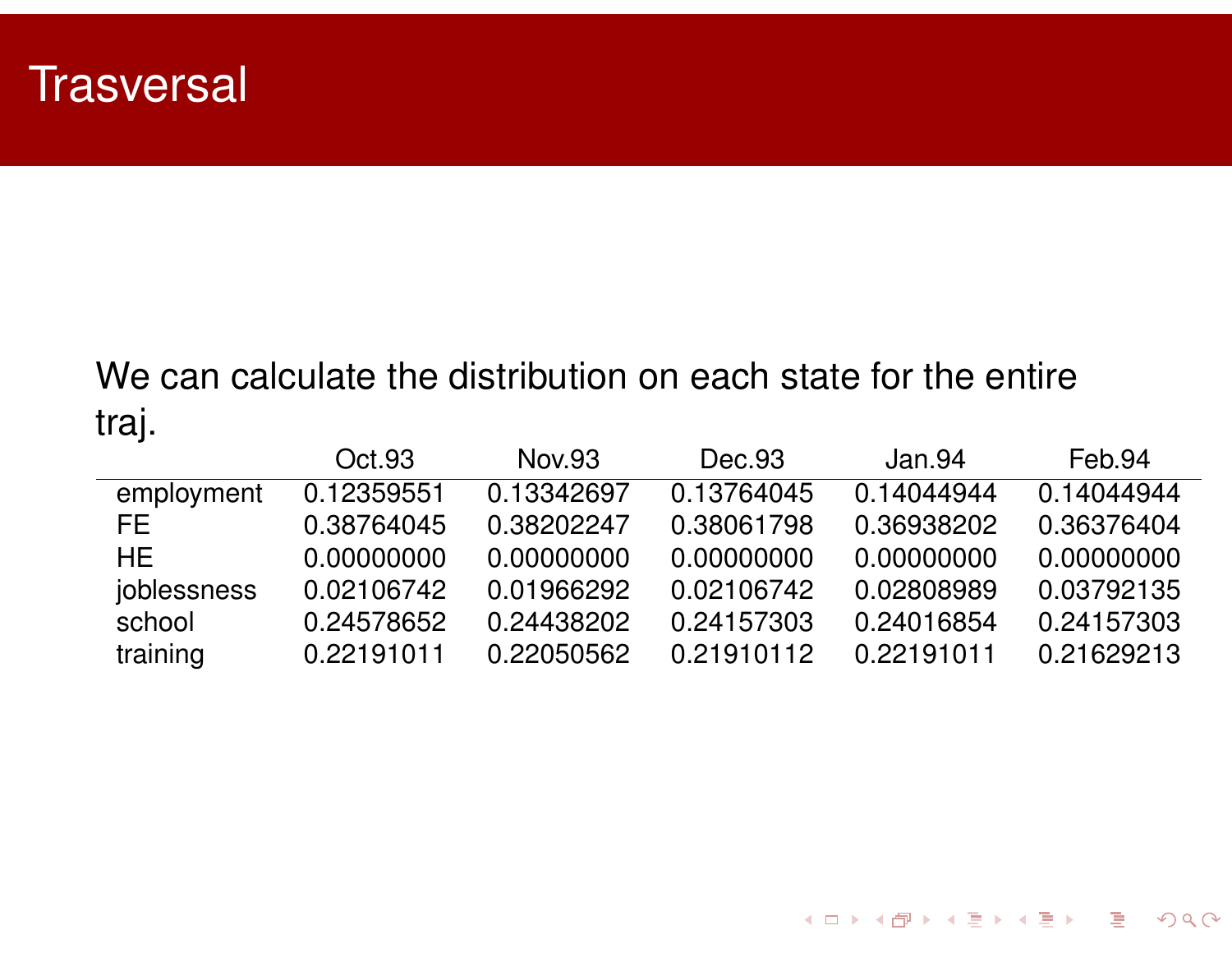# Sequence distribution

### Or plot it!

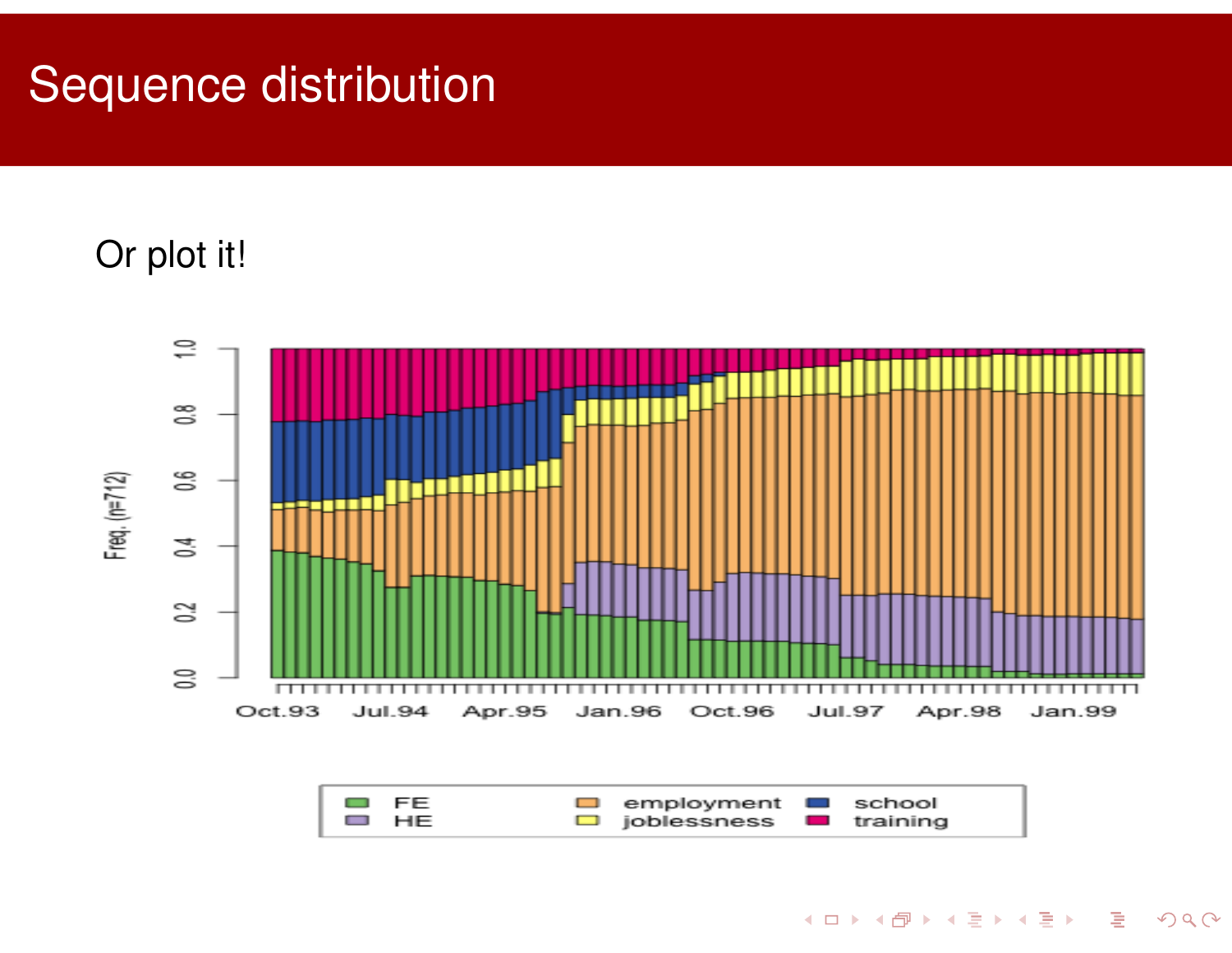## Sequence time spent

Time spent in each state

![](_page_32_Figure_2.jpeg)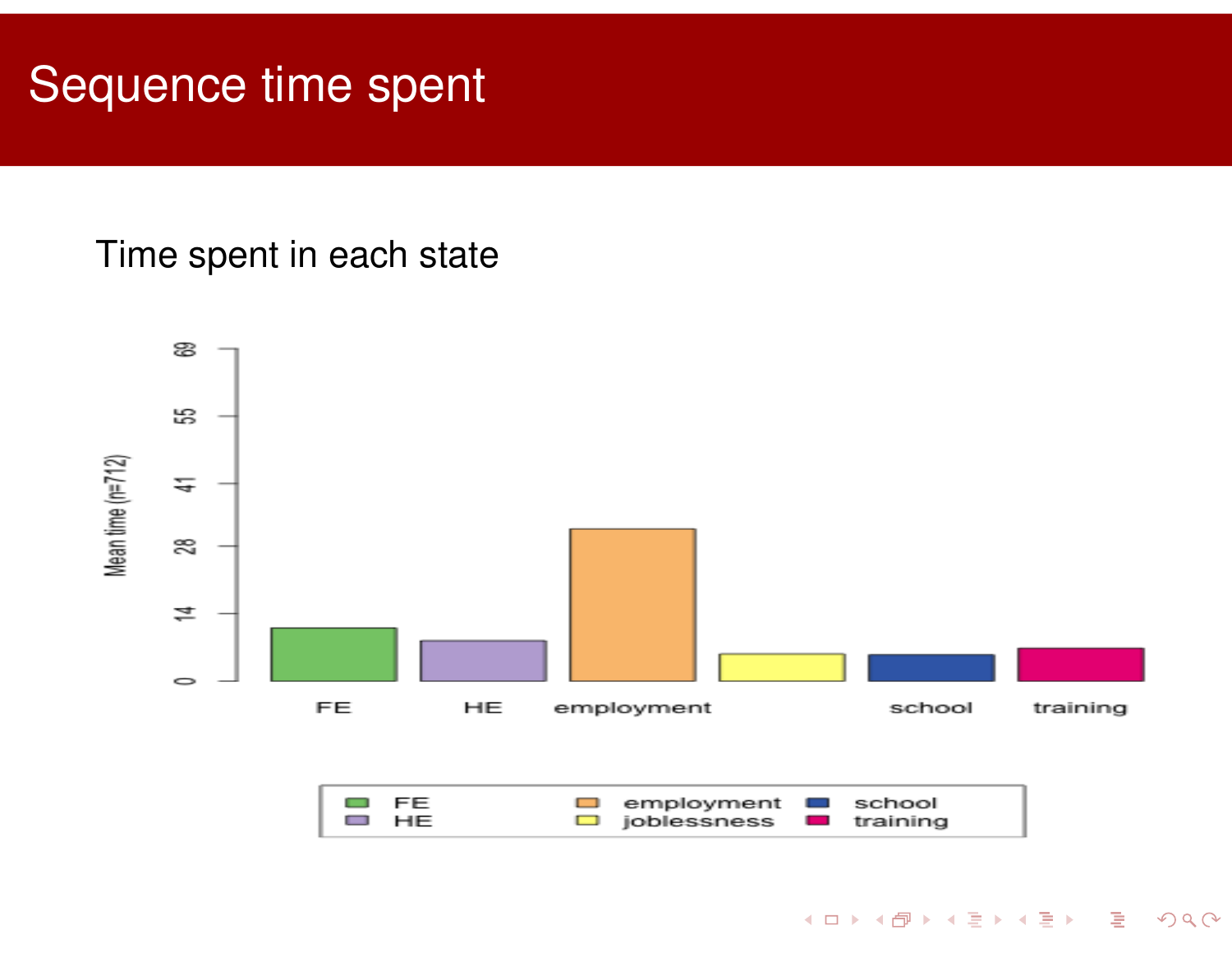# Bivariate graph

• We can analyze the previous indicators by group:

**イロトイ団 トイミトイミト ミニ のべぐ** 

- **o** Sex
- **Cohort**
- **•** Education
- **•** Treatment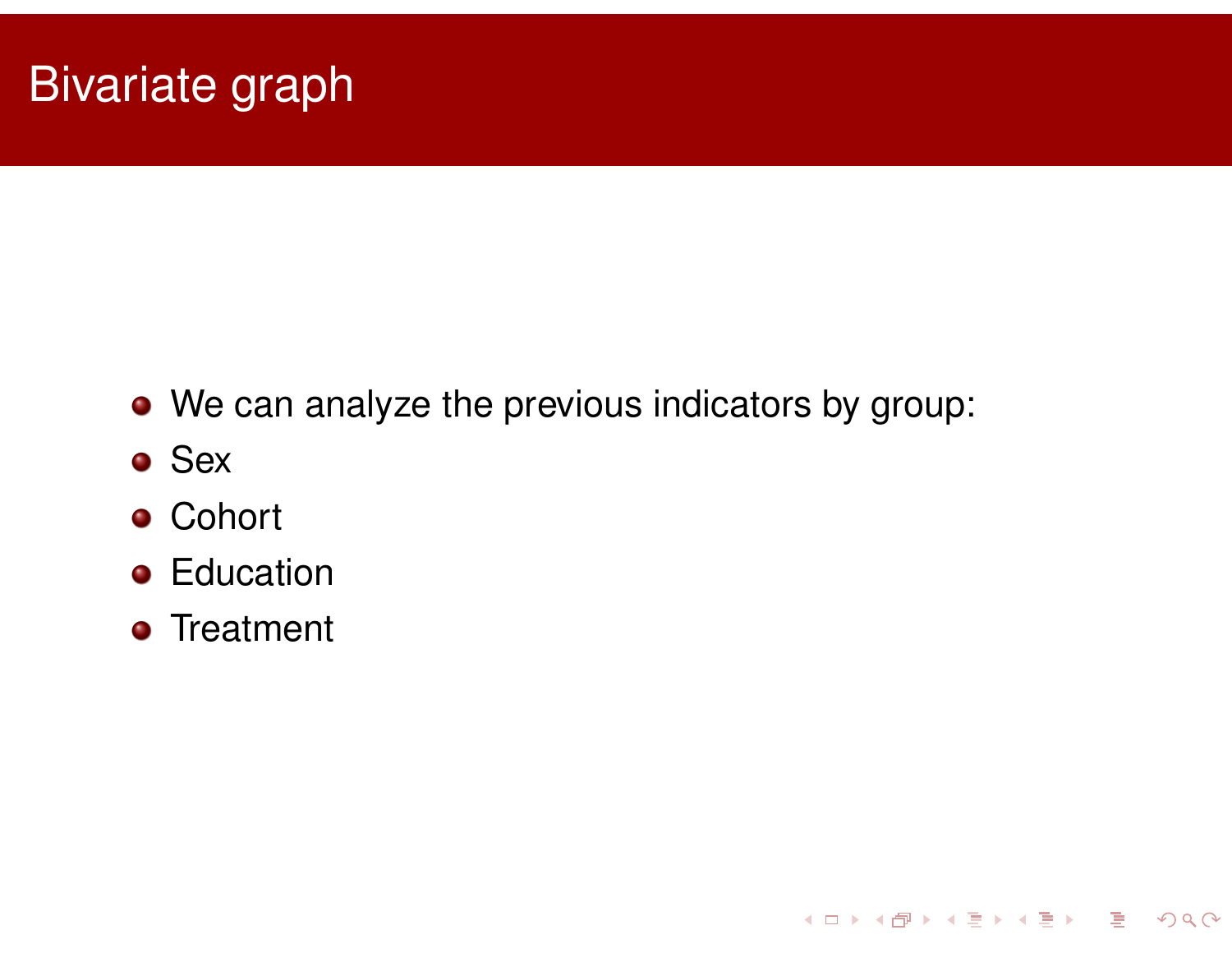# Sequence distribution

#### variable funemp Father unemployment status

![](_page_34_Figure_2.jpeg)

![](_page_34_Figure_3.jpeg)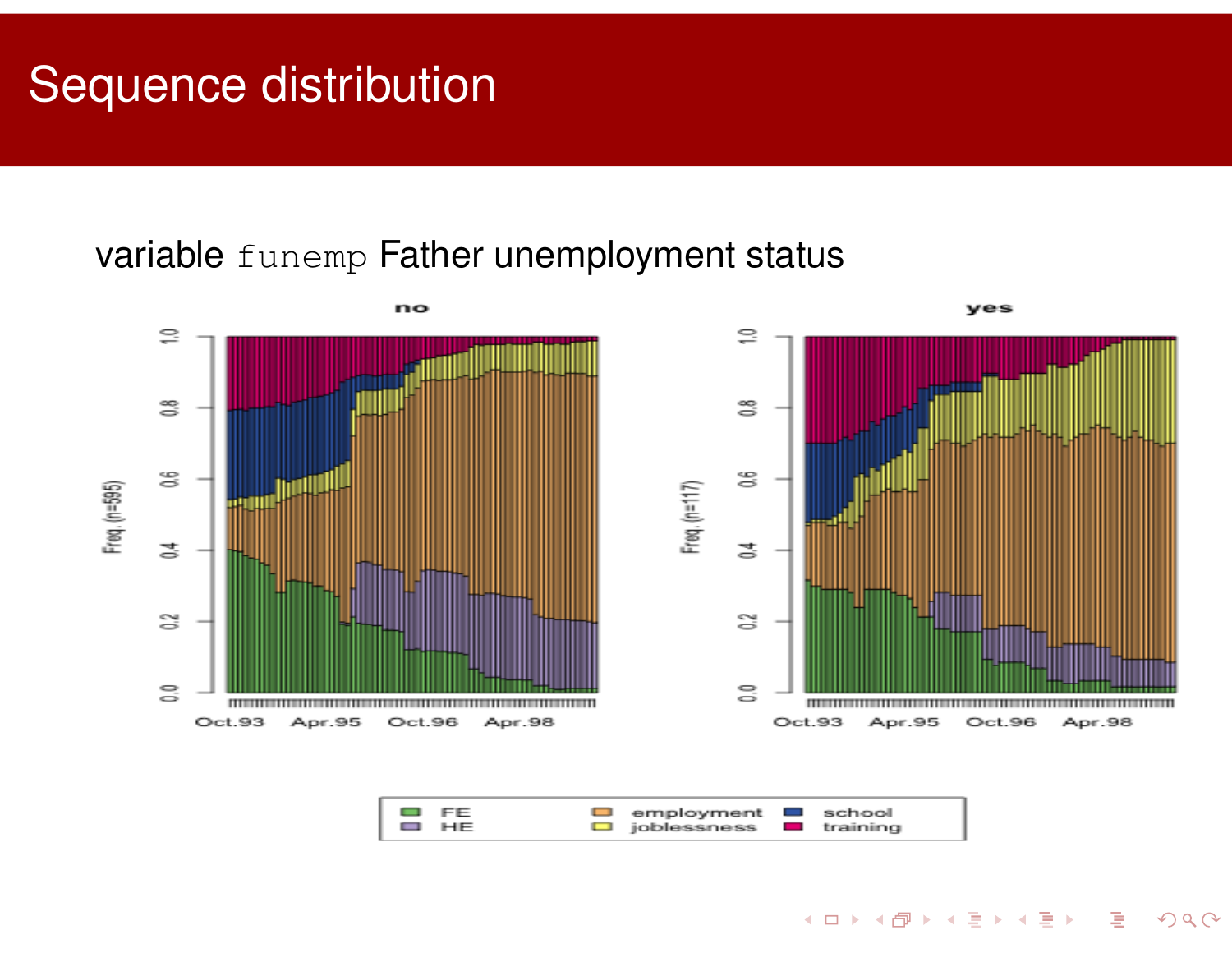### Sequence time spent

![](_page_35_Figure_1.jpeg)

![](_page_35_Figure_2.jpeg)

メロトメ団 トメミトメミト 三重  $DQ$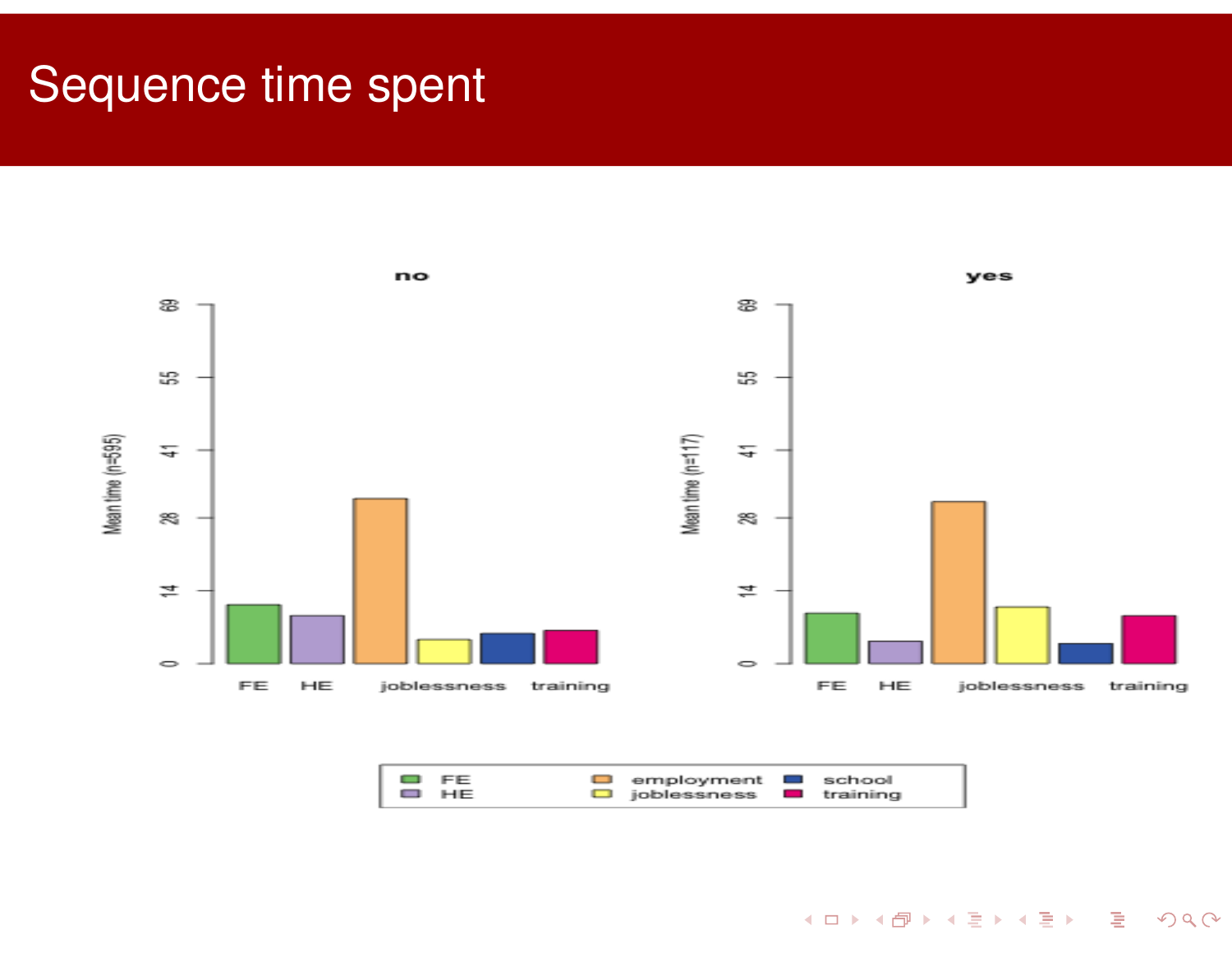## Transition rates

|             | employment | FF.          | HE.         | joblessness | school       | training     |
|-------------|------------|--------------|-------------|-------------|--------------|--------------|
| employment  | 0.98637540 | 0.0019528589 | 0.002543258 | 0.006494391 | 0.0004087379 | 0.0022253508 |
| FE.         | 0.02878248 | 0.9502037697 | 0.006877229 | 0.009042282 | 0.0010188487 | 0.0040753948 |
| HE.         | 0.01023541 | 0.0001705902 | 0.987205732 | 0.001876493 | 0.0000000000 | 0.0005117707 |
| joblessness | 0.04147583 | 0.0081424936 | 0.002290076 | 0.939694656 | 0.0005089059 | 0.0078880407 |
| school      | 0.01463039 | 0.0079568789 | 0.018993840 | 0.005646817 | 0.9496919918 | 0.0030800821 |
| training    | 0.03911880 | 0.0035001029 | 0.000000000 | 0.014000412 | 0.0004117768 | 0.9429689109 |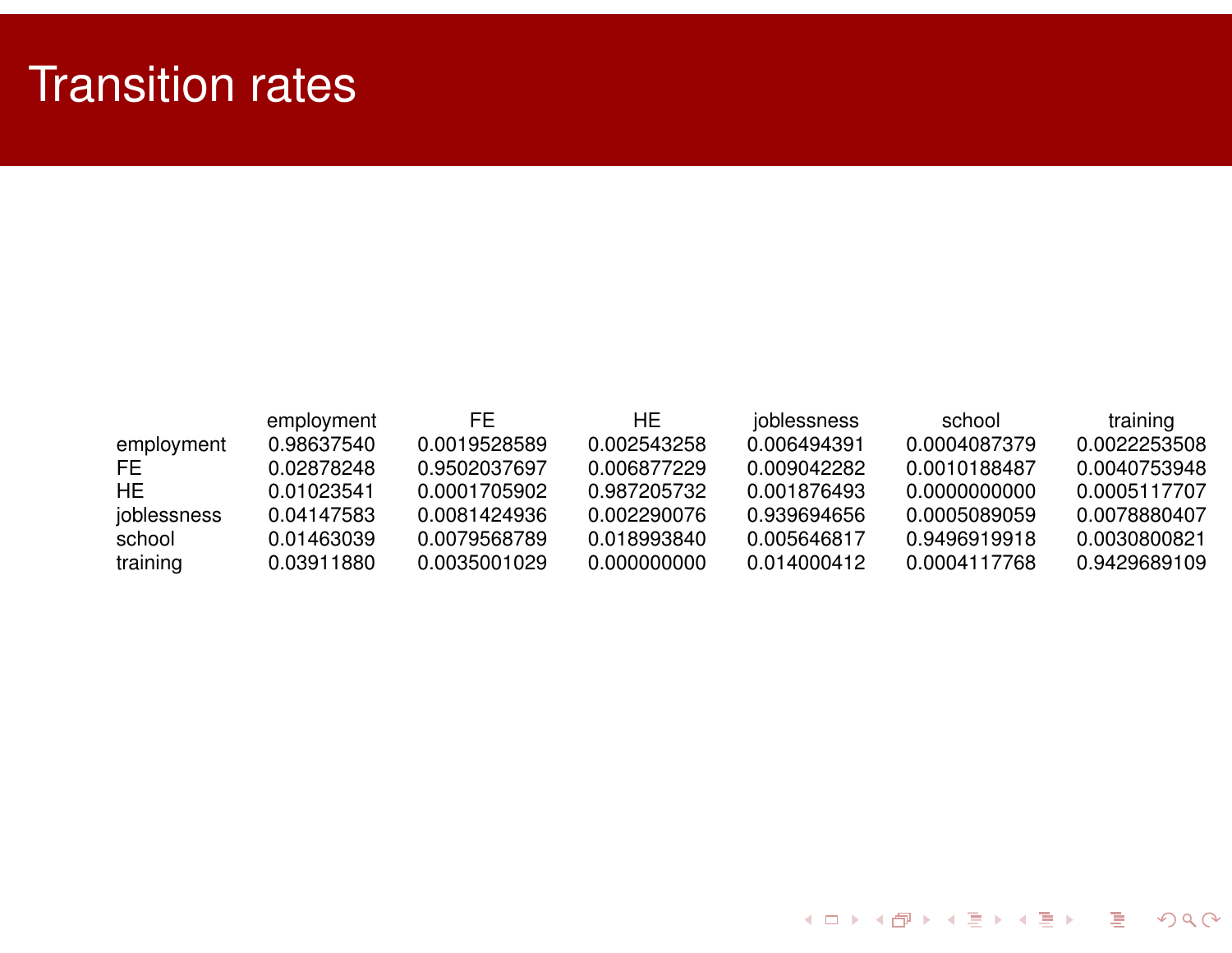### Modal state

#### What is the most frequent state (by period)

no

![](_page_37_Figure_2.jpeg)

**ves** 

イロトイ団 トイヨトイヨト 三重

 $OQ$ 

![](_page_37_Figure_3.jpeg)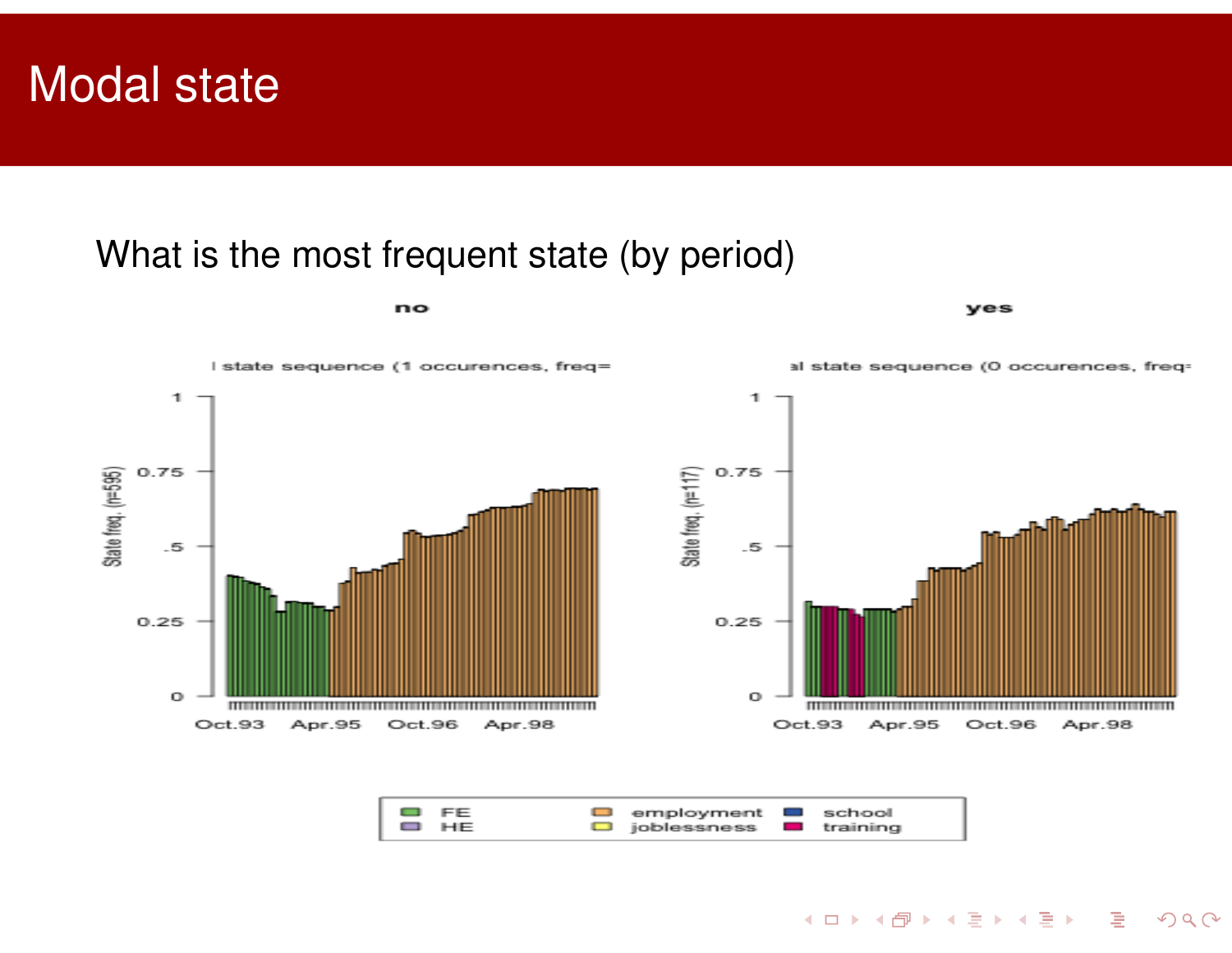### **Entropy**

• The Shannon entropy of the state distribution at each position i:

 $h(p_1; \ldots; p_s) = -\sum_{i=1}^s p_i log_2(p_i)$ 

- where  $p_i$  is the frequency of the  $i\text{-}\mathsf{th}$  state and  $s$  is the size of the alphabet
- This indicator is called the entropy index
- It equals 0 when all cases are in the same state (it is thus easy to predict in which state an individual is)
- It is maximum when the cases are equally distributed between the states of the alphabet (it is thus hard to predict in which state an individual is)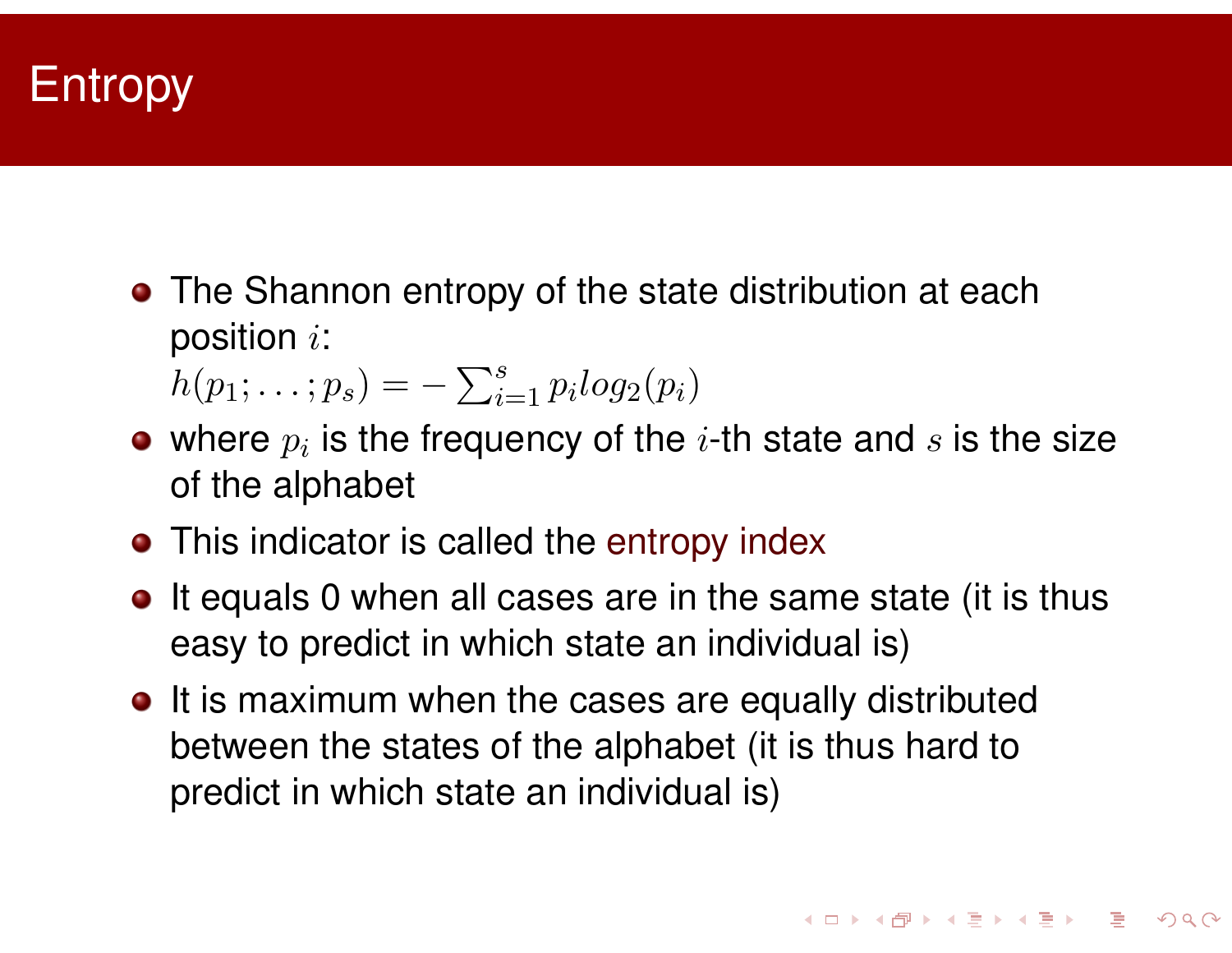# Entropy graph

The series of of transversal entropies can be plotted

![](_page_39_Figure_2.jpeg)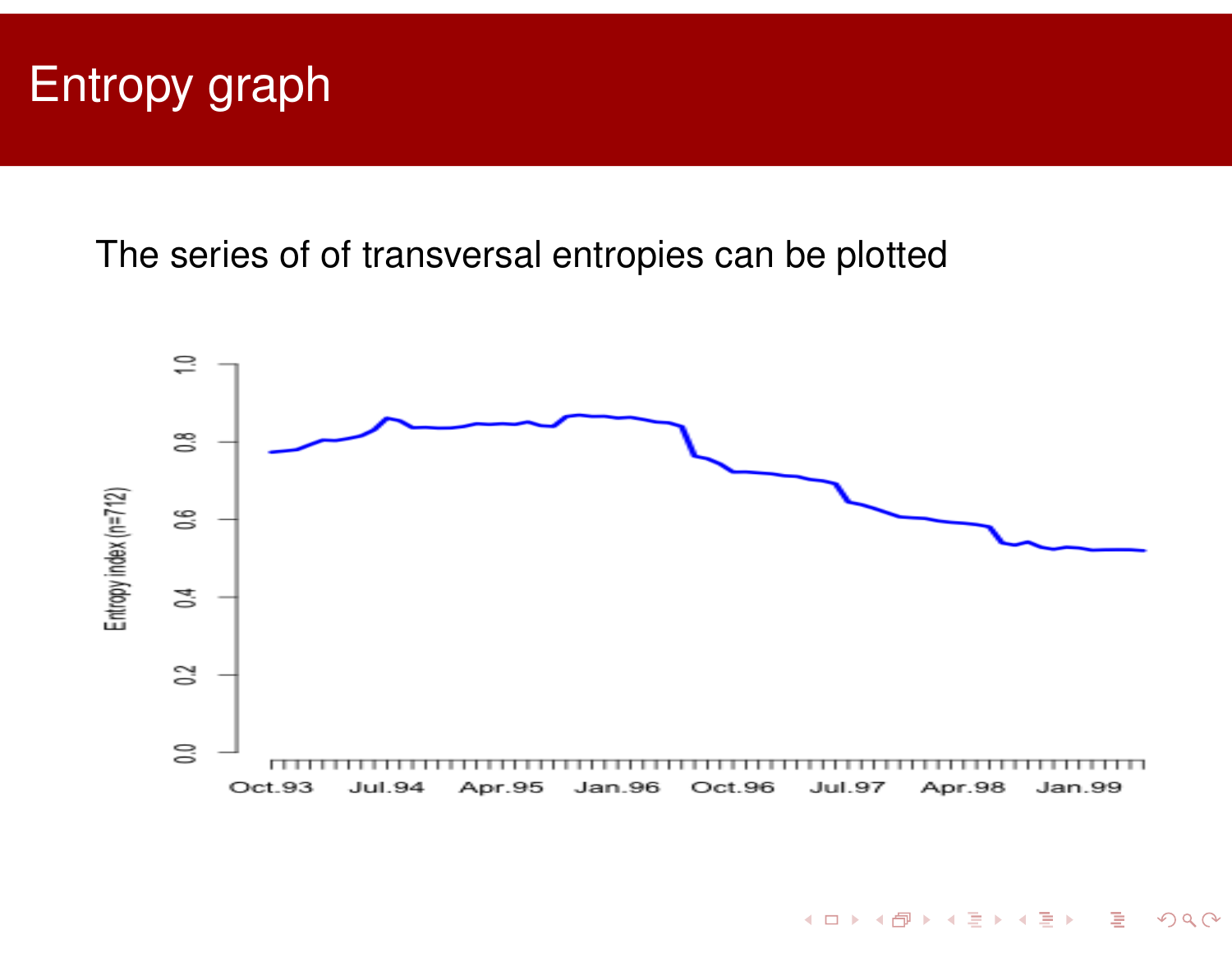# Longitudinal Statistics

- Number of transitions (*quantum*)
- Time before first transitions (*timing*)
- Number of specific transitions (*sequencing*)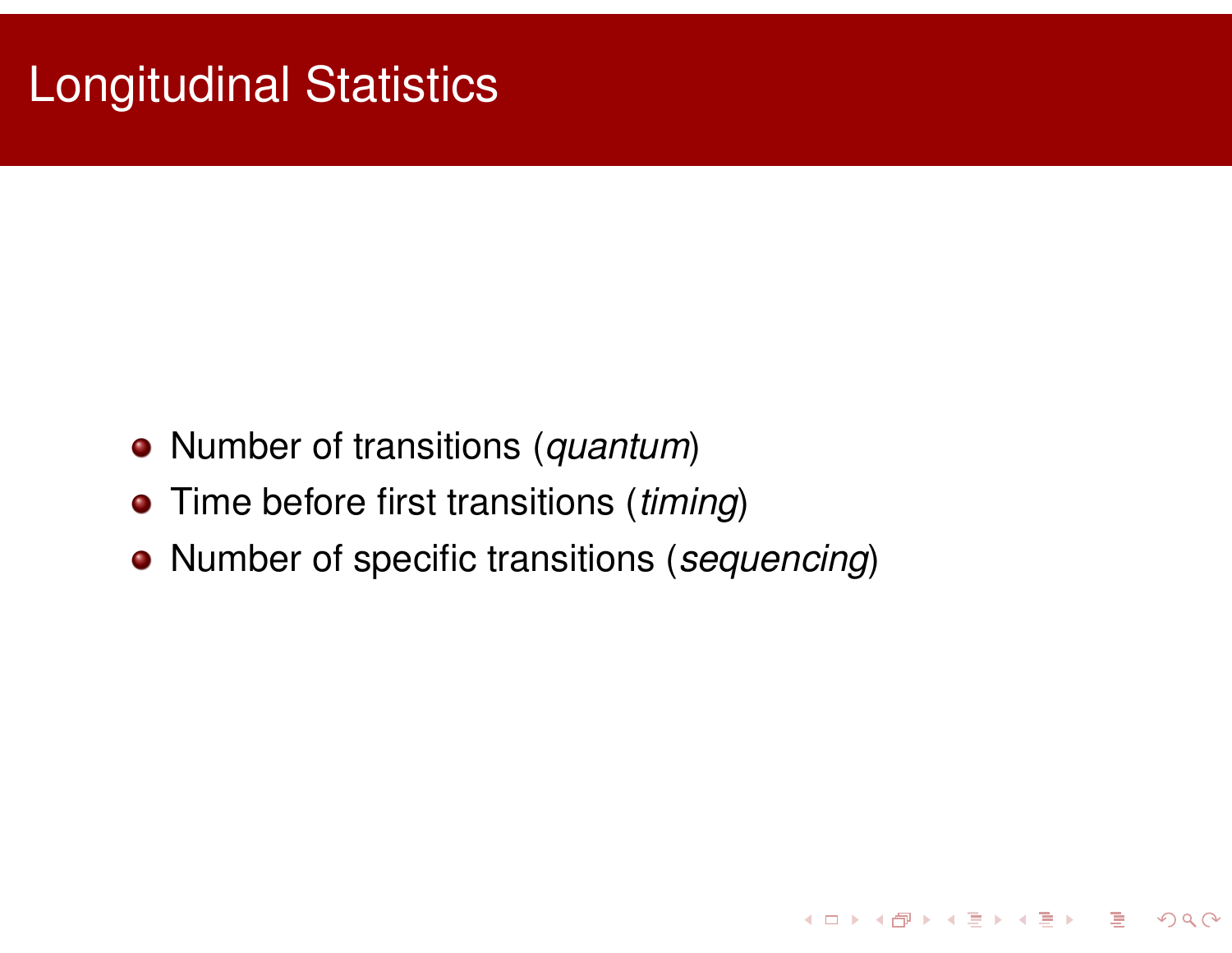#### We can compute the average number of transitions for each individuals

|                          | yes      | <b>no</b> |
|--------------------------|----------|-----------|
| <b>Catholics</b>         | 2.063953 | 2.081522  |
| <b>Father Unemployed</b> | 2.145299 | 2.058824  |
| Live with parents        | 2.117517 | 1.996169  |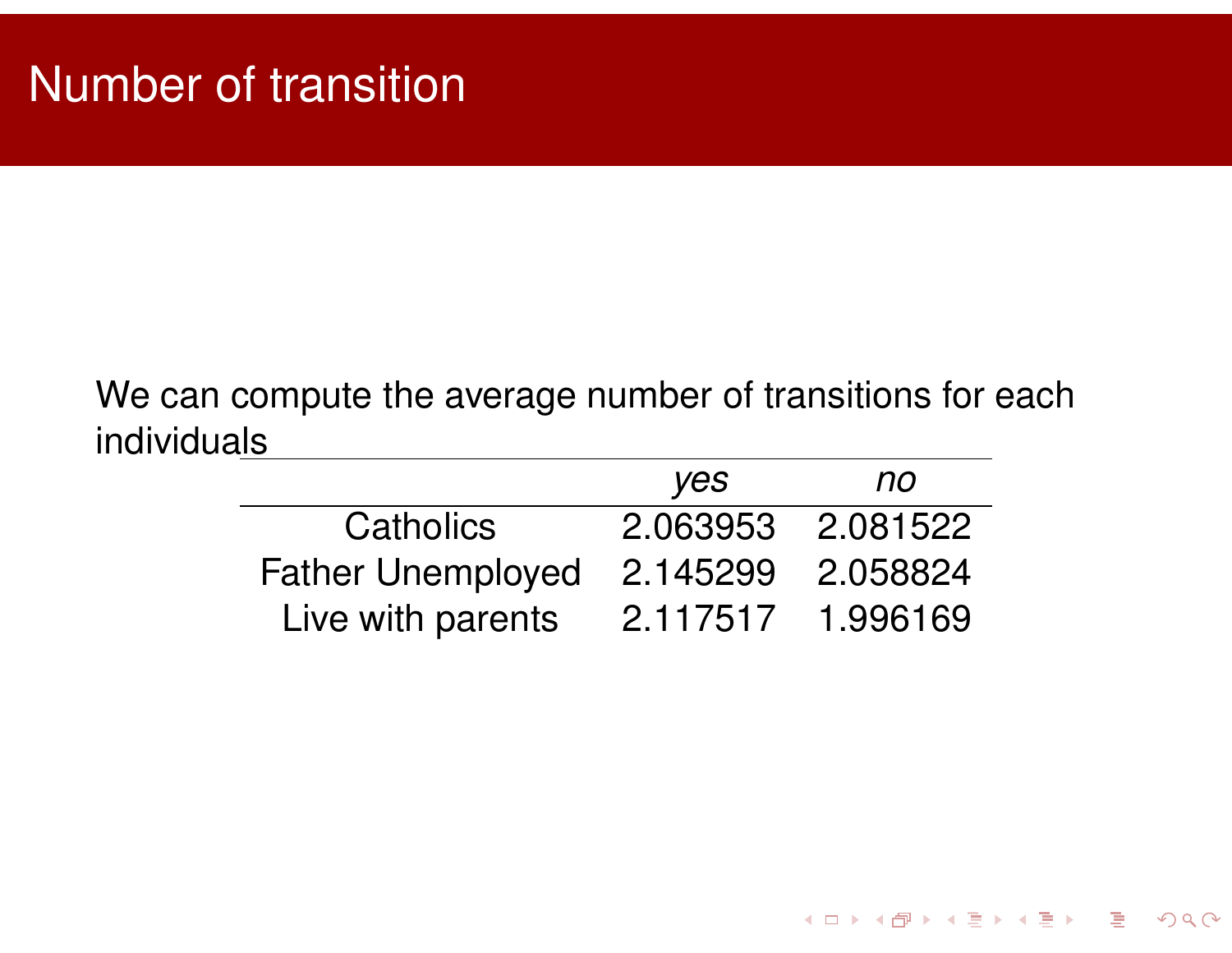# Longitudinal entropy

- The entropy of the state distribution within a sequence is a measure of the diversity of its states.
- vector of the longitudinal Shannon entropies of the sequences, i.e. for each sequence the entropy  $h(\pi_1; \ldots; \pi_a) = -\sum_{i=1}^a \pi_i log_2(\pi_i)$
- where  $a$  is the size of the alphabet and  $\pi_i$  the proportion of occurrences of the  $i$ -th state in the considered sequence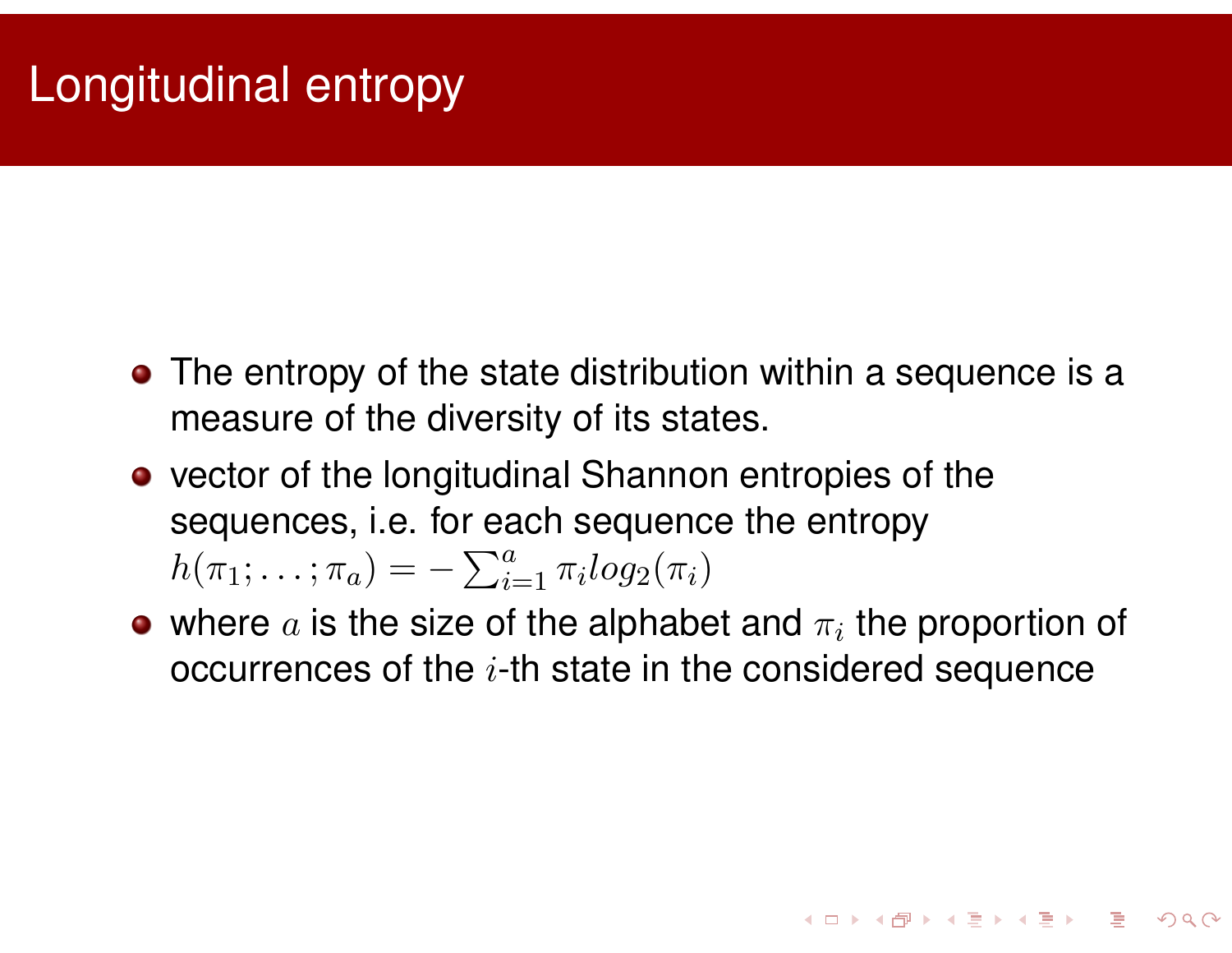# Other indicators

- **Turbolence**. Proposed by Elzinga and Liefbroer. Takes into account number of different subsequences and variance of time spent in each state.
- **Complexity**. Standardized indicator (0,1). Value 0 when sequence has no transitions and only one state. Value 1 when:
	- Each of the state in the alphabet is present in the sequence and the same time is spent in each of them

**Kロト K団 K K ミト K ミト ニョー YO Q C\*** 

• the number of transitions is equal to the length of the sequence -1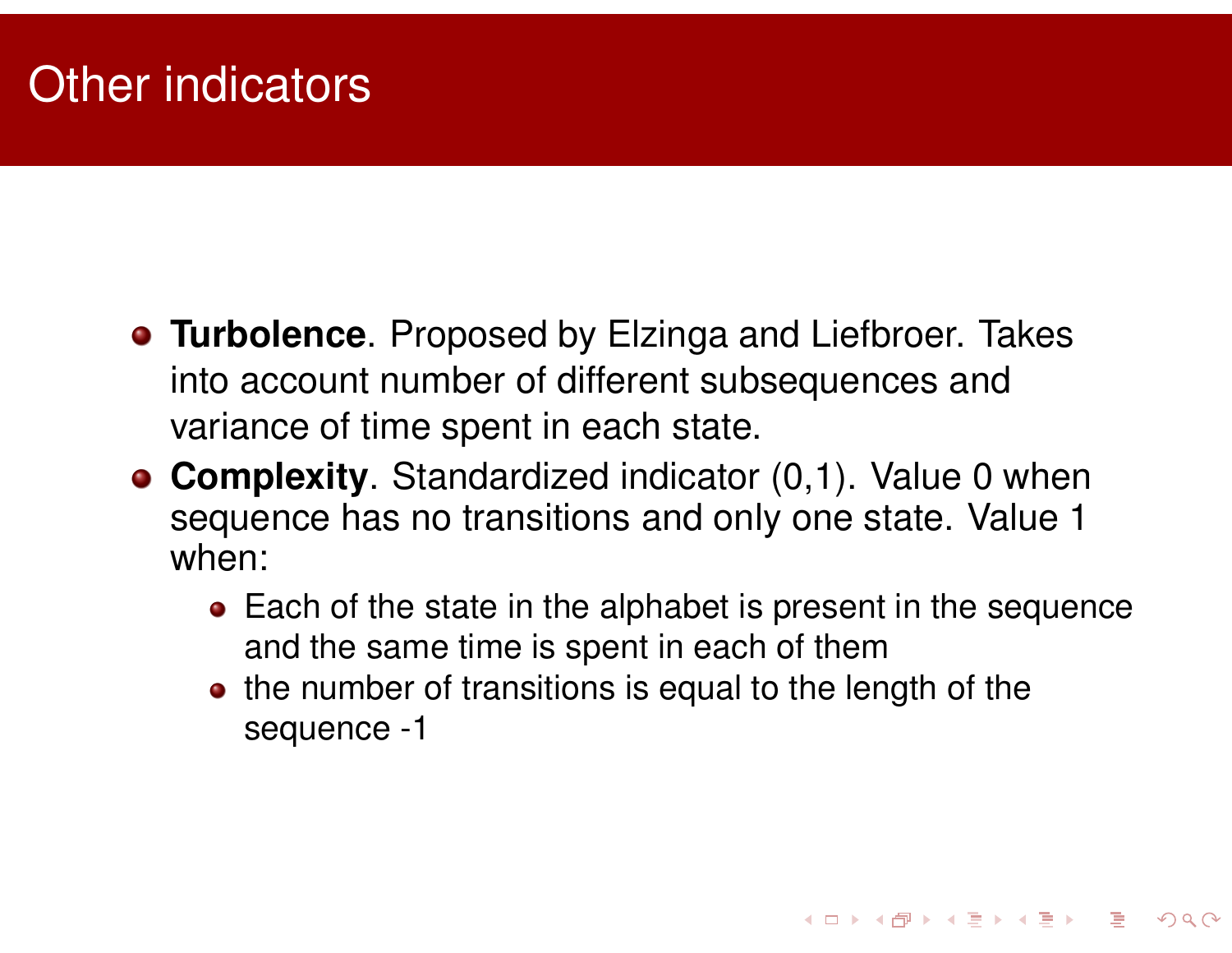# dissimilarity measures

- **•** Distance between sequences Different metrics (LCP, LCS, OM, HAM, DHD, ...)
- A dissimilarity is a quantification of how far two objects are. For instance, consider two incomes  $x$  and  $y$ :

$$
\bullet \, d(x,y) = (x-y)^2
$$

$$
\bullet \ d(x,y) = |x-y|
$$

$$
\bullet \ d(A_{x_1,y_1},B_{x_1,y_2}) = \sqrt{(x_2-x_1)^2 + (y_2-y_1)^2}
$$

Optimal Matching, or LCS, DHD, . . . compute distances for categorical trajectories?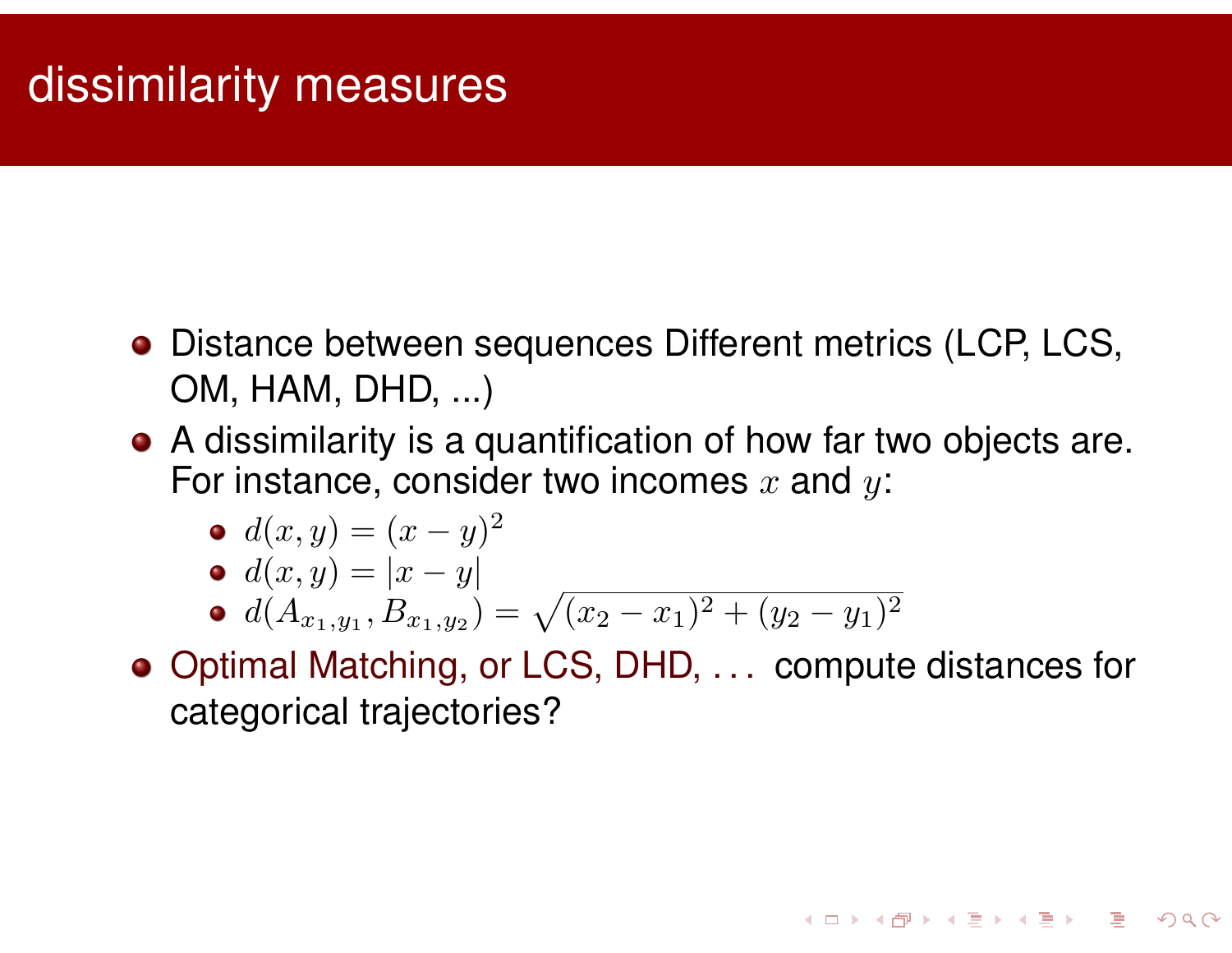### **Cluster**

- Cluster analysis automatically classify different objects in a reduced number of categories.
- It simplifies the large number of distinct sequences in a few different types of trajectories.
- It is used to build a typology of the trajectories. It offers a descriptive approach to analyze the sequences.

**Kロト K団 K K ミト K ミト / ミー YO Q C\***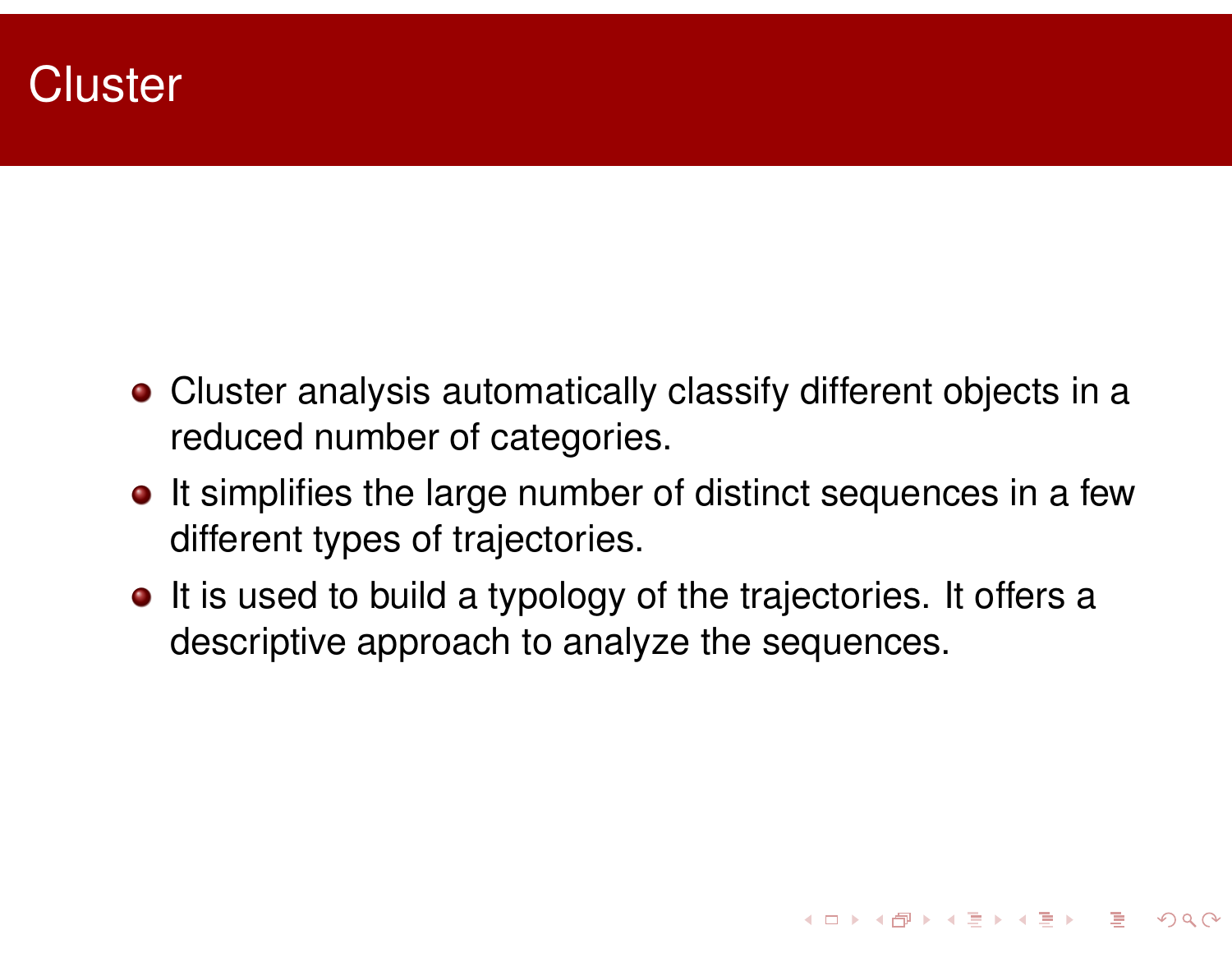### **Cluster**

- **Clustering always start from a distance matrix. Usually** euclidean distances between variables
- But clustering may be done using a dissimilarity matrix.
- Several methods for agglomerating observations in cluster procedures

**Kロト K団 K K ミト K ミト ニョー YO Q C\*** 

• Usually iterative procedure. At every step the most "similar" observations are grouped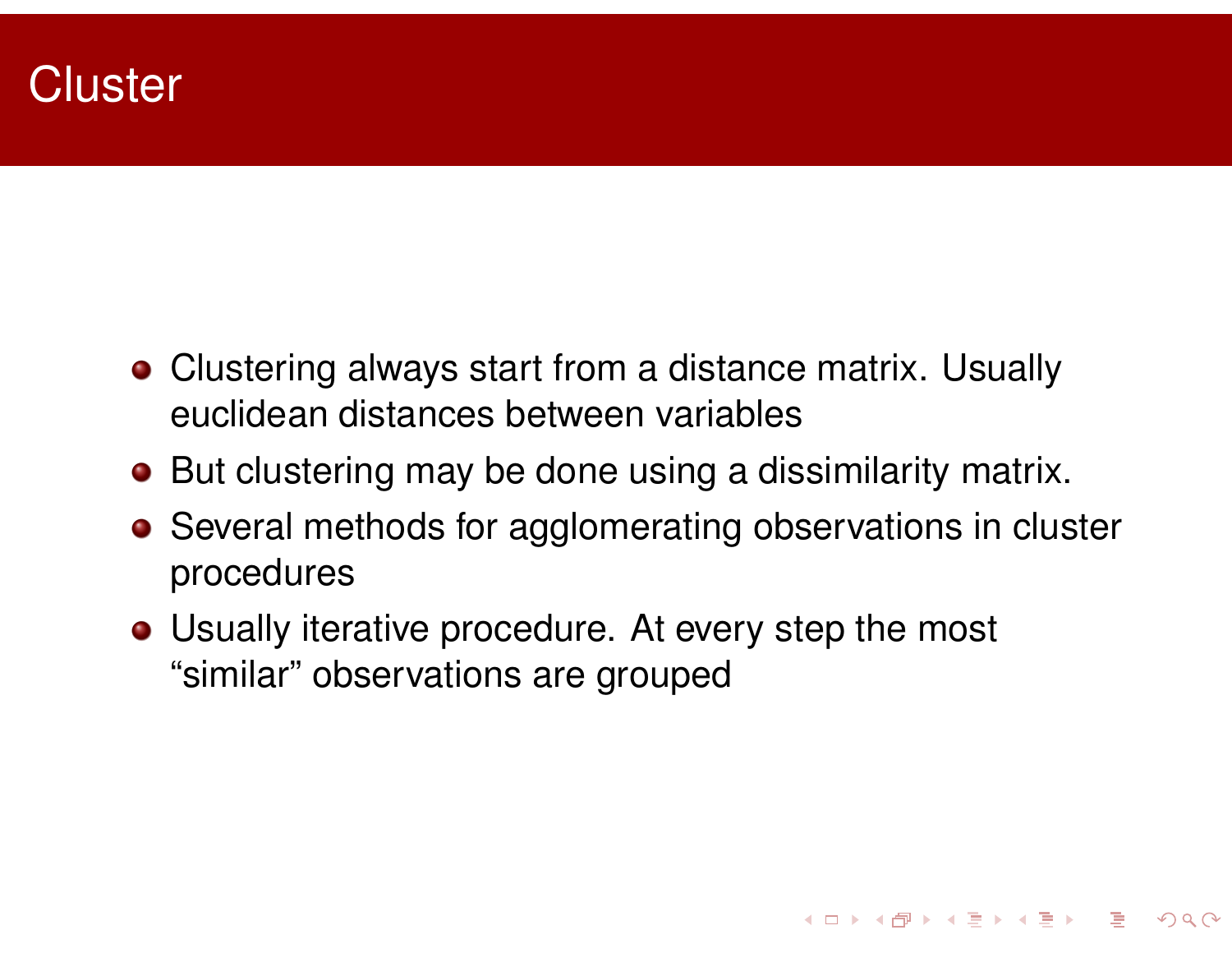# Ward clustering

- Ward is a hierarchical clustering algorithm.
- At each step, it joins together the two less distant groups.
- Ward aims at minimizing the within cluster discrepancy.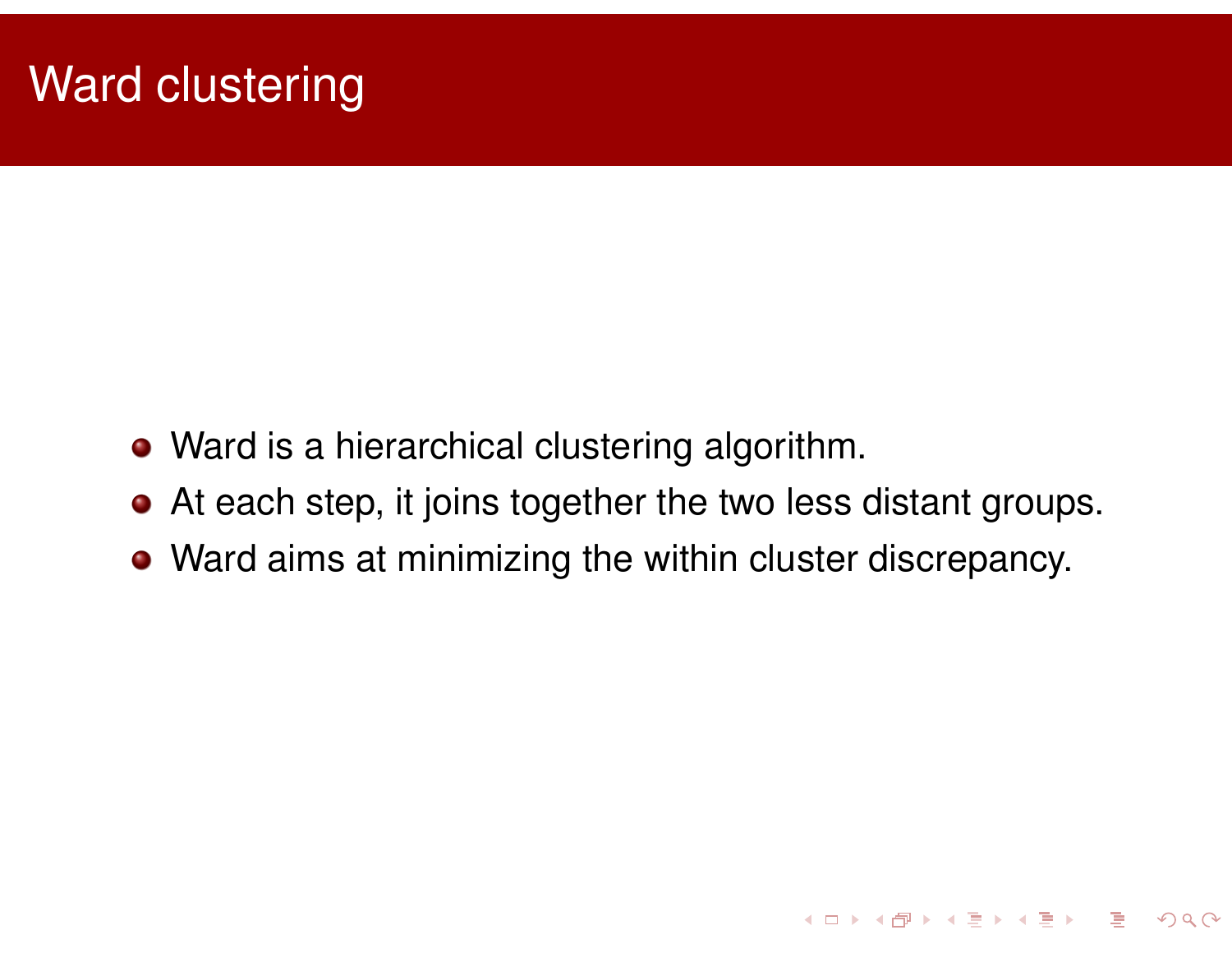# Number of clusters

- The number of clusters needs to be chosen by the researcher
- Several way to do that. No best method
	- **1** Theory driven. You have some reason to believe that the best number of group is . . .

**Kロト K団 K K ミト K ミト / ミー YO Q C\*** 

- 2 Description of the clusters. Try different solutions
- 3 Dendogram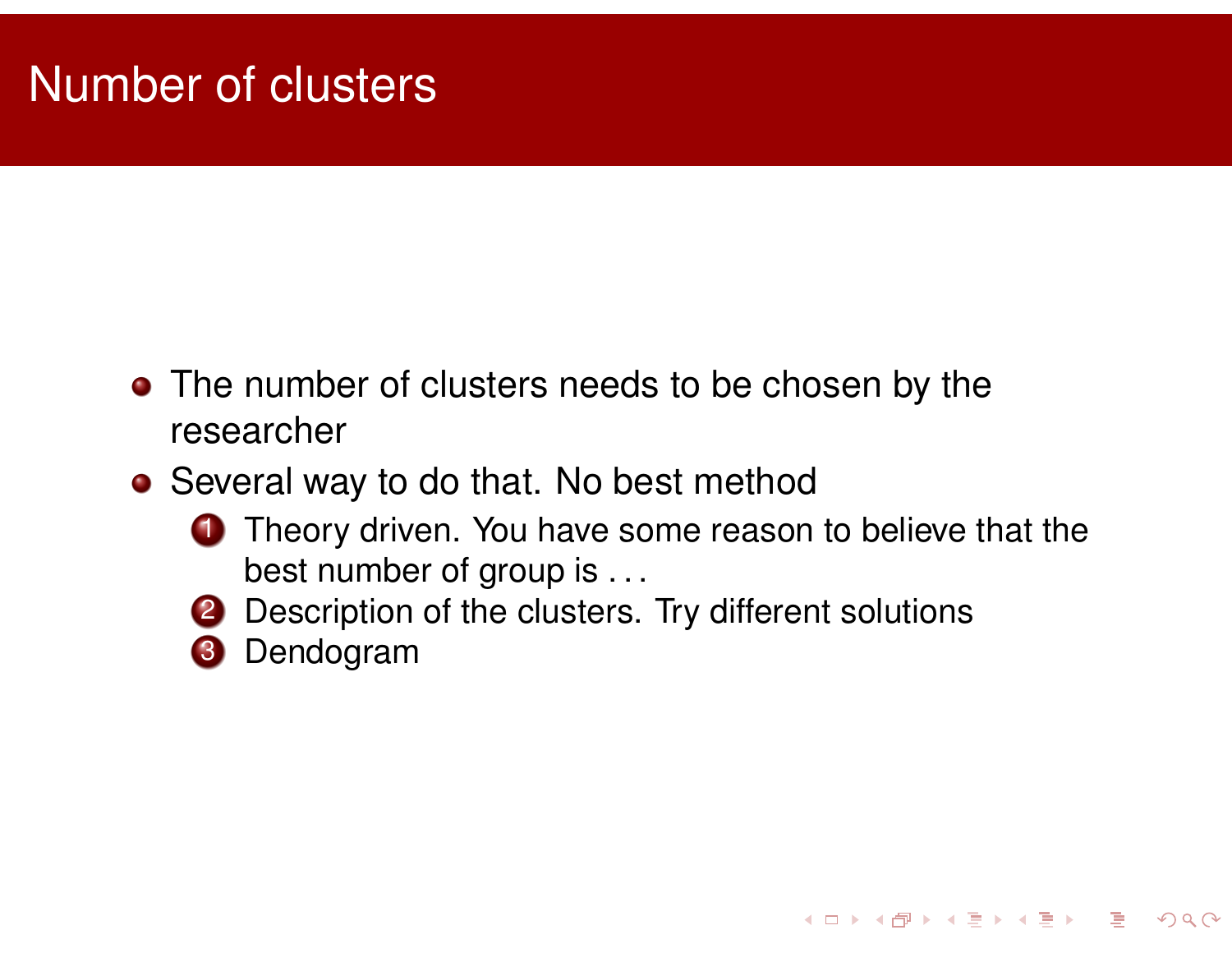# **Dendogram**

![](_page_49_Figure_1.jpeg)

![](_page_49_Figure_2.jpeg)

![](_page_49_Figure_3.jpeg)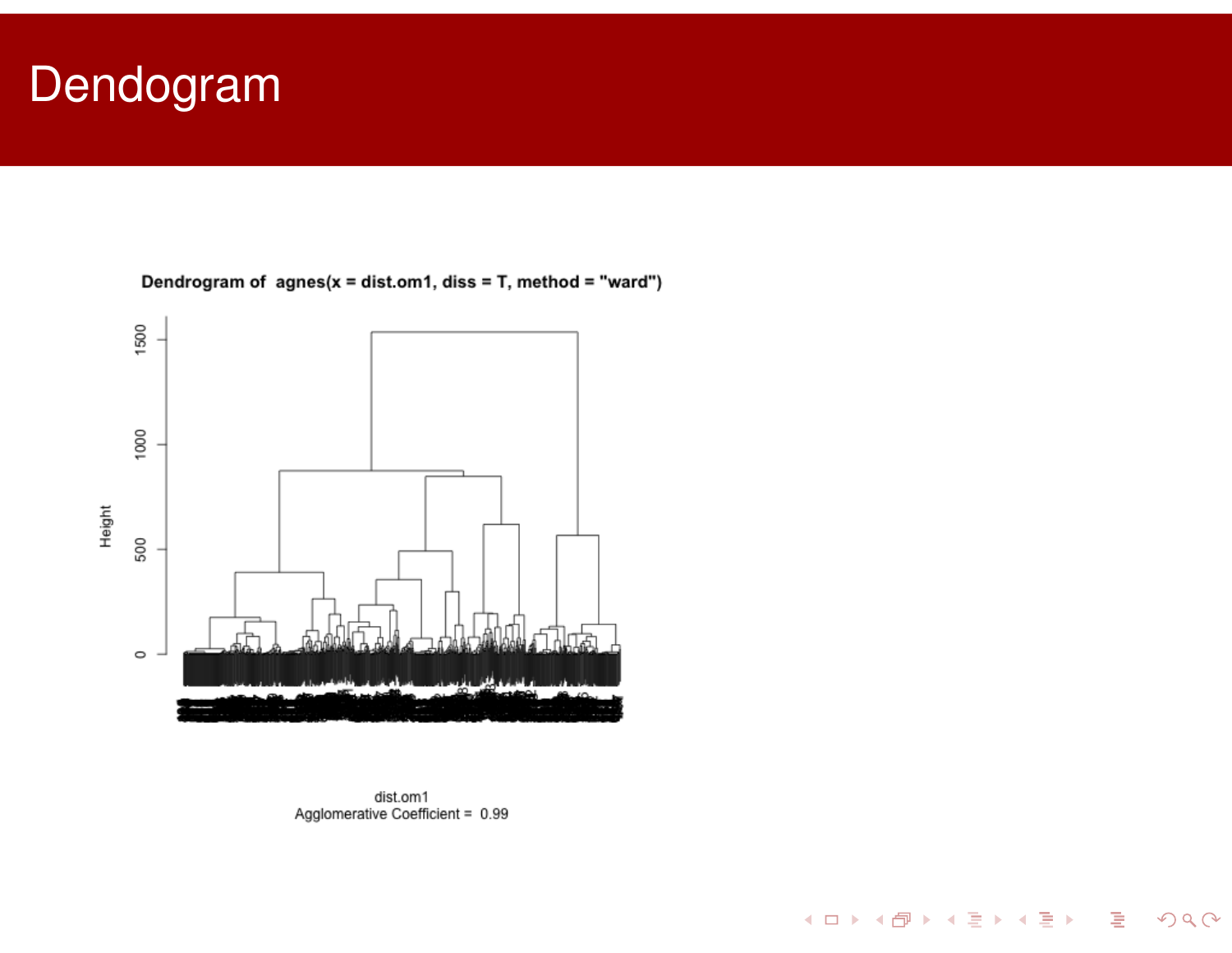# Dendogram pruning

![](_page_50_Figure_1.jpeg)

Dendrogram of  $agnes(x = dist.om1, diss = T, method = "ward")$ 

![](_page_50_Figure_3.jpeg)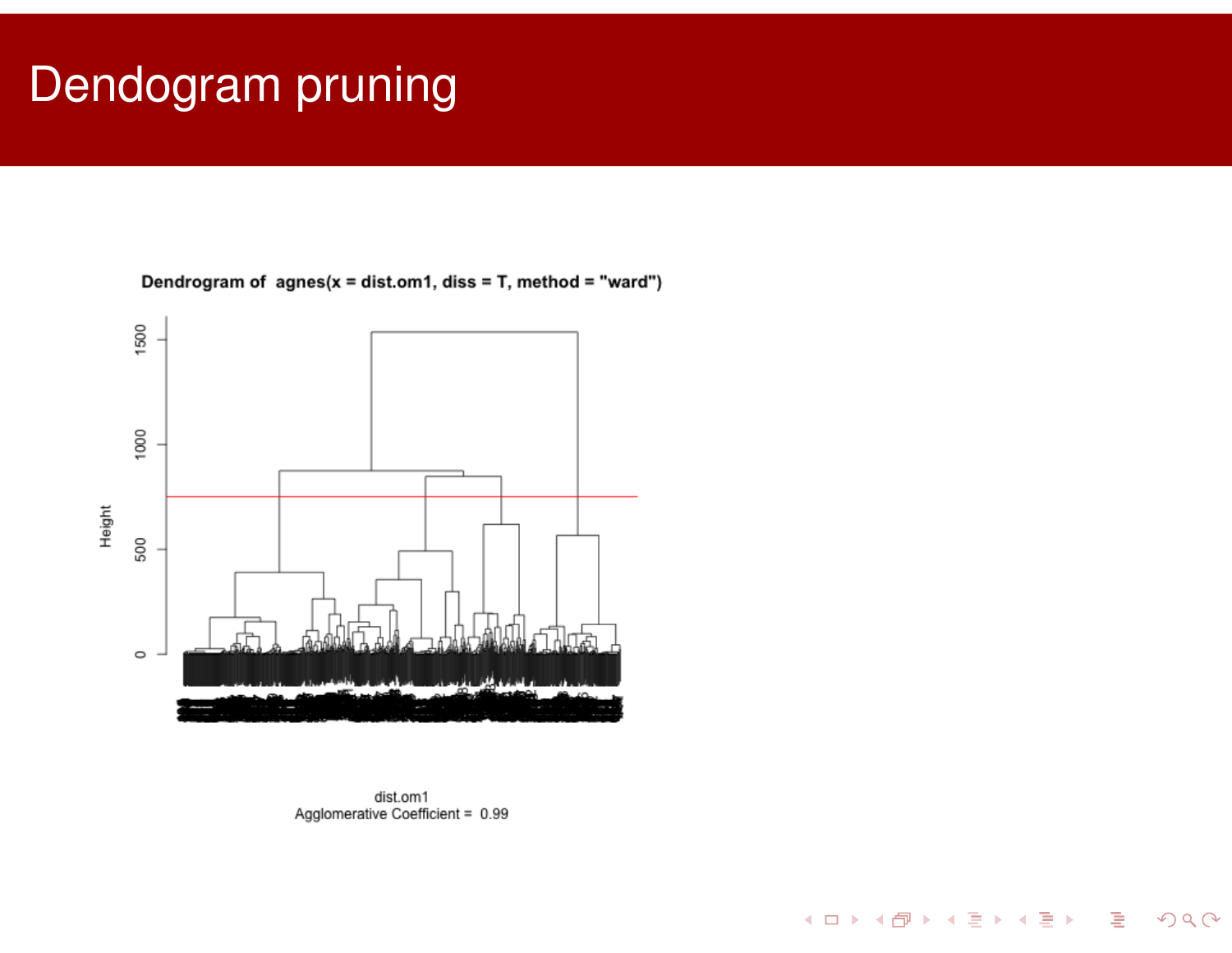# Analysis of cluster

- Check the sample size of each cluster. You don't want to have too small clusters
- Check the distribution of clusters. Do you have "residual" clusters

**Kロト K団 K K ミト K ミト / ミー YO Q C\*** 

- **•** Try one less clusters. Check distribution
- **•** Be parsimonious.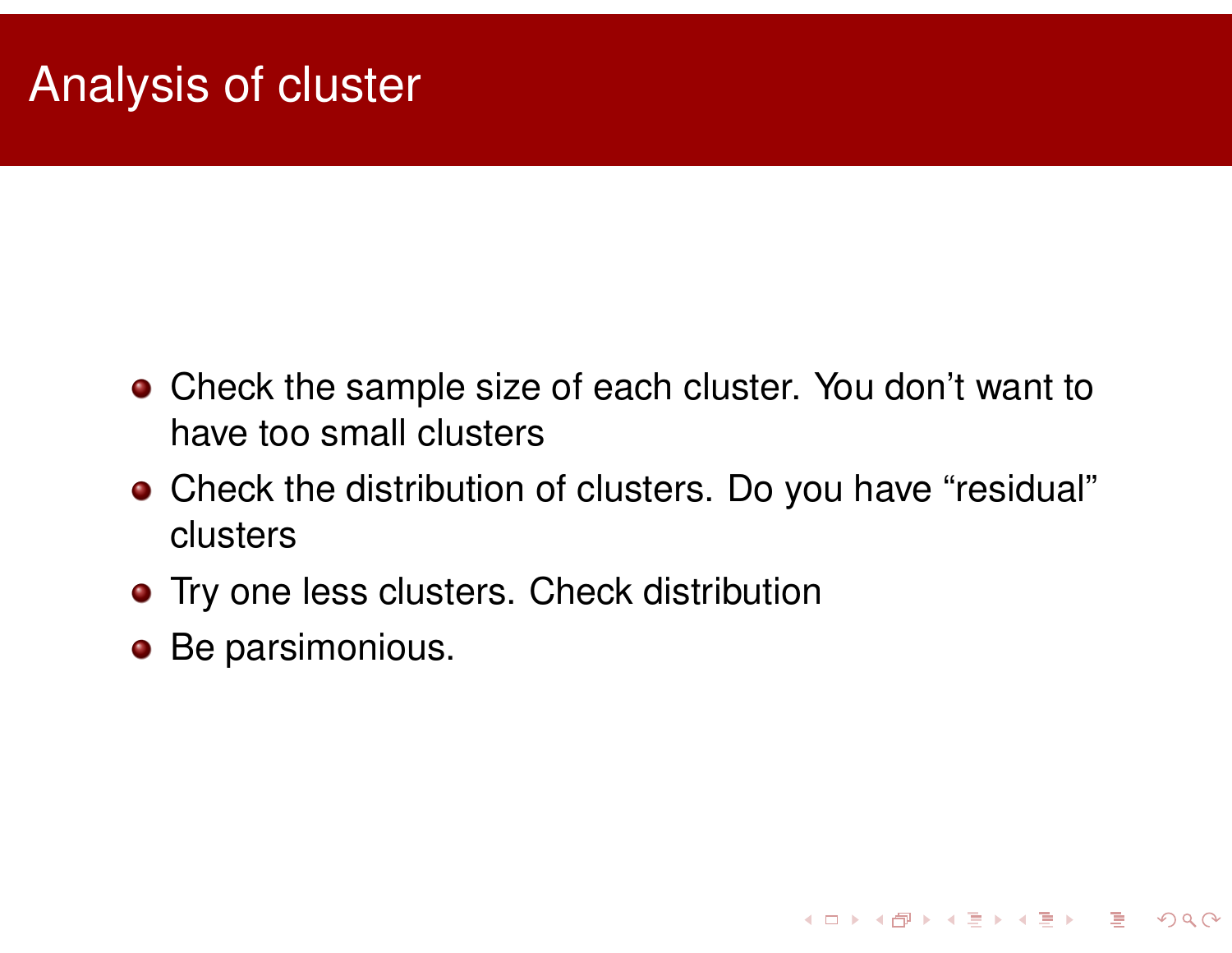## **Medoid**

- Clusters can be described by their "center"
- This is called centroid sequence or **medoid**
- What is the sequence that is more "central"?
- "centrality" is equivalent less distance.
- The medoid distance is the sequence that is less distant in average to all the other sequences in the cluster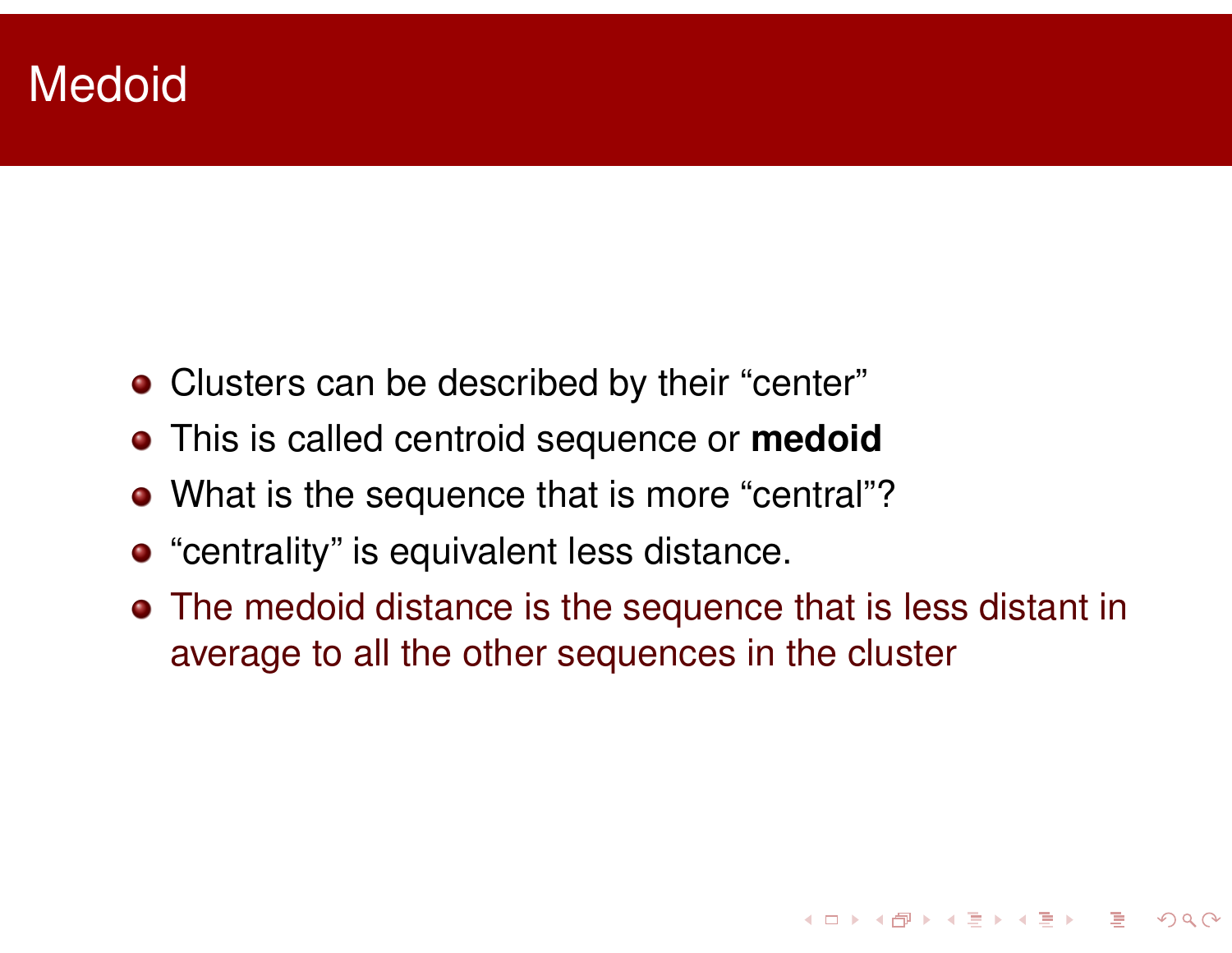### Medoid 2

- Medoid are **real** sequence
- **•** Easy to describe!
- $\bullet$  (S-12)-(C-6)-(M-24)
- (S-6)-(C-03)-(S-09)-(M-12)-(S-12)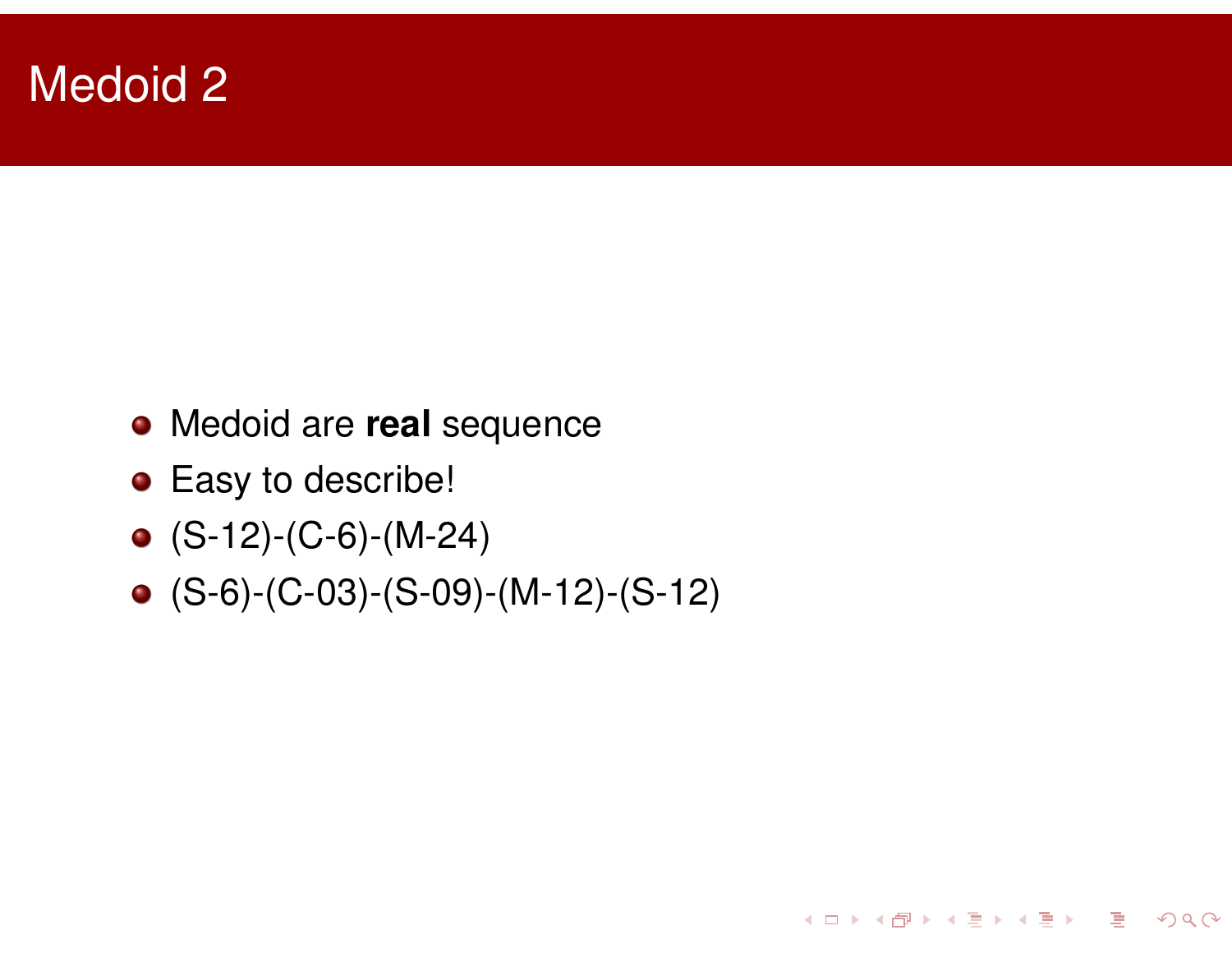Three types of graphics:

- **Transversal distribution with**  $seqdplot()$
- **Frequency plots with seqfplot ()**
- $\bullet$  Individual index-plots seqiplot()

Use group = cluster.membership.factor to get plots by clusters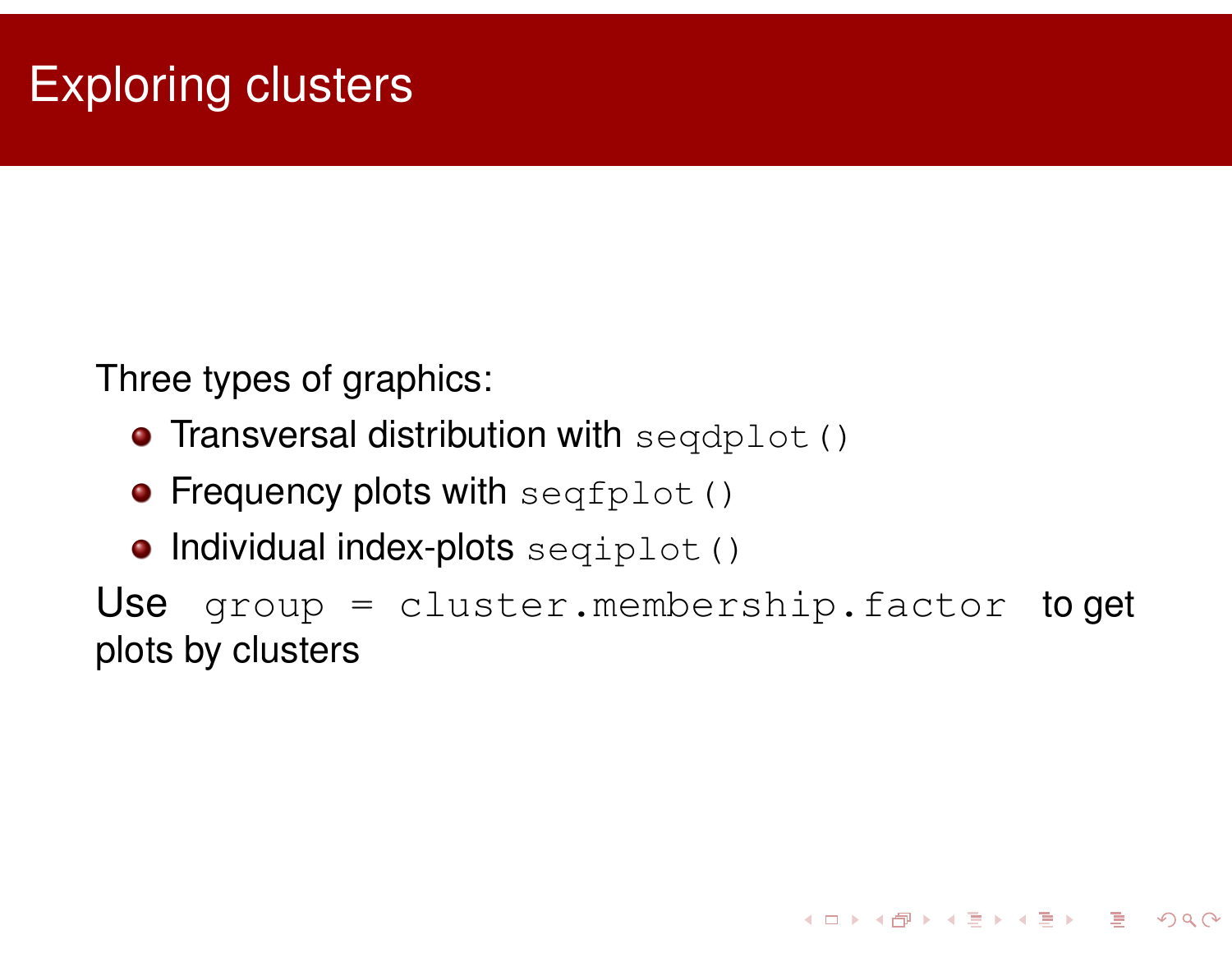# Determinants of trajectories

- It is possible to estimate the influence of independent covariates on the probability of belonging to a given cluster (i.e. type of trajectory) rather than another.
- We can fit, for instance, a logistic (multinomial) regression model

**Kロト K団 K K ミト K ミト / ミー YO Q C\*** 

• Class membership can be used for further analysis